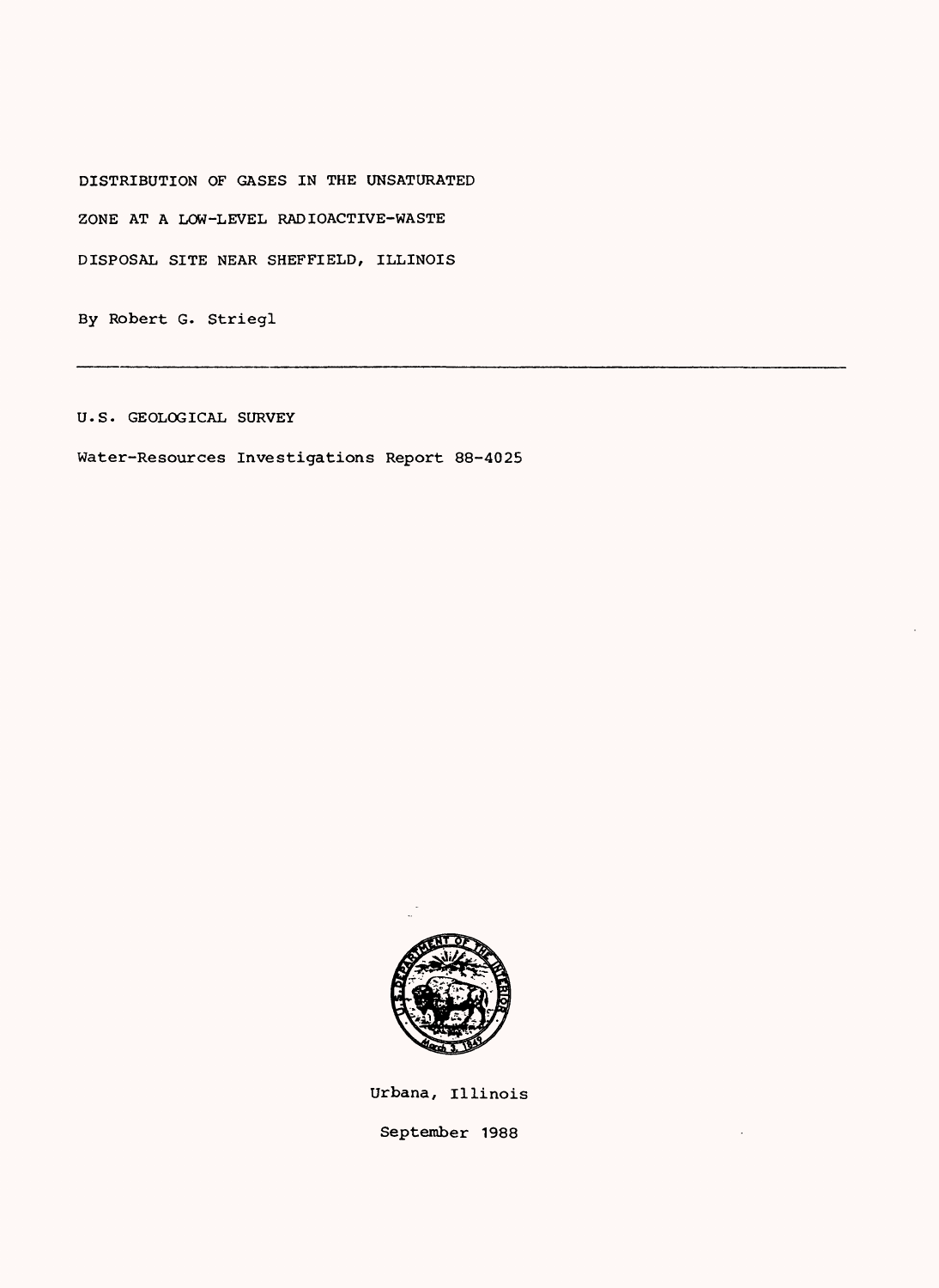### DEPARTMENT OF THE INTERIOR

DONALD PAUL HODEL, Secetary

U.S. GEOLOGICAL SURVEY

Dallas L. Peck, Director

For additional information write to:

District Chief U.S. Geological Survey 4th Floor 102 E. Main Street Urbana, IL 61801

Copies of this report can be purchased from:

U.S. Geological Survey Books and Open-File Reports Section Federal Center Box 25425 Denver, CO 80225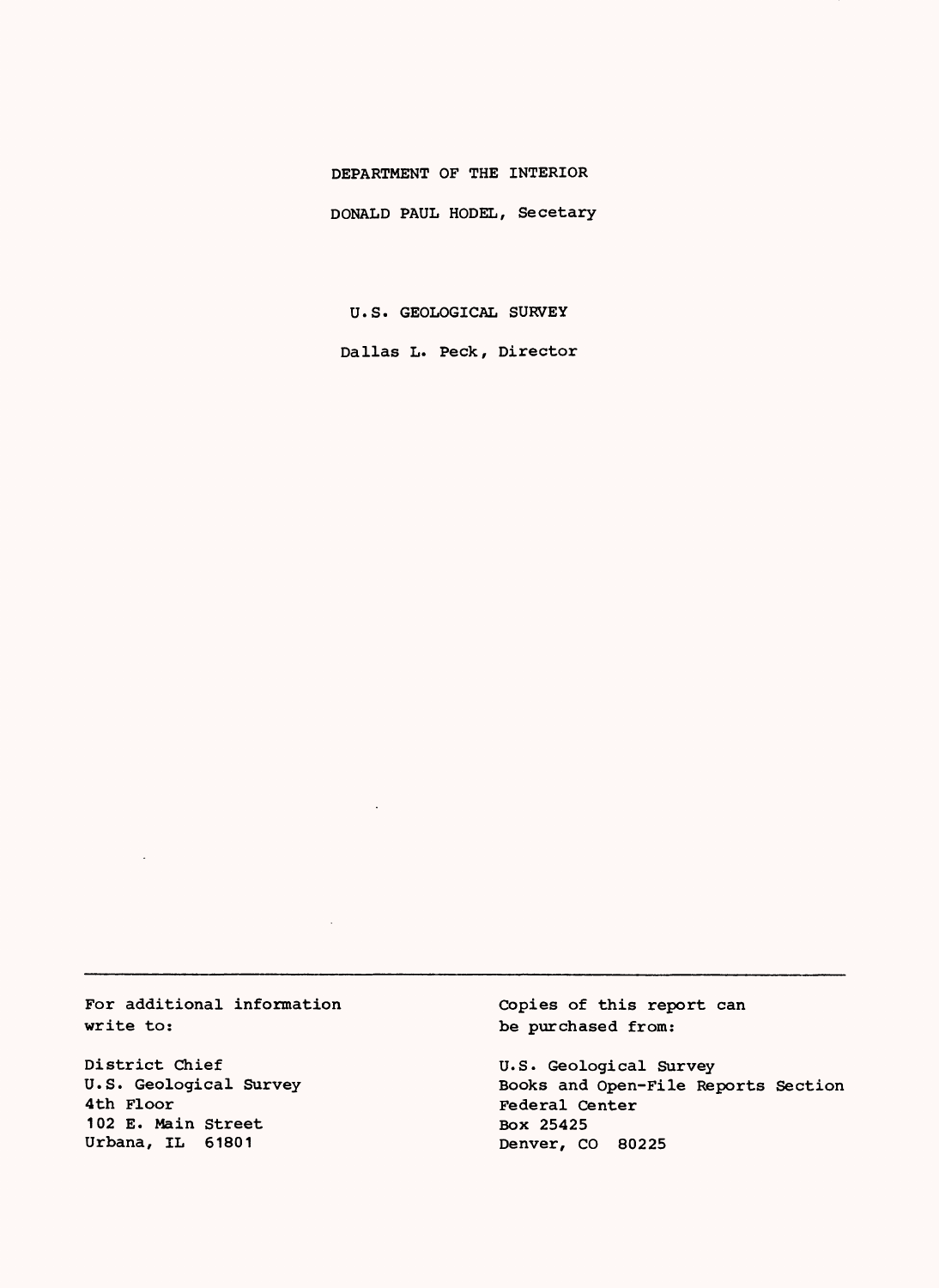### CONTENTS

| Page |
|------|
|      |

 $\bar{z}$ 

|                                                             | 1              |
|-------------------------------------------------------------|----------------|
|                                                             | 1              |
|                                                             | 1              |
|                                                             | $\overline{2}$ |
|                                                             | $\overline{2}$ |
|                                                             | 2              |
|                                                             | 2              |
|                                                             | 3              |
|                                                             | 3              |
| Location and installation of boreholes                      | 3              |
| Stratigraphy and physical properties of geologic deposits   | 4              |
|                                                             | 4              |
|                                                             | 4              |
|                                                             | 6              |
|                                                             | 8              |
|                                                             | 8              |
|                                                             | 8              |
|                                                             | 8              |
|                                                             | 9              |
|                                                             | 9              |
|                                                             | 9              |
|                                                             | 9              |
|                                                             | 10             |
|                                                             | 10             |
| Spatial and temporal distributions of gas partial pressures | 14             |
|                                                             | 14             |
|                                                             | 14             |
|                                                             | 15             |
|                                                             | 22             |
|                                                             | 22             |
| Ethane, propane, and butane                                 | 23             |
|                                                             | 24             |
|                                                             | 24             |
|                                                             | 24             |
|                                                             | 24             |
|                                                             | 26             |
|                                                             | 28             |
|                                                             | 29             |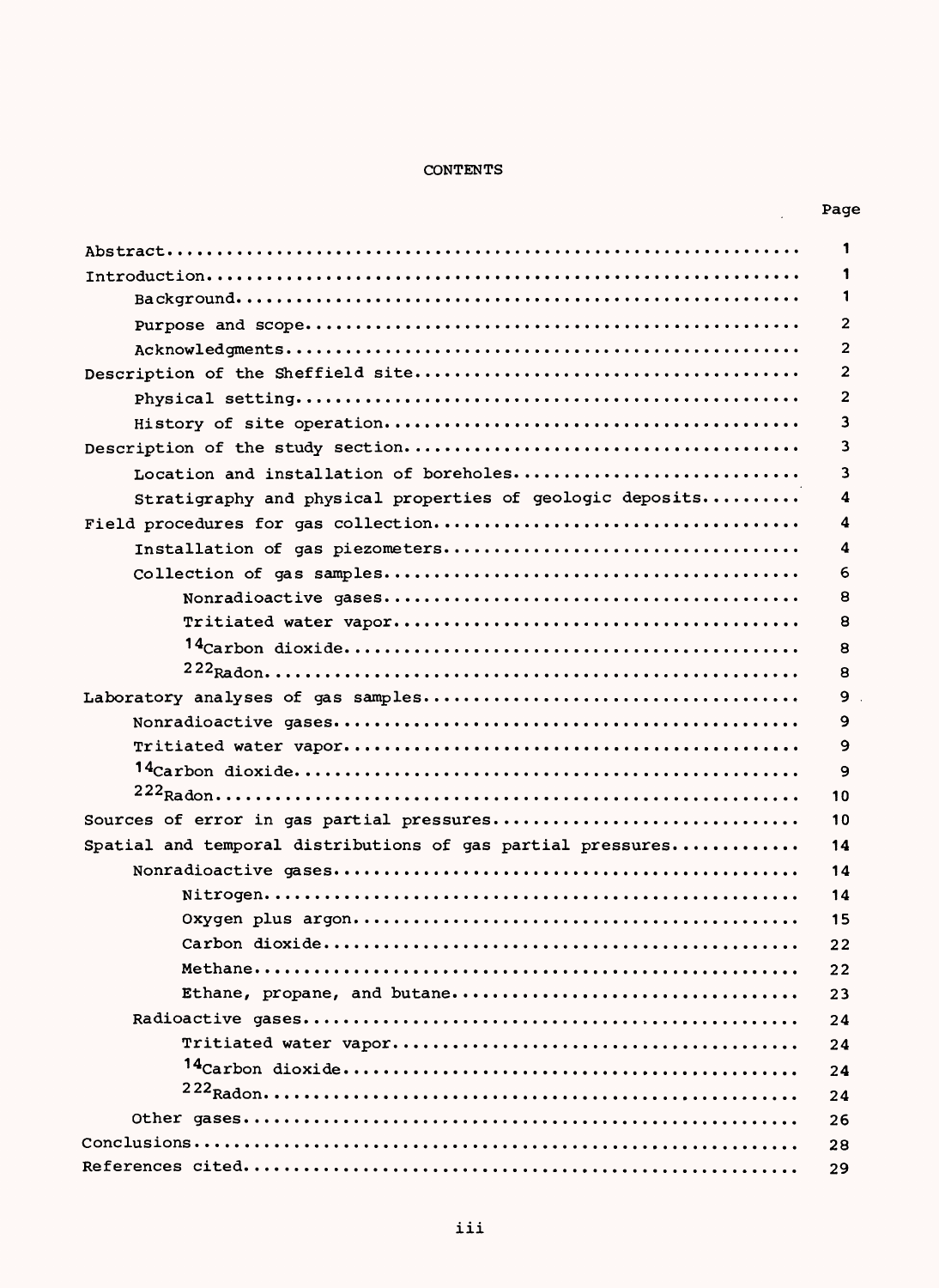### ILLUSTRATIONS

| Figures    |                                                                                                                   |    |
|------------|-------------------------------------------------------------------------------------------------------------------|----|
| 1-2.       | Maps showing:                                                                                                     |    |
|            | Location of Sheffield low-level radioactive-waste<br>1.                                                           |    |
|            | Locations of the trenches, the study section, and<br>2.                                                           | 32 |
|            | boreholes A, B, and C at the Sheffield site                                                                       | 33 |
| з.         | History of waste disposal in trench 2                                                                             | 34 |
| 4.         | Lithology of the study section and locations of gas                                                               |    |
|            |                                                                                                                   | 35 |
| $5 - 7.$   | Diagrams showing:                                                                                                 |    |
|            | Typical gas piezometer installation<br>5.                                                                         | 36 |
|            | Flow-through system used for collecting water vapor<br>6.<br>and carbon dioxide                                   | 37 |
|            | Gas manifold used for the dilution of carbon dioxide<br>7.                                                        | 38 |
| 8.         | Relation of change in $^{222}$ radon activity to piezometer                                                       |    |
|            | volumes pumped and pumping times at piezometers B4                                                                |    |
|            | and C4 on December 1, 1984                                                                                        | 39 |
| $9 - 13.$  | Temporal changes in partial pressure of nitrogen:                                                                 |    |
|            | 1.8 meters below land surface at boreholes A, B,<br>9.                                                            |    |
|            |                                                                                                                   | 40 |
|            | 3.7 meters below land surface at boreholes A, B,<br>10.                                                           |    |
|            |                                                                                                                   | 41 |
|            | 11.<br>7.3 meters below land surface at boreholes A, B,                                                           |    |
|            |                                                                                                                   | 42 |
|            | 11.6 meters below land surface at boreholes A, B,<br>12.                                                          |    |
|            |                                                                                                                   | 43 |
|            | 13.6 meters below land surface at borehole A<br>13.                                                               | 44 |
| 14.        | Changes in the time-averaged mean partial pressure of<br>nitrogen at boreholes A, B, and C as a function of depth | 45 |
| $15 - 19.$ | Temporal changes in partial pressure of oxygen plus argon:                                                        |    |
|            | 1.8 meters below land surface at boreholes A, B,<br>15.                                                           |    |
|            |                                                                                                                   | 46 |
|            | 16.<br>3.7 meters below land surface at boreholes A, B,                                                           |    |
|            |                                                                                                                   | 47 |
|            | 17.<br>7.3 meters below land surface at boreholes A, B,                                                           | 48 |
|            | 18.<br>11.6 meters below land surface at boreholes A, B,                                                          |    |
|            |                                                                                                                   | 49 |
|            | 13.6 meters below land surface at borehole A<br>19.                                                               | 50 |
| 20.        | Changes in the time-averaged mean partial pressure of                                                             |    |
|            | oxygen plus argon at boreholes A, B, and C as a                                                                   |    |
|            |                                                                                                                   | 51 |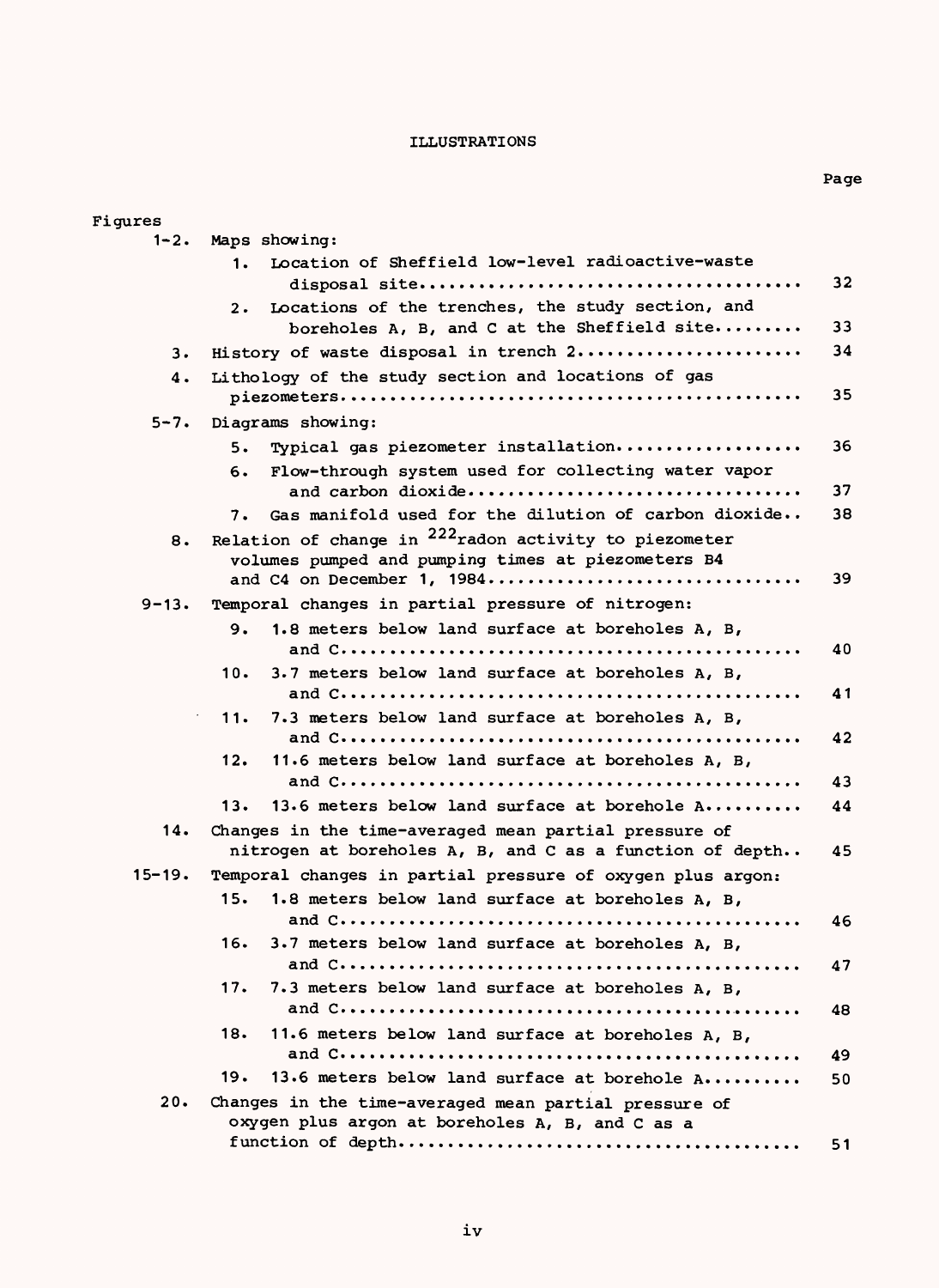### ILLUSTRATIONS

Figures

Page

| $21 - 25.$ | Temporal changes in partial pressure of carbon dioxide:               |    |
|------------|-----------------------------------------------------------------------|----|
|            | 1.8 meters below land surface at boreholes A, B,<br>21.               |    |
|            |                                                                       | 52 |
|            | 3.7 meters below land surface at boreholes A, B,<br>22.               |    |
|            |                                                                       | 53 |
|            | 7.3 meters below land surface at boreholes A, B,<br>23.               |    |
|            |                                                                       | 54 |
|            | 11.6 meters below land surface at boreholes A, B,<br>24.              |    |
|            |                                                                       | 55 |
|            | 13.6 meters below land surface at borehole $A$<br>25.                 | 56 |
| 26.        | Changes in the time-averaged mean partial pressure of                 |    |
|            | carbon dioxide at boreholes A, B, and C as a                          |    |
|            |                                                                       | 57 |
| $27 - 31.$ | Temporal changes in partial pressure of methane:                      |    |
|            | 27.<br>1.8 meters below land surface at boreholes A, B,               |    |
|            |                                                                       | 58 |
|            | 28.<br>3.7 meters below land surface at boreholes A, B,               |    |
|            |                                                                       | 59 |
|            | 29.<br>7.3 meters below land surface at boreholes A, B,               |    |
|            |                                                                       | 60 |
|            | 11.6 meters below land surface at boreholes A, B,<br>30.              |    |
|            |                                                                       | 61 |
|            | 13.6 meters below land surface at borehole A<br>31.                   | 62 |
| 32.        | Changes in the time-averaged mean partial pressure of                 |    |
|            | methane at boreholes A, B, and C as a function of depth               | 63 |
| $33 - 36.$ | Temporal changes in partial pressure of <sup>14</sup> carbon dioxide: |    |
|            | 33.<br>3.7 meters below land surface at boreholes A, B,               |    |
|            |                                                                       | 64 |
|            | 34.<br>7.3 meters below land surface at boreholes A, B,               |    |
|            |                                                                       | 65 |
|            | 35.<br>11.6 meters below land surface at boreholes A, B,              |    |
|            |                                                                       | 66 |
|            | 36.<br>13.6 meters below land surface at borehole A                   | 67 |
| 37.        | Changes in the time-averaged mean partial pressure of                 |    |
|            | 14carbon dioxide at boreholes A, B, and C as a function               |    |
|            |                                                                       | 68 |
| 38.        | Changes in the time-averaged mean activities of $222$ radon           |    |
|            | at boreholes A, B, and C as a function of depth                       | 69 |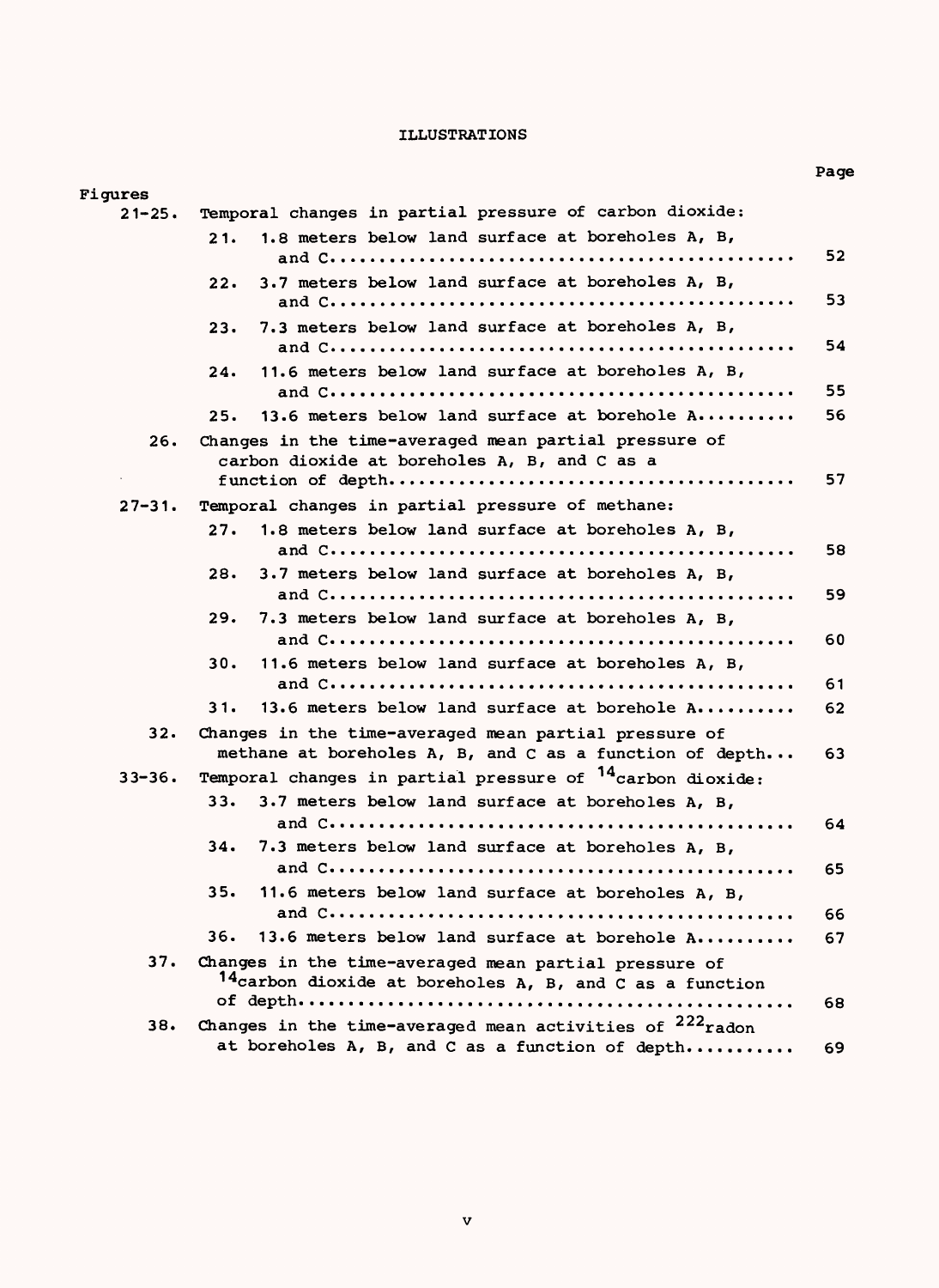### TABLES

Page

| Table |     | 1. Physical and chemical properties of glacial and eolian<br>deposits in the unsaturated zone                                                                                                                      | 5  |
|-------|-----|--------------------------------------------------------------------------------------------------------------------------------------------------------------------------------------------------------------------|----|
|       | 2.  | Altitudes of the land surface, the midpoints of piezometer<br>screens, lithologic contacts, and termini of boreholes                                                                                               | 7  |
|       | 3.  | Means of absolute differences, standard deviations of<br>absolute differences, and mean relative errors determined<br>from analyses of replicate pairs of nonradioactive gases                                     | 12 |
|       |     | 4. Means of absolute differences, standard deviations of<br>absolute differences, and mean relative differences<br>between gas partial pressures at piezometers A1 and A2<br>for nonradioactive gases and $14CO_2$ | 13 |
|       | 5.  | Partial pressures of $N_2$ , $O_2+A_T$ , $CO_2$ , and $CH_4$ at boreholes                                                                                                                                          | 16 |
|       | 6.  | Time-averaged mean partial pressures of $N_2$ , $O_2 + A_T$ , $CO_2$ ,<br>and $CHA$ at boreholes A, B, and $C$                                                                                                     | 21 |
|       | 7.  | Partial pressures $CO_2$ and $^{14}CO_2$ at boreholes A, B, and C                                                                                                                                                  | 25 |
|       | 8.  | Time-averaged mean partial pressures of $14_{CO_2}$ at boreholes                                                                                                                                                   | 26 |
|       | 9.  | Radioactivity of <sup>222</sup> Rn in gases collected at boreholes                                                                                                                                                 | 27 |
|       | 10. | Time-averaged mean radioactivities of <sup>222</sup> Rn at boreholes                                                                                                                                               | 28 |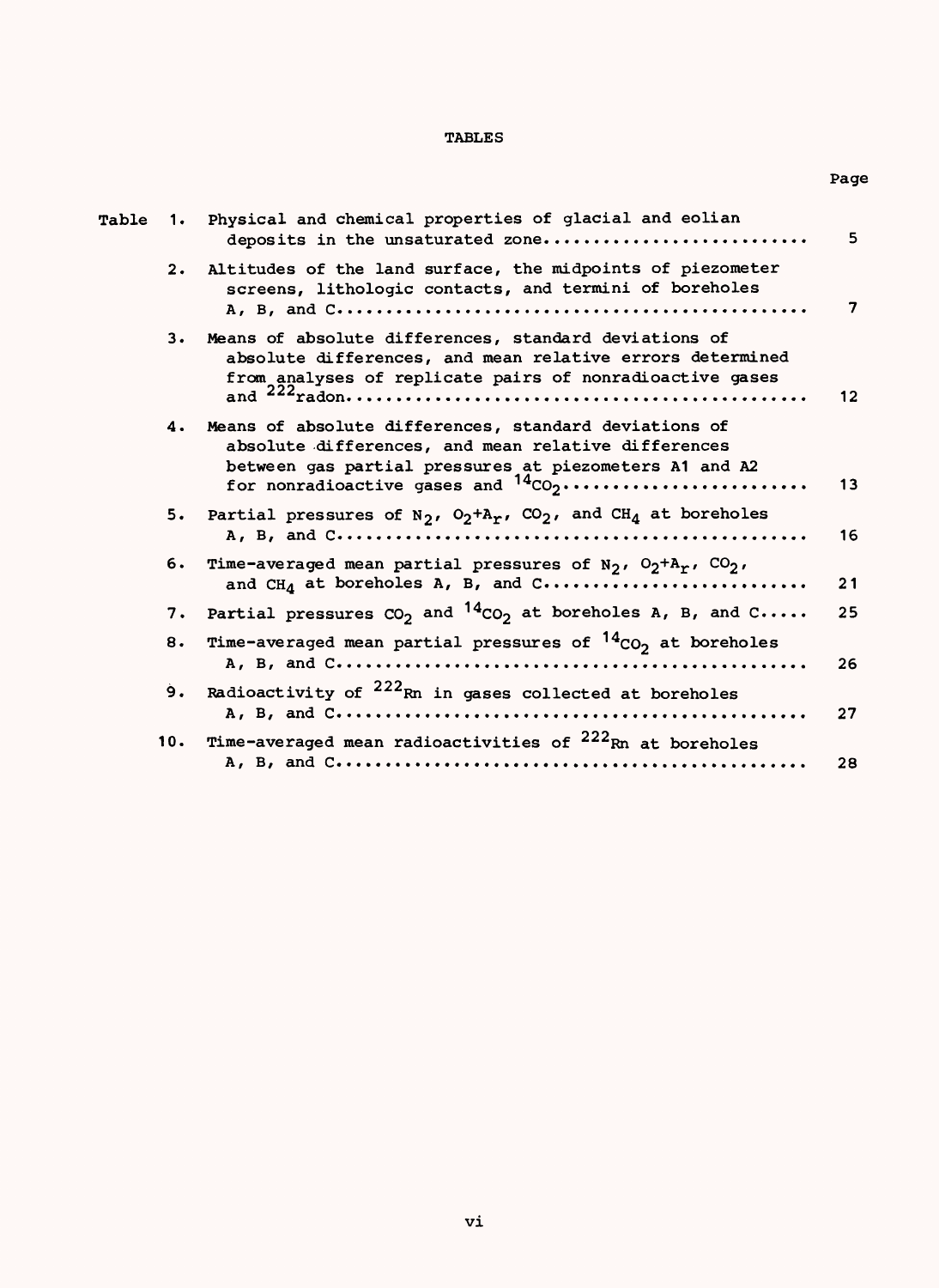### CONVERSION FACTORS

Readers who prefer inch-pound or centimeter-gram-second (cgs) units of measurement rather than the International System (SI) units used in this report may use the following conversion factors:

| Multiply SI unit | $\mathbf{B}\mathbf{y}$           | To obtain inch-pound or<br>cqs unit               |
|------------------|----------------------------------|---------------------------------------------------|
| millimeter (mm)  | 0.03937                          | inch (in.)                                        |
| meter (m)        | 3.281                            | foot (ft)                                         |
| gram (g)         | 0.03527                          | ounce, avoirdupois (oz)                           |
| liter (L)        | 0.2642                           | gallon (gal)                                      |
| kilopascal (kPa) | 0.009869<br>0.1450               | atmosphere (atmos)<br>pound per square inch (psi) |
| pascal (Pa)      | 0.007501                         | Torr                                              |
| becquerel (Bq)   | 27.02<br>$2.702 \times 10^{-11}$ | picocurie (pCi)<br>curie (Ci)                     |

Temperature in degrees Celsius (°C) can be converted to degrees Fahrenheit (°F) as follows:

### $^{\circ}F = 1.8 \times ^{\circ}C + 32$

--------------. . . . . . . . . . . . . . . . .

Sea level; In this report "sea level" refers to the National Geodetic Vertical Datum of 1929 (NGVD of 1929)--a geodetic datum derived from a general adjustment of the first-order level nets of both the United States and Canada, formerly called "Mean Sea Level."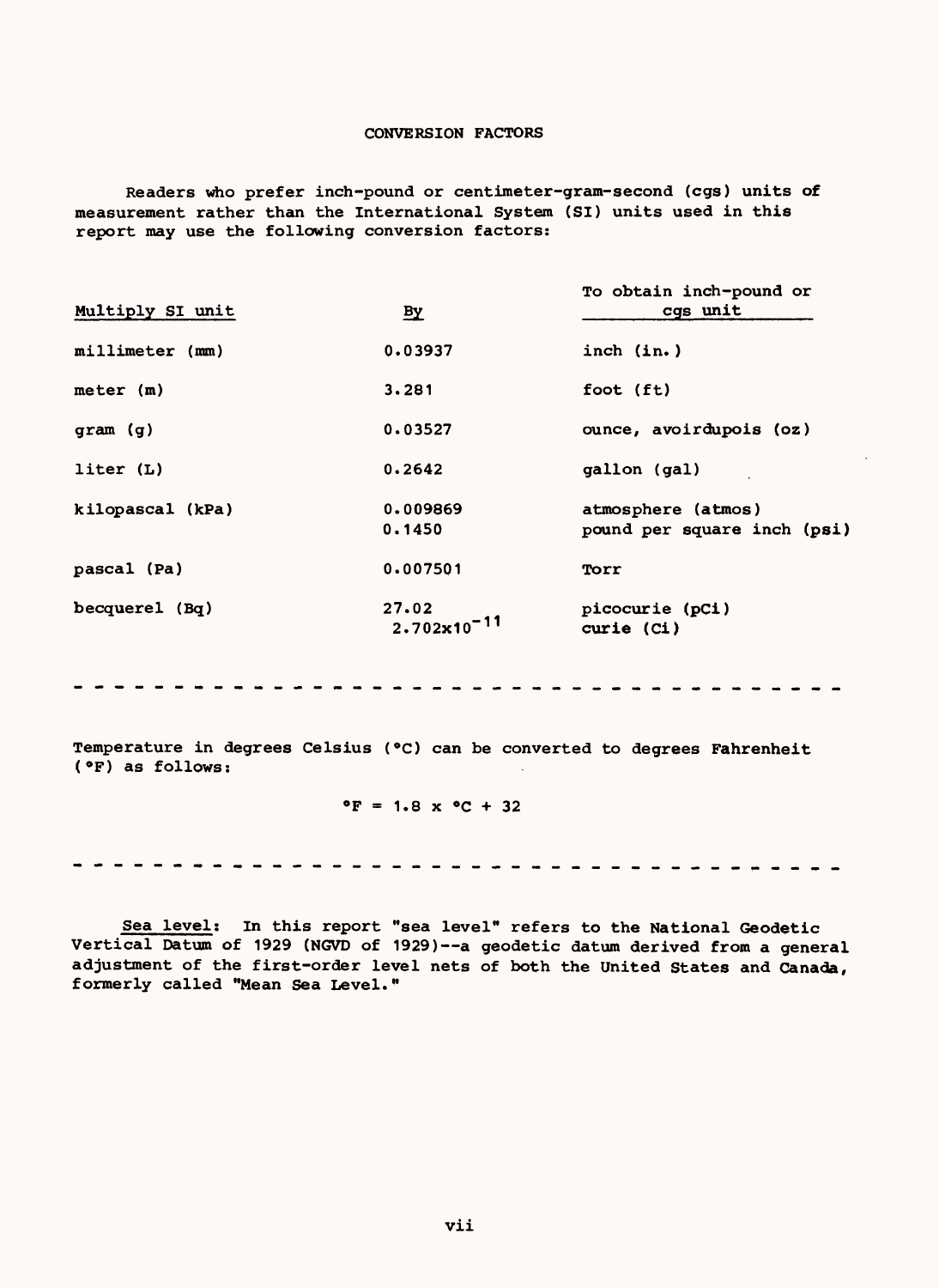### DISTRIBUTION OF GASES IN THE UNSATURATED ZONE AT A LOW-LEVEL

RADIOACTIVE-WASTE DISPOSAL SITE NEAR SHEFFIELD, ILLINOIS

By Robert G. Striegl

### ABSTRACT

The unsaturated zone is a medium that provides pneumatic communication for the movement of gases from wastes buried in landfills to the atmosphere, biota, and ground water. Gases in unsaturated glacial and eolian deposits near a waste-disposal trench at the low-level radioactive-waste disposal site near Sheffield, Bureau County, Illinois, were identified and the spatial and temporal distribution of the partial pressures of those gases were determined for the period January 1984 to January 1986. Methods for the collection and analyses of the gases are described, as are geologic and hydrologic characteristics of the unsaturated zone that affect gas transport. The identified gases, which are of natural and of waste origin, include nitrogen, oxygen, argon, carbon dioxide, methane, propane, butane, tritiated water vapor, <sup>14</sup>carbon dioxide, and  $^{222}$ radon. Concentrations of methane and  $^{14}$ carbon dioxide originated at the waste, as shown by partial-pressure gradients of the gases in the unsaturated zone; <sup>14</sup>carbon dioxide partial pressures exceeded natural background partial pressures by factors greater than 10<sup>6</sup> at some locations. Variations in partial pressures of oxygen and carbon dioxide were seasonal among piezometers because of increased root and soil-microbe respiration during summer. Variations in methane and <sup>14</sup>carbon dioxide partial pressures were apparently related to discrete releases from waste sources at unpredictable intervals of time. No greater-than-background partial pressures for tritiated water vapor or  $222$  radon were measured.

#### INTRODUCTION

### **Background**

Disposal of low-level radioactive wastes in the unsaturated zone creates a potential for the production of radioactive gases in waste-disposal trenches, and for the subsequent movement of radionuclides to the atmosphere, biota, and ground water. To date, there have been few measurements of gas partial pressures in the unsaturated zone near buried low-level radioactive wastes, and estimates of the transport of gaseous radionuclides from waste-disposal sites have necessarily been based on few data (Lu and Matuszek, 1979; Kunz, 1982). In order to improve the understanding of the behavior of gases near buried wastes and to obtain more extensive data from which gas transport could be estimated, a field investigation was conducted at the low-level radioactivewaste disposal site near Sheffield, Illinois (fig. 1).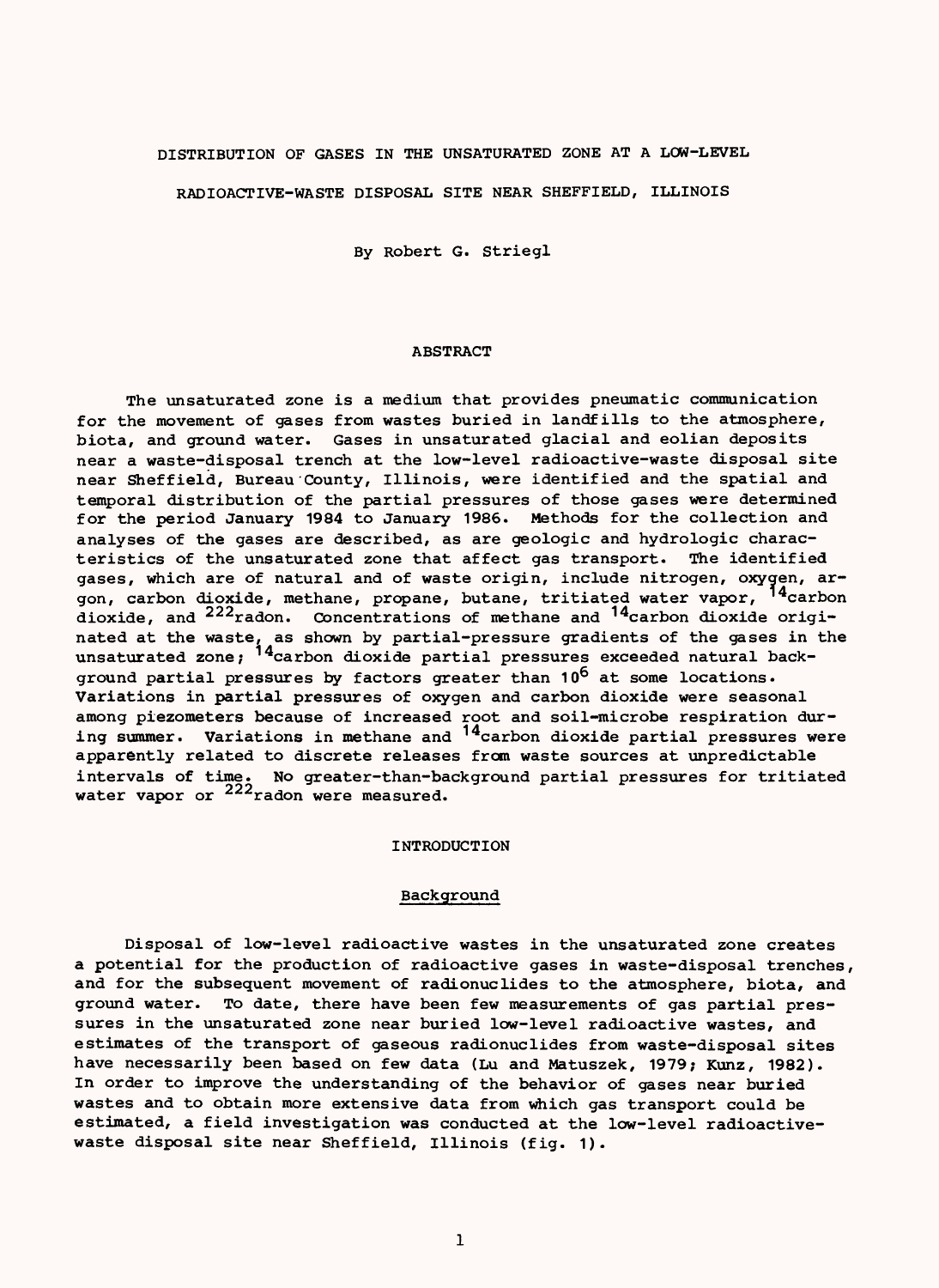### Purpose and Scope

This report identifies the gases present in the unsaturated zone near an existing waste-disposal trench and determines the spatial and temporal distributions of the partial pressures of those gases. The report also discusses methods used for the collection and chemical analyses of gases from the unsaturated zone, presents partial pressures of gases collected at the Sheffield site from January 1984 to January 1986, and describes observed changes in gas partial pressures. Physical and chemical properties of the unconsolidated sediments that comprise the unsaturated zone at the study section also are described.

### Acknowledgments

Appreciation is extended to Herbert Haas and James Devine of the Institute for the Study of Earth and Man at Southern Methodist University for performing <sup>14</sup>carbon analyses; to Frank Markun of Argonne National Laboratories for performing <sup>222</sup>radon analyses; and to the Oceanography and Limnology Program at the University of Wisconsin at Madison for providing laboratory and office facilities. Technical input and review from David Armstrong, Department of Civil and Environmental Engineering, University of Wisconsin at Madison is acknowledged.

### DESCRIPTION OF THE SHEFFIELD SITE

### Physical Setting

The low-level radioactive-waste disposal site is located on 8.1 ha (hectares) of rolling terrain, 5 km (kilometers) southwest of Sheffield in Bureau County, Illinois (fig. 1). The Pennsylvanian bedrock that underlies the site is covered by 3 to 30 m (meters) of unconsolidated glacial and eolian deposits, into which waste-disposal trenches were cut and filled. Eight rockstratigraphic units that range in composition from silty clay to pebbly sand have been described in the unconsolidated deposits (Foster and Erickson, 1980; Foster, Erickson, and Healy, 1984; Foster, Garklavs, and Mackey, 1984). The average thickness of the unsaturated zone at the site is 12.2 m (Healy and others, 1986); ground-water flow beneath the waste is primarily to the northeast in a pebbly-sand unit (Foster, Erickson, and Healy, 1984).

The climate in northwestern Illinois is continental, having warm summers and cold winters. The mean annual temperature at the site is about 10.3 °C (degrees Celsius), and the mean barometric pressure is about 98,600 Pa (pascals). The mean annual precipitation is 900 mm (millimeters), based on 43 years of record (U.S. Department of Commerce, 1939-82) from nearby weather stations at Kewanee and Hennepin, Illinois. The maximum annual precipitation for that period was 1,330 mm, and the minimum was 650 mm. Severe convective rainstorms are typical during spring and summer (Huff, 1979), and precipitation averages 80 mm per month during April through July. Late fall and winter are driest; precipitation averages 50 mm per month during November through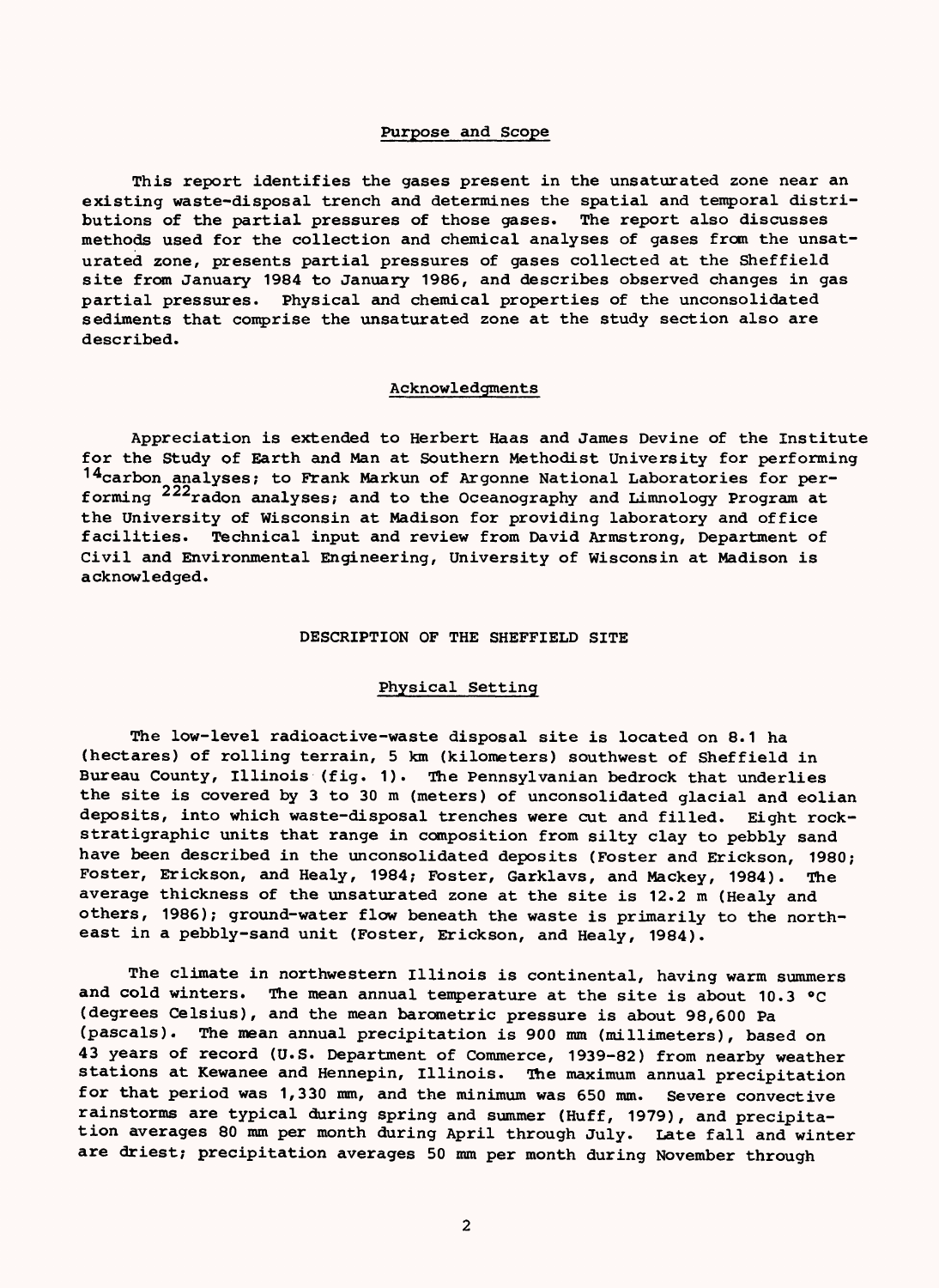March (Healy and others, 1986). Of a mean annual precipitation of 940 mm during 1982-84, it was estimated that 660 mm evapotranspired, 160 mm ran off, and 120 mm recharged the aquifer or was stored in the unsaturated zone (Healy and others, 1987).

### History of Site Operation

Low-level radioactive wastes were buried at the Sheffield site from August 1967 to April 1978, during which time 21 trenches (fig. 2) were filled with about 90,000  $m^3$  (cubic meters) of material that contained about 2.22x10<sup>15</sup> becquerels (60,000 curies) of activity (Illinois Department of Nuclear Safety, written commun., 1979). The exact contents of the burial trenches are unknown, and inventories of disposed waste are descriptively poor and quantitatively inaccurate (Kahle and Rowlands, 1981). Buried wastes include resins, carcasses of laboratory animals, solidified liquid wastes, glassware, building materials, clothing, containerized gases, paper, building and construction materials, and cleanup materials (Foster, Erickson, and Healy, 1984). Waste-containment vessels include steel drums, wooden crates, plastic containers, concrete casks, and cardboard cartons.

Nineteen of the trenches were excavated in undisturbed material, and two trenches were constructed above the existing land surface. All trenches, with the possible exception of trench 18 (fig. 2), were completed in the unsaturated zone. In early years of site operation, waste was randomly placed in trenches; in later years, waste was stacked in the trenches in an orderly fashion (Mark Bower, US Ecology, Inc., oral commun., 1987). Waste was covered with about 0.3 m of compacted clayey silt, on which about 0.5 m of fill material was mounded. Trench caps were smoothly contoured and seeded with grasses and clover (Healy and others, 1986).

Of the 21 trenches, trench 2 is located closest to the area studied. The excavated dimensions of trench 2 are 140 m long by 18.3 m wide by 7.6 m deep; the trench was filled from the west to the east during August 1968 to March 1971 (fig. 3; Kahle and Rowlands, 1981). When completed, the volume of trench 2 was 19,500  $m^3$ , and the trench contained about 12,950  $m^3$  of fill and 6,550 m<sup>3</sup> of waste. Radioactive waste in trench 2 had a total activity of 3.87x10<sup>14</sup> becquerels (10,450 curies), a mass of 17,110 kg (kilograms), and included 7,725 g (grams) of <sup>235</sup>uranium and 4,970 g of <sup>239</sup>plutonium (Illinois Department of Nuclear Safety, written commun., 1979).

### DESCRIPTION OF THE STUDY SECTION

### Location and Installation of Boreholes

The geologic section studied is located along a 46 m line that runs east to west from the approximate center of, and perpendicular to, the east wall of trench 2 (fig. 2). Three boreholes (A, B, and C) were augered to bedrock using a 153-mm-diameter hoilow-stemmed auger. No drilling fluids were used.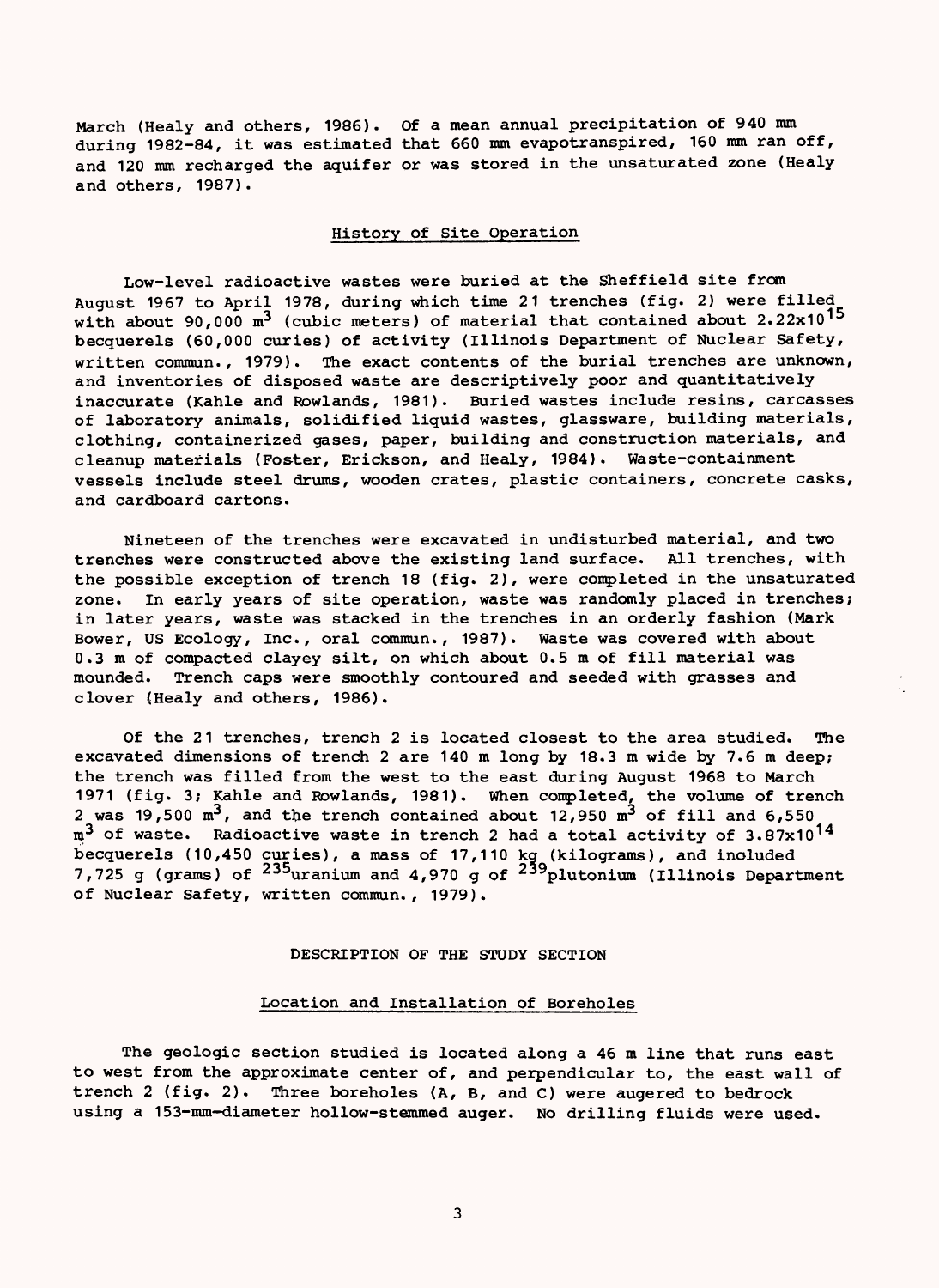Continuous core samples were collected through the auger stem using a 51-mmdiameter steel push tube in fine-grained deposits, and a 25-mm-diameter splitspoon sampler in coarse-grained deposits. Depending on the texture of the unconsolidated sediments, the coring devices were driven between 250 and 900 mm beyond the auger stem, then withdrawn. The cored hole was then augered to the depth of the collected sample and the process was repeated. Cores were sealed from the atmosphere and reserved for physical and chemical analyses.

Boreholes A, B, and C were located at respective distances of 12, 29, and 46 m from the east endwall monument of trench 2. Borehole A was located immediately east of the disposal-site boundary, as close to the boundary fence as possible (augering was not allowed within the site boundary). Boreholes B and C were augered at respective locations of 17 m and 34 m to the east of borehole A. The land surface slopes downward to a road cut approximately 6 m east of borehole C.

### Stratigraphy and Physical Properties of Geologic Deposits

At the study section, weathered deposits of Pennsylvanian-age shale and coal of the Carbondale Formation are overlain by four Pleistocene glacial and eolian units having nearly parallel contacts, and a total thickness of about 17 m (fig. 4). The oldest unit is the Toulon Member of the Glasford Formation (Willman and Frye, 1970), which is followed in ascending sequence by the Radnor Till Member of the Glasford Formation, Roxana Silt, and Peoria Loess. Peoria Loess is developed into a modern soil near the land surface. Characteristics of the bedrock and the unconsolidated sediments at the site are discussed at length in Foster and Erickson (1980); Foster, Garklavs, and Mackey (1984); and Foster, Erickson, and Healy (1984).

Movements of gases in the unsaturated zone are affected by physical and chemical properties of the unsaturated-zone sediments. Table 1 summarizes the particle sizes, bulk densities, air- and water-filled porosities, surface areas, and carbonate contents of core samples collected at boreholes A, B, and C. Montmorillonites comprised the largest fraction of clay minerals in the Peoria Loess, Roxana Silt, and Radnor Till Member, followed in abundance by illites, and kaolinites plus chlorites. Illites comprised the largest fraction of clay minerals in the Toulon Member, followed in abundance by kaolinites plus chlorites, and montmorillonites.

#### FIELD PROCEDURES FOR GAS COLLECTION

### Installation of Gas Piezometers

Five gas piezometers were nested in each borehole at depths of 1.8 to 17 m below land surface (fig. 5). The piezometers, which were constructed of 13-mm-diameter polyvinylchloride pipe, were slotted with 0.8-mm-thick slots that were spaced about 5 mm apart along the deepest 0.5 m of pipe, within several hours after augering, each borehole was backfilled with washed silica sand to the desired altitude of the lowest piezometer screen. The piezometer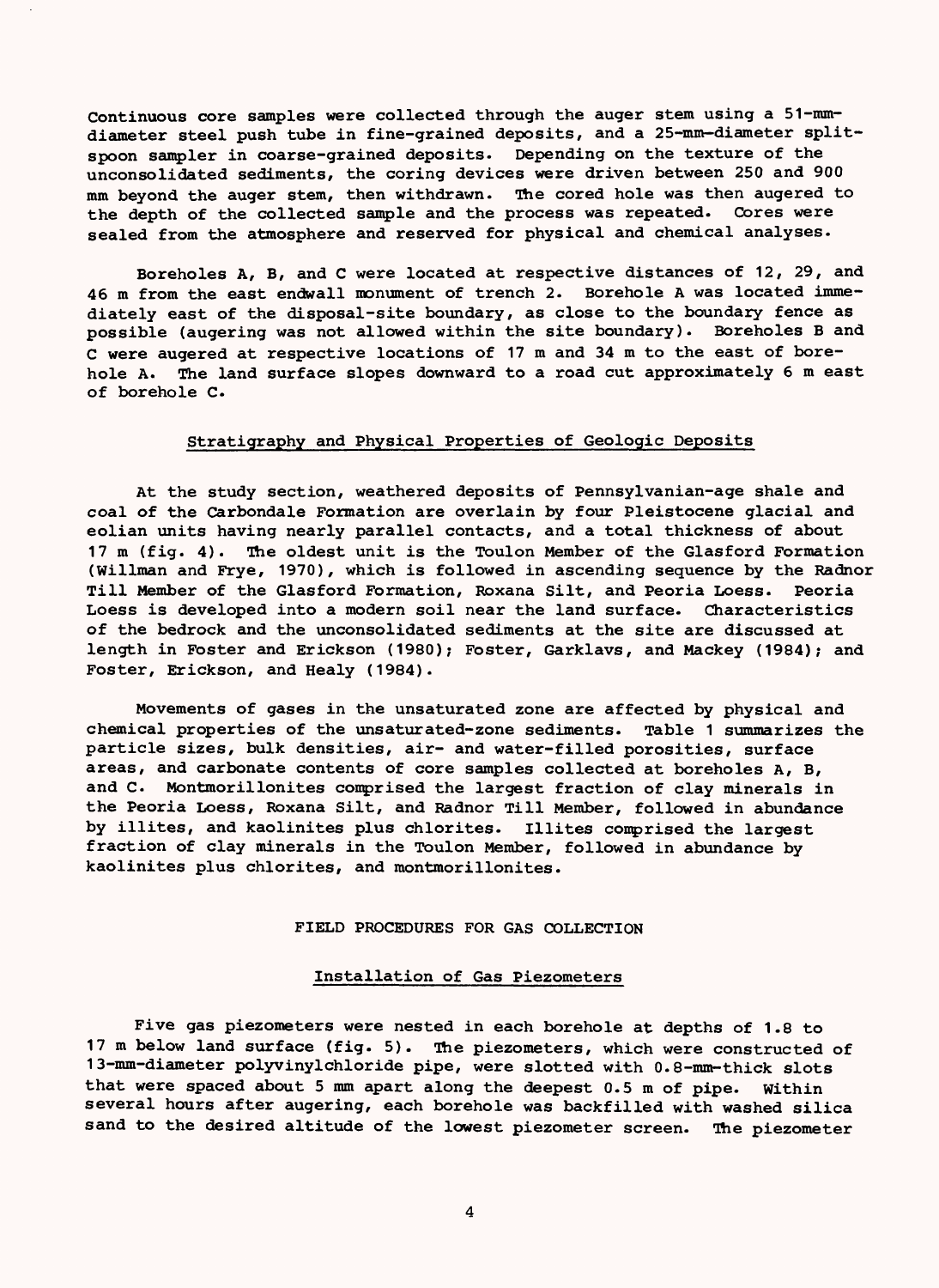| rable 1.--Physical and chemical properties of glacial and eolian deposits in the unsaturated zone |                                                                                                                                     |
|---------------------------------------------------------------------------------------------------|-------------------------------------------------------------------------------------------------------------------------------------|
|                                                                                                   |                                                                                                                                     |
|                                                                                                   |                                                                                                                                     |
|                                                                                                   |                                                                                                                                     |
|                                                                                                   |                                                                                                                                     |
|                                                                                                   |                                                                                                                                     |
|                                                                                                   |                                                                                                                                     |
|                                                                                                   | $g/cm^3$ , grams per cubic centimeter; $m^2/g$ , square meters per gram;<br>um, micrometers. Dashes indicate no analysis performed] |
|                                                                                                   |                                                                                                                                     |
|                                                                                                   |                                                                                                                                     |
|                                                                                                   |                                                                                                                                     |
|                                                                                                   |                                                                                                                                     |
|                                                                                                   |                                                                                                                                     |
|                                                                                                   |                                                                                                                                     |
|                                                                                                   |                                                                                                                                     |
|                                                                                                   |                                                                                                                                     |
|                                                                                                   |                                                                                                                                     |
|                                                                                                   |                                                                                                                                     |
|                                                                                                   |                                                                                                                                     |
|                                                                                                   |                                                                                                                                     |
|                                                                                                   |                                                                                                                                     |
|                                                                                                   |                                                                                                                                     |

|                                                  |                      | Particle size <sup>1</sup><br>(percent by<br>weight)        |    | density <sup>2</sup><br>$(g/cm^{3})$<br>Bulk | (dimension-<br>porosity <sup>3</sup><br><b>Total</b><br>less) | porosity <sup>3</sup><br>(dimension-<br>filled<br>less)<br>Mr- | porosity <sup>3</sup><br>(dimension-<br>filled<br>Water-<br>$l$ ess $)$ | Surface<br>$(m^2/g)$<br>area <sup>4</sup> | Carbonate<br>fraction <sup>5</sup><br>weight)<br><b>Aq)</b> | Calcite/dolomite<br>(of carbonate<br>fraction)<br>ratio <sup>6</sup> |
|--------------------------------------------------|----------------------|-------------------------------------------------------------|----|----------------------------------------------|---------------------------------------------------------------|----------------------------------------------------------------|-------------------------------------------------------------------------|-------------------------------------------|-------------------------------------------------------------|----------------------------------------------------------------------|
|                                                  |                      | Sand Silt Clay<br>$\sim$ 62 $\mu$ m 4–62 $\mu$ m <4 $\mu$ m |    |                                              |                                                               |                                                                |                                                                         |                                           |                                                             |                                                                      |
| Peoria<br>Loess                                  | ÷                    | 5                                                           | 5  | 1.50                                         | 0.43                                                          | 0.30                                                           | 0.13                                                                    | 9.82                                      | 0.28                                                        | 0.14                                                                 |
| Roxana<br>Silt                                   | $\mathbf{\tilde{c}}$ | $\overline{\phantom{a}}$                                    |    | 1.50                                         | $\ddot{•}$                                                    | °.                                                             | $\ddot{ }$ :                                                            | I                                         | Ğ.                                                          | $\ddot{ }$                                                           |
| Radnor Till<br>Formation)<br>(Glasford<br>Member | g                    | S                                                           | 29 | 2.15                                         | $\ddot{3}$                                                    | °s                                                             | ភ្                                                                      | 26.4                                      | $\ddot{0}$                                                  | $\ddot{.}$                                                           |
| Formation)<br>(Glasford<br>Toulon<br>Member      | 31                   | $\frac{1}{2}$                                               | ۰  | 1.60                                         | .35                                                           | .29                                                            | °°                                                                      | 2.14                                      | $\frac{5}{1}$                                               | ë,                                                                   |
| Pipette analysis (Day, 1965).                    |                      |                                                             |    |                                              |                                                               |                                                                |                                                                         |                                           |                                                             |                                                                      |

2Core method (Blake, 1965). 2Core method (Blake, 1965).

3Mercury porisimeter (Vomocil, 1965).

<sup>3</sup>Mercury porisimeter (Vomocil, 1965).<br>"Dynamic nitrogen adsorption (E. Busenberg, U.S. Geological Survey, Water Resources Division, written commun., 1986).<br><sup>S</sup>Gravimetric loss by selective dissolution in budrochiocic aci " Dynamic nitrogen adsorption (E. Busenberg, U.S. Geological Survey, Water Resources Division, written commun., 1986) Scravimetric loss by selective dissolution in hydrochloric acid.

^Gravimetric loss by selective dissolution in hydrochloric acid.

6Chittick analysis (Dreimanis, 1962). 6Chittick analysis (Dreimanis, 1962).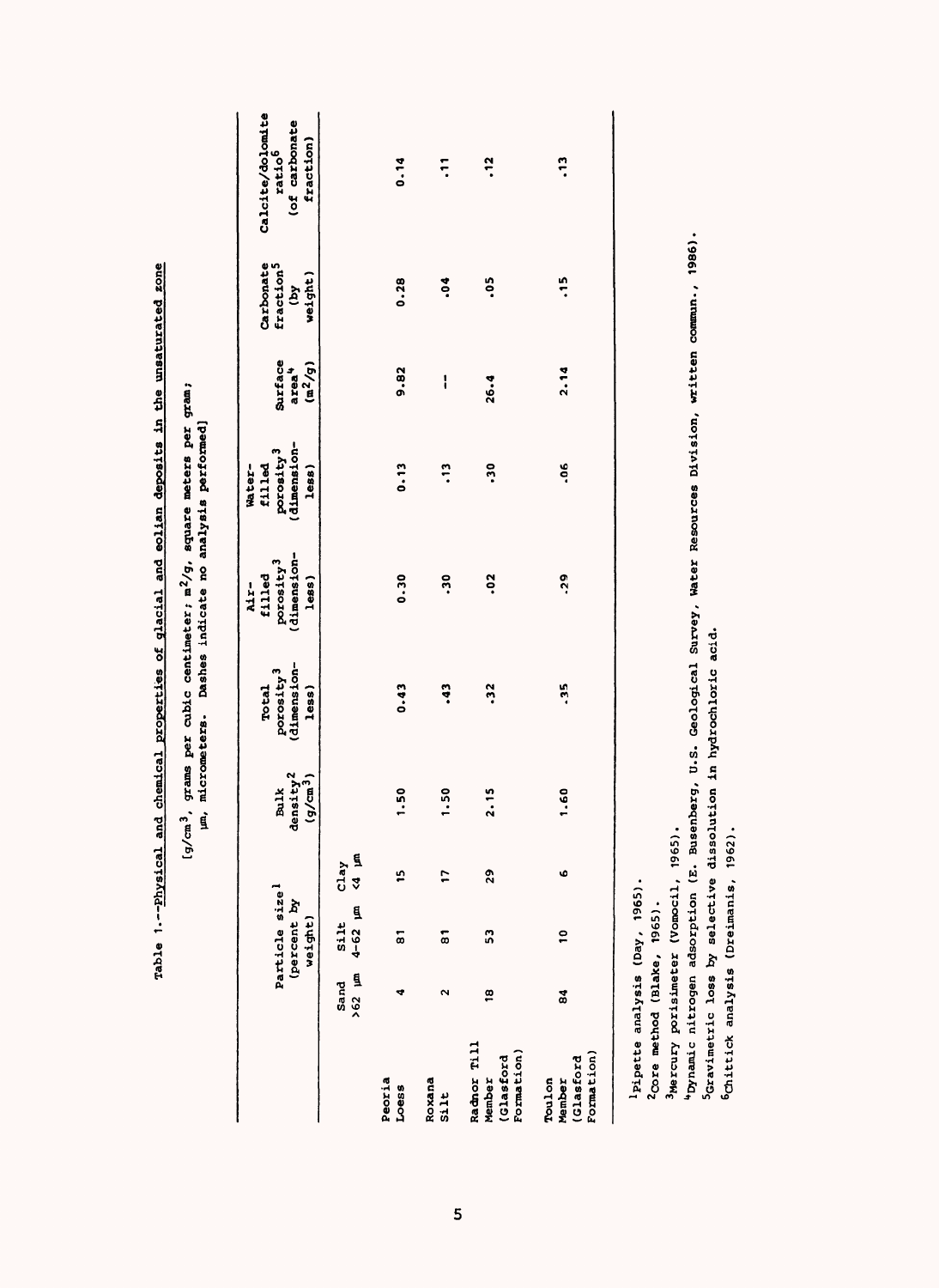was then installed, and the annulus was backfilled with silica sand around the screen to an altitude about 0.5 m above the screen. About 0.3 m of bentonite, 0.5 m of portland cement grout, and another 0.3 m of bentonite were backfilled over the sand. The bentonite absorbed excess water from the cement grout, and the cement sealed possible pathways for pneumatic communication between piezometers. To avoid bridging of backfill materials within the boreholes and contamination of borehole sidewalls with grout and bentonite, all backfill materials were funneled through 76-mm-diameter polyvinylchloride pipes to the altitudes at which they were deposited. Each borehole was backfilled with parent material, which was screened through a 2-mm mesh, to about 0.5 m below the desired altitude of the next piezometer. The sequence was repeated for each piezometer installation. The uppermost 1 m of each borehole was filled with portland cement grout.

With the exception of the Toulon Member and the Peoria Loess, gas piezometers were screened near the upper boundary of each lithologic unit (fig.  $4$ ). Two piezometers were soreened in the Toulon Member at each borehole -- one near the top of the unit and the second at the contact between the Toulon Member and the Carbondale Formation. Piezometer screens were placed 1.8m below the land surface in the Peoria Loess. Altitudes of the land surface, the midpoints of piezometer screens, lithologic contacts, and the termini of augering at boreholes A, B, and C are listed in table 2. The screens of piezometers B1 and C1 apparently became clogged soon after installation, possibly because of a rise in the water table. Because of the clogging, it was possible to collect only one sample from piezometer B1; no samples were collected from piezometer C1

The boreholes were augered on December 6, 1983, and piezometer installation was completed on December 8, 1983. The piezometers were sealed from the atmosphere and allowed to equilibrate with soil gases until January 19, 1984, when the first samples **were** collected. The piezometers were kept sealed from the atmosphere throughout the study.

### Collection of Gas Samples

Gas samples were grouped into four categories, each requiring a unique sampling procedure: (1) nonradioactive gases, including nitrogen  $(N_2)$ , oxygen plus argon (O<sub>2</sub>+Ar), carbon dioxide (CO<sub>2</sub>), methane (CH<sub>A</sub>), ethane (C<sub>2</sub>H<sub>6</sub>), propane (C<sub>3</sub>H<sub>8</sub>), and n- and para-butane (C<sub>4</sub>H<sub>10</sub>); (2) tritiated water vapor (<sup>3</sup>HOH<sub>(v)</sub>); (3) <sup>14</sup>carbon dioxide (<sup>14</sup>CO<sub>2</sub>); and (4) <sup>222</sup>radon (<sup>222</sup>Rn).

All samples were collected using peristaltic pumps connected to the gas piezometers by silicone-rubber tubing. Flow rates were set at 600 mL (milliliters) per minute. The relatively slow flow rate was maintained so that a minimum of pneumatic disturbance would be imparted to the unsaturated zone around the piezometer screens. The primary mechanism for gas movement in the unsaturated zone is considered to be ordinary diffusion (Keen, 1931; Evans, 1965; Hillel, 1980; Weeks and others, 1982; Thorstenson and others, 1983), so it is important to not create convection currents by use of excessive pumping rates or by sampling too frequently. Prior to collecting samples, at least 20 piezometer-volumes of gas were pumped from each piezometer to make certain that the samples collected represented the gas in the formation.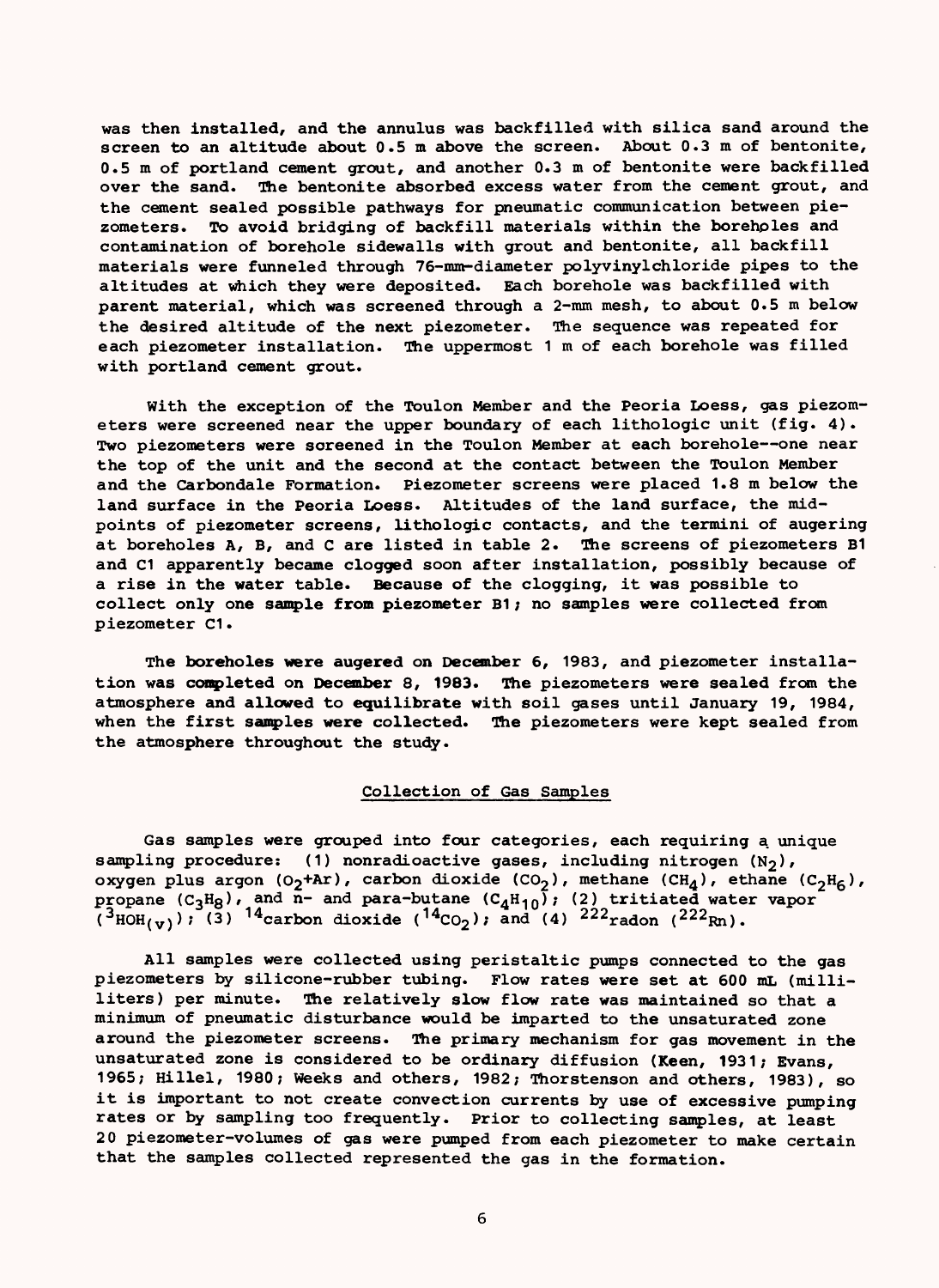|                                            | in meters above sea level |               |               |
|--------------------------------------------|---------------------------|---------------|---------------|
|                                            | Borehole<br>A             | Borehole<br>R | Borehole<br>C |
| Land surface                               | 238.50                    | 238.30        | 237.60        |
| Piezometer screen,<br>depth 5              | 236.70                    | 236.50        | 235.75        |
| Peoria Loess -<br>Roxana Silt              |                           |               |               |
| contact                                    | 235.45                    | 236.00        | 235.30        |
| Piezometer screen,<br>depth 4              | 234.80                    | 236.60        | 233.90        |
| Roxana Silt-Radnor                         |                           |               |               |
| Till Member<br>contact                     | 232.10                    | 231.60        | 231.50        |
| Piezometer screen,<br>depth 3              | 231.20                    | 231.00        | 230.30        |
| Radnor Till Member-<br>Toulon Member       |                           |               |               |
| contact                                    | 227.85                    | 227.95        | 227.85        |
| Piezometer screen,<br>depth 2              | 226.90                    | 226.75        | 226.05        |
| Piezometer screen,<br>depth 1 <sup>1</sup> | 224.90                    | 221.45        | 220.85        |
| Terminus of<br>borehole                    | 224.70                    | 221.25        | 220.65        |

### Table 2.--Altitudes of the land surface, the midpoints of piezometer screens, lithologic contacts, and termini of boreholes A, B, and C, in meters above sea level

<sup>1</sup> The midpoints of the piezometer screens at depth 1 are at the contact of the Toulon Member of the Glasford Formation and the underlying Carbondale Formation.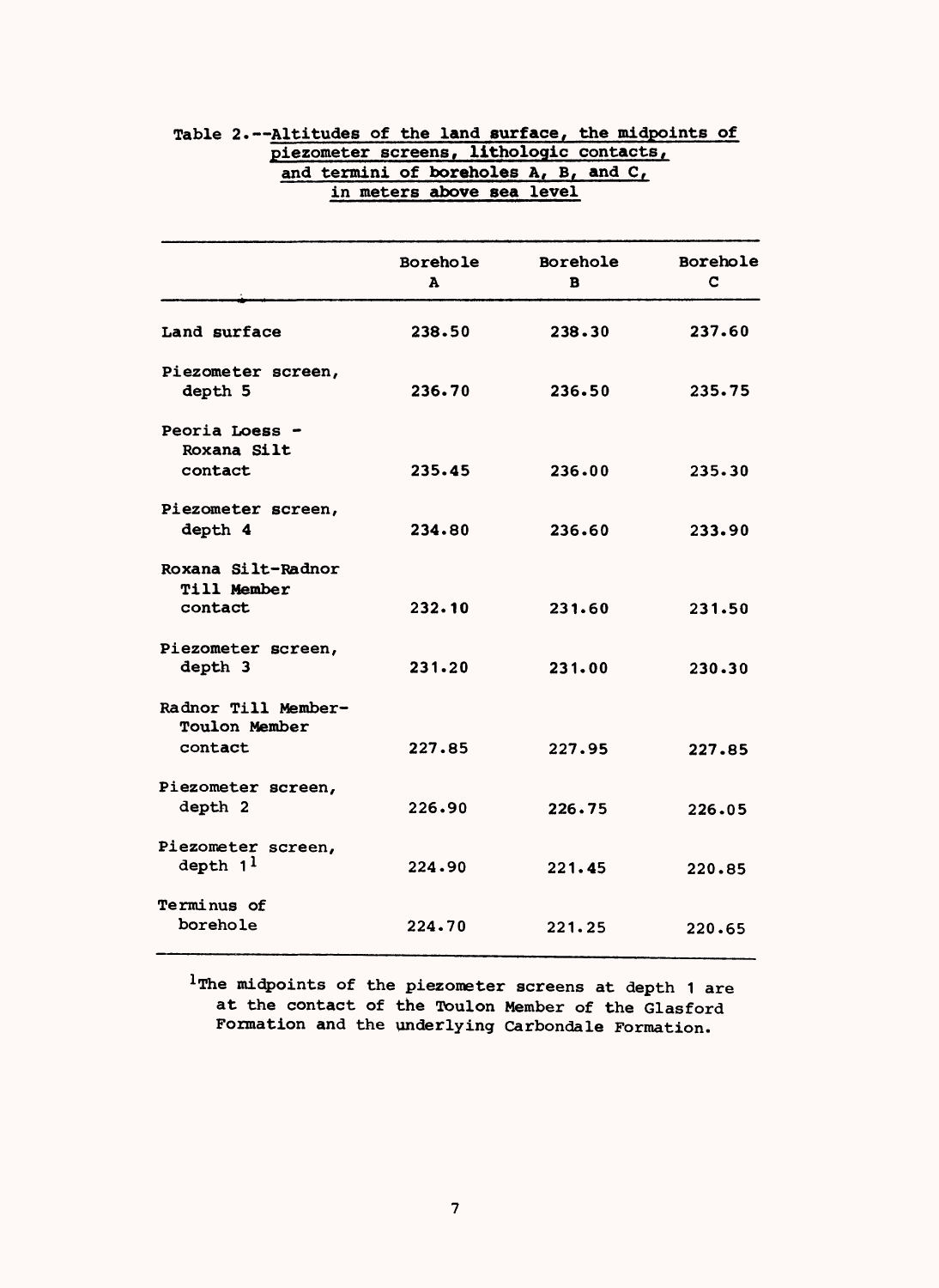### Nonradioactive Gases

Samples of nonradioactive gases were collected downstream of the peristaltic pump into 300-mL glass gas-sampling bulbs. The bulbs had a flowthrough design, and each was fitted with a rubber septum for subsampling with a syringe. Upon connecting a sampling bulb to the peristaltic pump, the bulb was left in a flow-through position for at least 20 minutes. The downstream seal was then closed, followed by closure of the seal nearest the pump. The collected sample was therefore slightly overpressured within the bulb. Overpressuring the sample allowed the laboratory analyst opportunity to ascertain that the seals and septa did not leak prior to analysis. Samples were discarded if the pressure was lost, and when possible, replacement samples were collected.

### Tritiated Water Vapor

Samples for  $3_{\text{HOH}(v)}$  and  $14_{\text{CO}_2}$  analyses were collected simultaneously using the sample-collection system shown in figure 6. In that system, unsaturatedzone gases were pulled from the piezometer through a freeze trap that was immersed in a slurry of solid  $CO<sub>2</sub>$  (dry ice) and methanol. Gases were cooled in the freeze trap, and water vapor was frozen as ice that accumulated on the inside of the trap. A column containing color indicating silica gel was placed downstream of the freeze trap to monitor its efficiency for trapping the water vapor. Upon completion of sample collection, the accumulated ice was thawed, the volume of collected water was measured, and the sample was transferred to a scintillation vial for tritium analysis.

### 14Carbon Dioxide

Following removal of the water vapor by the freeze trap, the remaining gases were pulled through a 500-mL gas-wash bottle that contained 300 mL of 5 molar potassium hydroxide (KOH) solution. When the gases bubble through the KOH solution,  $CO<sub>2</sub>$  reacts with the KOH to form aqueous potassium bicarbonate complex (KHCO<sub>3(aq)</sub>) and remains in solution. Haas and others (1983) found this sampling procedure was at least 99.9 percent efficient for removing  $CO<sub>2</sub>$  from a gas mixture, and that it caused no isotopic fractionation of the sample. At least 0.25 mole (6 standard liters) of  $CO_2$  was collected for each sample. Sampling time, which depended on the partial pressure of  $\infty_2$  in the unsaturated zone, ranged from 5 to 9 hours. After adequate sampling time had elapsed, sample-collection systems were closed from the atmosphere and from the piezometer, and the samples were transported to the laboratory in the gas-wash bottles in which they were collected.

### $222_{\text{Radon}}$

Samples for <sup>222</sup>Rn analyses were collected into evacuated steel cannisters that were provided by Argonne National Laboratory. Like the nonradioactive gas samples, the <sup>222</sup>Rn samples were overpressured upon collection. Since the cannisters were single ended, flow-through sampling was not possible. Sample

8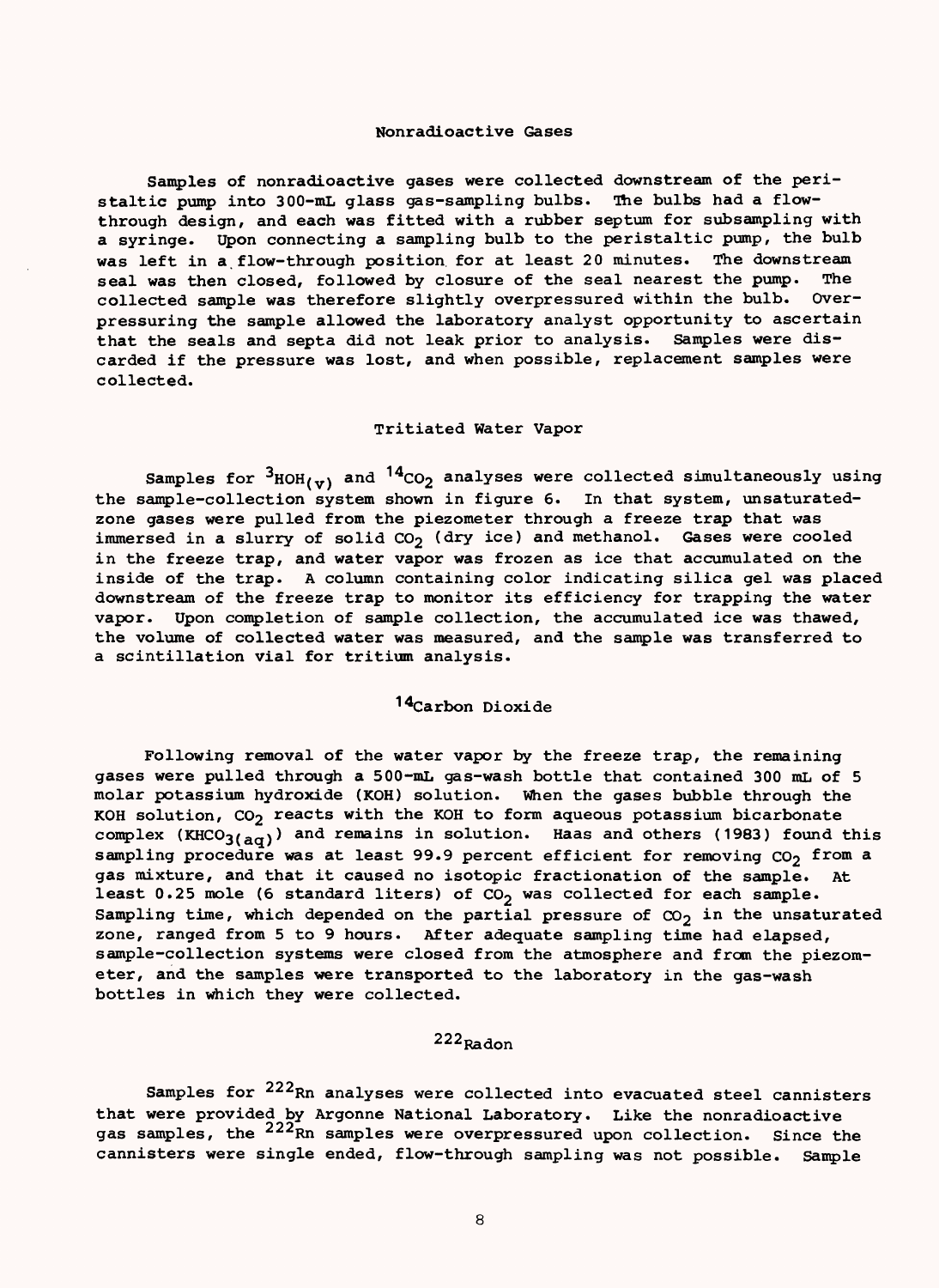integrity was, therefore, dependent on a vacuum being maintained in the evacuated cannisters prior to sampling. Partial loss of vacuum could result in dilution of samples by atmospheric air. If partial loss of vacuum was suspected, suspect cannisters were not used.

#### LABORATORY ANALYSES OF GAS SAMPLES

### Nonradioactive Gases

Nonradioactive gases (N<sub>2</sub>, O<sub>2</sub>+AR, CO<sub>2</sub>, CH<sub>4</sub>, C<sub>2</sub>H<sub>6</sub>, C<sub>3</sub>H<sub>8</sub>, and C<sub>4</sub>H<sub>10</sub>) were analyzed by the U.S. Geological Survey, Water Resources Division, Branch of Analytical Services, Arvada, Colorado. The gases were subsampled by syringe through the septa in the gas bulbs in which they were collected and injected into a gas chromatograph having a thermal conductivity detector. The gases were separated on a 2.1-mm inside diameter by 4-m long stainless-steel column packed with chromosorb 102. The chromatograph was programmed to hold the sample at -80 °C for 3 minutes, increase the sample temperature at the rate of 30 °C per minute until reaching 30 °C, increase the sample temperature at the rate of 10 °C per minute from 30 °C to 150 °C, and hold at 150 °C for 25 minutes. Argon was not separable from oxygen under the analytical conditions. Laboratory precision was 0.1 percent for  $N_2$  and  $0_2$ +Ar, 0.01 percent for CO<sub>2</sub>, and 0.1 ppm (parts per million) for CH<sub>A</sub>, and C<sub>3</sub>H<sub>8</sub> at concentrations greater than the detection of 0.5 ppm.

### Tritiated Water Vapor

Because the volume of condensed water-vapor samples was small (generally less than 2 mL) , samples were diluted to 10 mL with distilled water before adding the appropriate amount of scintillation cocktail. Samples were counted according to liquid-scintillation counting methods described by Thatcher and others (1977) at the U.S. Geological Survey, Water Resources Division, Illinois District laboratory at Urbana, Illinois. Detection limits were around 7.40 becquerels per liter of water. No samples exceeded the detection limits.

# 14Carbon Dioxide

Samples for  $14_{CO_2}$  analyses were stored as  $KHCO_{3(aq)}$  in the gas-wash bottles in which they were collected until they could be hydrolyzed back to  $CO<sub>2</sub>$ . Because all samples were counted at the radiocarbon-dating laboratory at the Institute for the Study of Earth and Man at Southern Methodist University, it was necessary to dilute the samples to below-modern <sup>14</sup>C activities to avoid contamination of the  $14<sub>C</sub>$  counting systems.

Samples were hydrolyzed and diluted using the vacuum manifold shown in figure 7. A gas-wash bottle holding the sample was connected to the manifold, and cold, 10 molar hydrochloric acid was dripped into the KOH-KHCO3( $_{aq}$ ) solution. The resulting hydrolytic reaction yielded water vapor and  $CO_2$ , which

9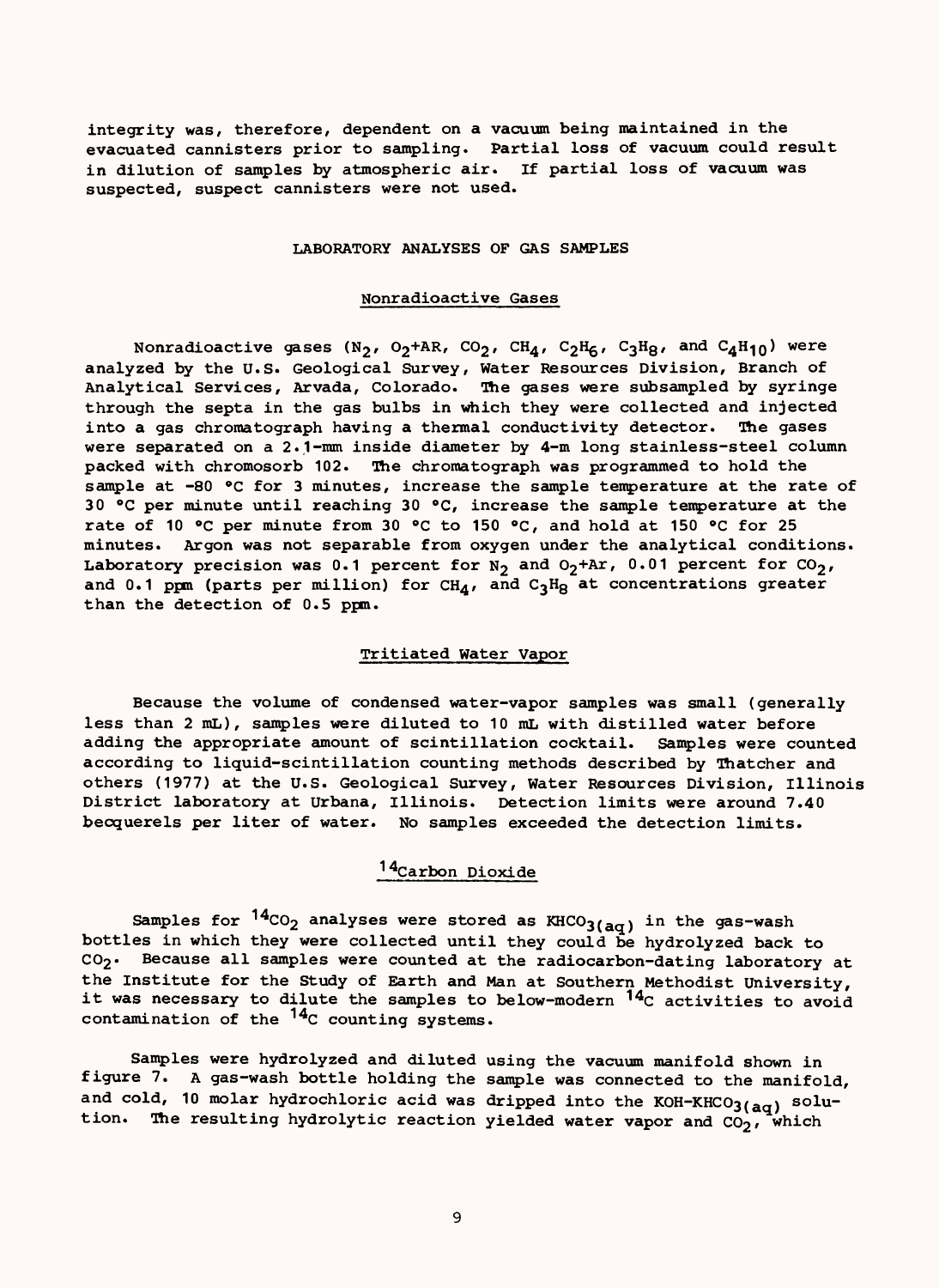were cryogenically separated in a series of three freeze traps. The first two traps were immersed in a solid  $CO_2$ -methanol slurry that froze the water vapor from the sample; the third trap was immersed in liquid nitrogen, which froze the  $CO_2$  sample. Upon completion of the hydrolysis of a sample, a stopcock between the second and third freeze trap was closed and the solid CO<sub>2</sub> was allowed to warm and expand into the upper portion of the manifold. The amount of the CO<sub>2</sub> gas was determined by expanding the gas into a known volume and measuring the pressure. An aliquot of the sample was then diluted in the manifold using pure  $\texttt{CO}_2$  that had negligible  $\texttt{C}^\texttt{4}$ c activity as a dilutant. Complete mixing of the sample and the dilution gas was insured by freezing and reexpanding the mixture several times. The diluted and mixed sample was cryogenically pumped into a stainless-steel cylinder and shipped to the radiocarbon laboratory at the Institute for the Study of Earth and Man, Southern Methodist University. At the laboratory, the sample was reexpanded, converted to benzene, and analyzed by liquid-scintillation counting techniques (Herbert Haas, Institute for the Study of Earth and Man, Southern Methodist University, oral commun., 1984; Thatcher and others, 1977).

### 222Radon

Radon samples were express shipped to Argonne National Laboratory on the day they were collected. Samples were counted in silver-activated zinc-sulfide coated counting chambers using alpha-scintillation counting techniques (Lucas, 1977). Samples were usually counted within one <sup>222</sup>Rn half-life (3.82 days) after collection; measured activities were corrected to account for radioactive decay that had occurred since the time of collection.

### SOURCES OF ERROR IN GAS PARTIAL PRESSURES

Reported gas partial pressures include uncertainties that result from sampling error, analytical error, and other possible errors including possible contamination of backfill or boreholes. Sampling error results from the failure of a field procedure to accurately collect a representative sample of gases from the unsaturated zone or from the failure of a sample-holding procedure to maintain the collected sample in an unchanged state until laboratory analyses are performed. Analytical errors include the inaccuracy that results from the laboratory preparation of samples for measurement by an analytical instrument and the inaccuracy of the laboratory measurement itself. Accidental contamination of backfill or boreholes could alter partial pressures of specific gases found at affected locations.

Sampling errors had the potential for being largest, and, because of that potential, were commonly the easiest to recognize when screening data for accuracy. The potential for large sampling errors was greatest for samples that were collected instantaneously and that were held as gases until laboratory analyses were performed. These included samples collected for determination of nonradioactive gases and for  $222$ Rn. Three potential causes for sampling error were recognized for those samples: (1) Samples were collected at a time when they did not actually represent the gases in the unsaturated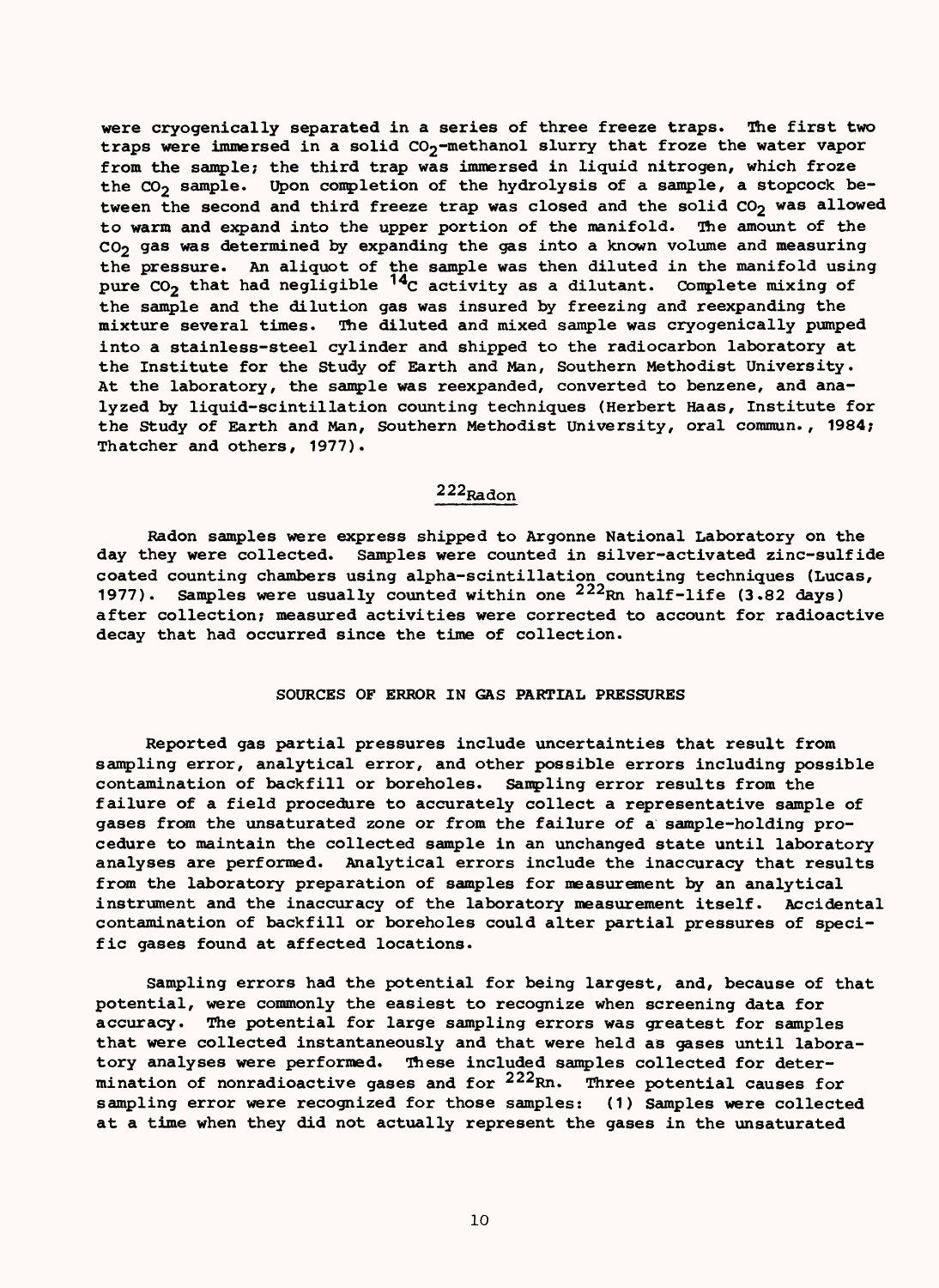zone near the location of the piezometer screen; (2) leakage of the sample container occurred after the sample was collected and resulted in loss or contamination of the sample; and (3) leakage of the sample container occurred prior to collection of the sample and resulted in contamination of the sample.

For the first case, the sample analyzed may represent some admixture of gases from within the piezometer pipe volume, air that may have been introduced to the system when the sampling pump was being connected, and gases from the unsaturated zone near the piezometer screen. In order to evaluate the volume of gases that needed to be pumped from a piezometer before a representative sample could be collected, two time series of 222Rn samples were collected at piezometers B4 and C4 on December 1, 1984 (fig. 8). Graphs of the <sup>222</sup>Rn activities of those samples versus the number of piezometer volumes of gas pumped show that activities stabilized after about 20 piezometer volumes were pumped.

The second cause of sample error occurred when samples were collected when outside temperatures were as low as -25 °C. At those temperatures, o'rings and stopcocks 'on the sampling bulbs commonly leaked, causing loss of sample. Because of this, not all February 1985 samples were successfully collected. On occasion, leakage or breakage was caused by routine sample handling. So that leaks could easily be detected by the laboratory analyst, samples of nonradioactive gases and 222Rn were collected under a small overpressure. In instances where samples leaked to ambient pressures, those samples were not analyzed. Replicates of leaked samples were collected when possible.

Because  $^{222}$ Rn samples were collected in single-ended evacuated cannisters, it was possible that some air could leak into the sample cannisters between the time of evacuation and the time of sample collection causing some dilution of the final sample. When leakage of air into evacuated cannisters was suspected, the suspect cannisters were not used for sample collection. However, since the only criterion that could be used in the field to check for leaks was the audible presence or absence of a vacuum when the cannister was opened to the pump line, it is assumed that some atmospheric dilution of samples occasionally occurred. Activities of samples that indicated obvious leaks were excluded from the final data.

Samples for  $^{14}CO_2$  and  $^{3}$ HOH( $\rm v$ ) analyses required long pumping times that integrated over any instananeous aberrations that may have caused concern for nonradioactive gas and <sup>222</sup>Rn samples. However, since the intended use of  $14_{CO_2}$  and  $3_{HOH_{(\nu)}}$  samples was for isotopic analyses, it was desired that those samples be collected quantitatively so that no isotopic fractionation would occur. Fractionation could cause a bias toward the heavier isotopes in the samples. Haas and others (1983) demonstrated that the collection procedure for the '"CO<sub>2</sub> samples was quantitatively accurate. In order to insure that the <sup>3</sup>HOH<sub>(v)</sub> trap was quantitatively efficient, color-indicating silica gel was placed in-line downstream of the  ${}^{3}$ HOH<sub>(V)</sub> trap. No changes in the colorindicating gel were observed in the field.

Analytical error was reported by contract laboratories for  $^{222}$ Rn and  $^{14}$ C activities. Error associated with <sup>222</sup>Rn counting ranged from 1.07 to 6.16 percent, had a median of 2.08 percent, a mean of 2.58 percent, and a standard deviation of 0.96 percent (Frank Markun, Argonne National Laboratory, written commun. , 1984-86). Errors were greatest for samples with low activities.

11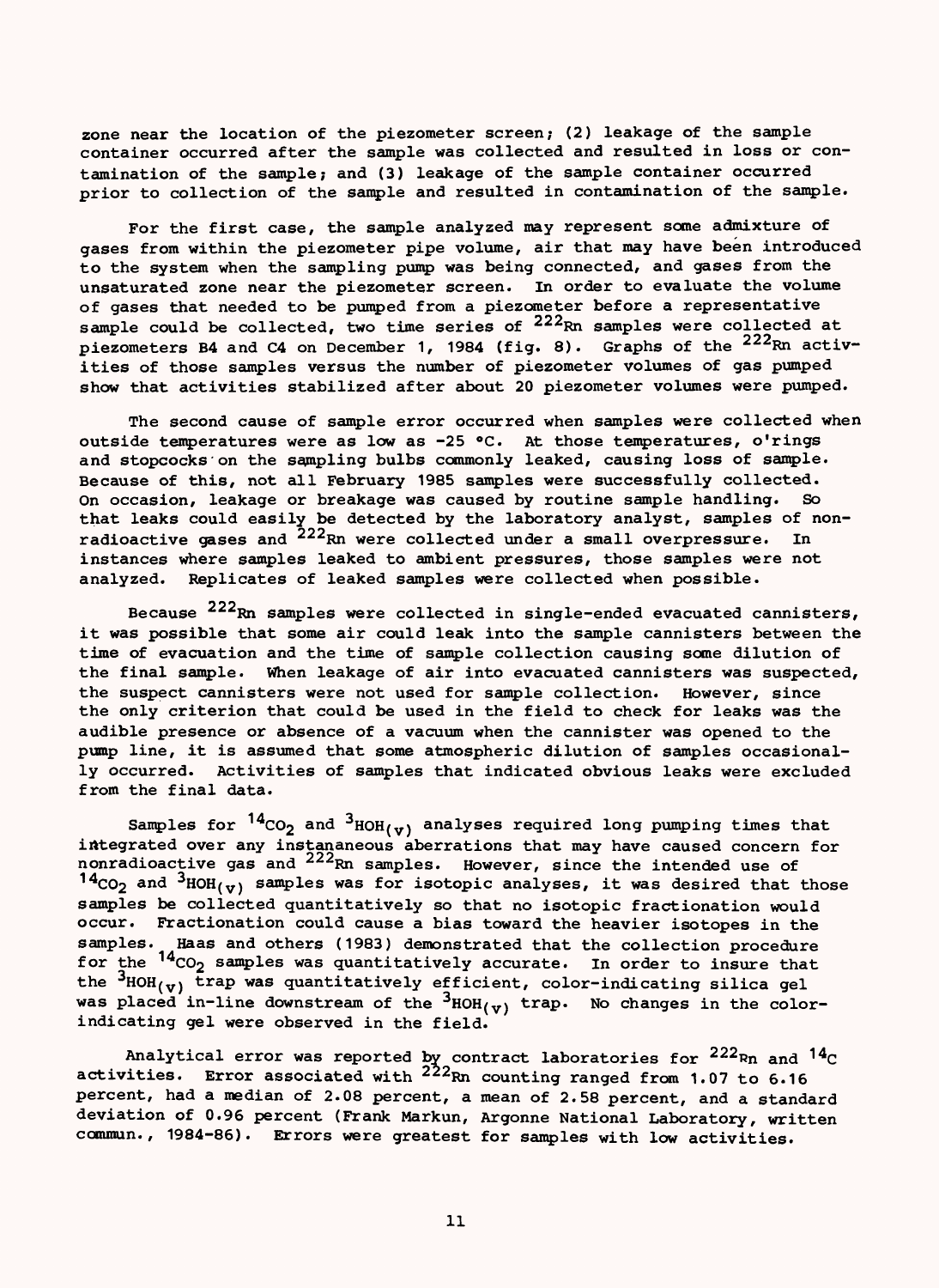Error associated with benzene conversion and liquid-scintillation counting of  $14<sub>CO</sub>$  ranged from 0.32 to 26.4 percent, had a median of 1.99 percent, a mean of 3.34 percent, and a standard deviation of 4.78 percent (Herbert Haas, Institute for the Study of Earth and Man, Southern Methodist University, written communs., 1984-86). Excluding six samples that had errors that exceeded 8.9 percent, the analytical error for  $^{14}$ CO<sub>2</sub> had a median of 1.35 percent, a mean of 1.89 percent, and a standard deviation of 1.37 percent. As with <sup>222</sup>Rn, the largest errors were associated with low activities.

The net sampling and analytical error for nonradioactive gases and for 222Rn was evaluated by determination of the mean of absolute differences between replicate samples, the standard deviation of absolute differences between replicate samples, and the relative error. The relative error was calculated as twice the sum of the absolute differences divided by the sum of all paired measurements. Table 3 summarizes those statistics for 18 pairs of nonradioactive gas samples and for 13 pairs of  $222_{\rm Rn}$  samples.

| Table 3.--Means of absolute differences, standard deviations of |                                    |               |               |                                                |                 |
|-----------------------------------------------------------------|------------------------------------|---------------|---------------|------------------------------------------------|-----------------|
|                                                                 |                                    |               |               | absolute differences, and mean relative errors |                 |
|                                                                 |                                    |               |               | determined from analyses of replicate pairs of |                 |
|                                                                 | nonradioactive gases and 222 radon |               |               |                                                |                 |
|                                                                 |                                    | [Pa, pascals] |               |                                                |                 |
|                                                                 | $N_2$                              | $02$ +Ar      | $\text{co}_2$ | $CH_{d}$                                       | $222_{\rm Rn}$  |
| Mean of absolute<br>differences                                 | 89 Pa                              | 89 Pa         | 37 Pa         | $0.030$ Pa                                     | 1.49 becquerels |
| Standard deviation<br>of absolute<br>differences                | 81 Pa                              | 87 Pa         | 53 Pa         | $0.031$ Pa                                     | 1.13 becquerels |
| Mean relative error,<br>in percent                              | 0.1                                | 0.5           | 1.3           | 5.2                                            | 2.8             |
| Number of replicate<br>pairs                                    | 18                                 | 18            | 18            | 18                                             | 13              |

Because the activities of  $14<sub>CO</sub>$  samples were unexpectedly high, all samples required dilution with  $\infty_2$  having negligible  $14$ C activity before they could be submitted to the radiocarbon laboratory at Southern Methodist University for counting. Dilution ratios ranged from 1:10 to about 1:10,000, with the more radioactive samples from boreholes A and B requiring a two-step dilution. Because of limitations in sampling equipment and funds, it was not possible to collect replicate  $14$ CO<sub>2</sub> samples to evaluate the relative error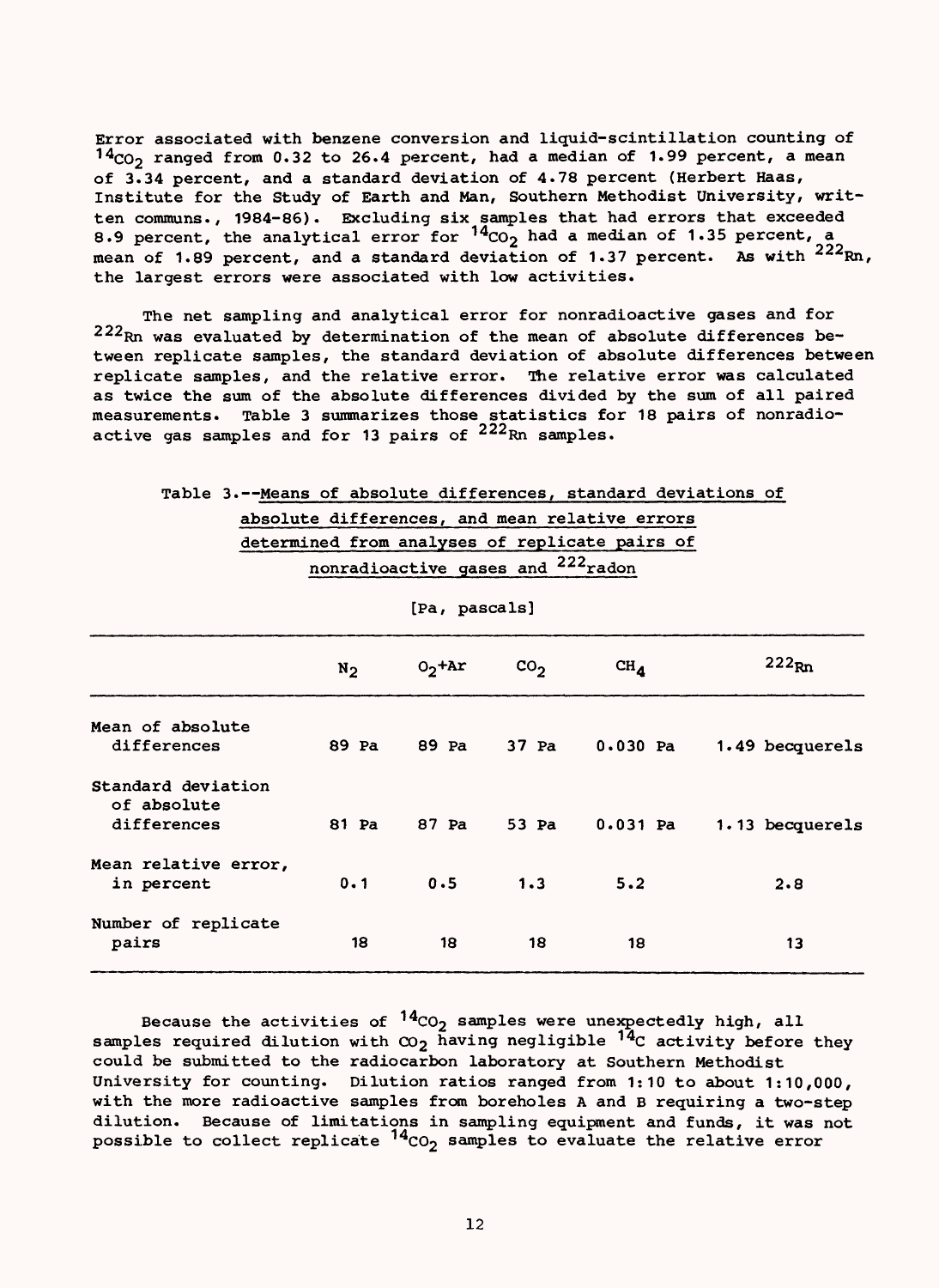associated with sample collection and analyses. However, because piezometers A1 and A2 were both screened in the Toulon Member of the Glasford Formation, it was possible to infer the relative error of  $14_{CO_2}$  measurements by evaluating the relative differences between partial pressures at those piezometers. Table 4 lists the mean of absolute differences between nine pairs of nonradioactive gas samples and six pairs of  $14<sub>CO</sub>$  samples that were collected on the same days at piezometers A1 and A2. The relative differences for  $N_2$ ,  $O_2+Ar$ ,  $CO<sub>2</sub>$ , and  $CH<sub>4</sub>$  ranged from 0.2 to 6.1 percent; these were similar to the relative errors listed for those gases in table 3. The relative difference for  $14<sub>CO</sub>$  partial pressures between A1 and A2 was 21.2 percent. It is thought that 21.1 percent approximates the upper limit for the sum of  $14_{CO_2}$  sampling error plus analytical error because it is calculated for samples collected at two close but different locations, and because all of the samples that were compared required two-step dilutions in the laboratory.

|                    |                                                |                                          |               | differences, and mean relative differences between |                                |
|--------------------|------------------------------------------------|------------------------------------------|---------------|----------------------------------------------------|--------------------------------|
|                    | gas partial pressures at piezometers A1 and A2 |                                          |               |                                                    |                                |
|                    |                                                | for nonradioactive gases and $14_{CO_2}$ |               |                                                    |                                |
|                    |                                                |                                          |               |                                                    |                                |
|                    | $N_2$                                          | $O_2$ +Ar                                | $\text{CO}_2$ | $CH_{\Lambda}$                                     | $14_{CO_2}$                    |
| Mean of absolute   |                                                |                                          |               |                                                    |                                |
| differences,       |                                                |                                          |               |                                                    |                                |
| in pascals         | 67                                             | 100                                      | 70            | 0.087                                              | 3.73 $\times$ 10 <sup>-6</sup> |
| Standard deviation |                                                |                                          |               |                                                    |                                |
| of absolute        |                                                |                                          |               |                                                    |                                |
| differences,       |                                                |                                          |               |                                                    |                                |
| in pascals         | 67                                             | 118                                      | 90            | 0.179                                              | 6.13 $\times$ 10 <sup>-6</sup> |
| Mean relative      |                                                |                                          |               |                                                    |                                |
| difference,        |                                                |                                          |               |                                                    |                                |
| in percent         | 0.2                                            | 0.7                                      | 1.9           | 6.1                                                | 21.1                           |
| Number of pairs    | 9                                              | 9                                        | 9             | 9                                                  | 6                              |

Table 4.--Means of absolute differences, standard deviations of absolute

Calculated partial pressures of  $^{14}$ CO<sub>2</sub> are a product of the  $^{14}$ C activity of the  $CO_2$  that was measured by the radiocarbon-dating laboratory and the partial pressure of the  $CO<sub>2</sub>$  determined from analysis of the nonradioactive gas sample. Therefore, any errors in  $CO<sub>2</sub>$  partial-pressure measurements are inherent in the calculated  $^{14}$ CO<sub>2</sub> partial pressures. Where CO<sub>2</sub> samples leaked, it was necessary to calculate  $^{14}$ CO<sub>2</sub> partial pressures using the time-averaged mean for  $CO<sub>2</sub>$  at that location. Those calculations are in error by a factor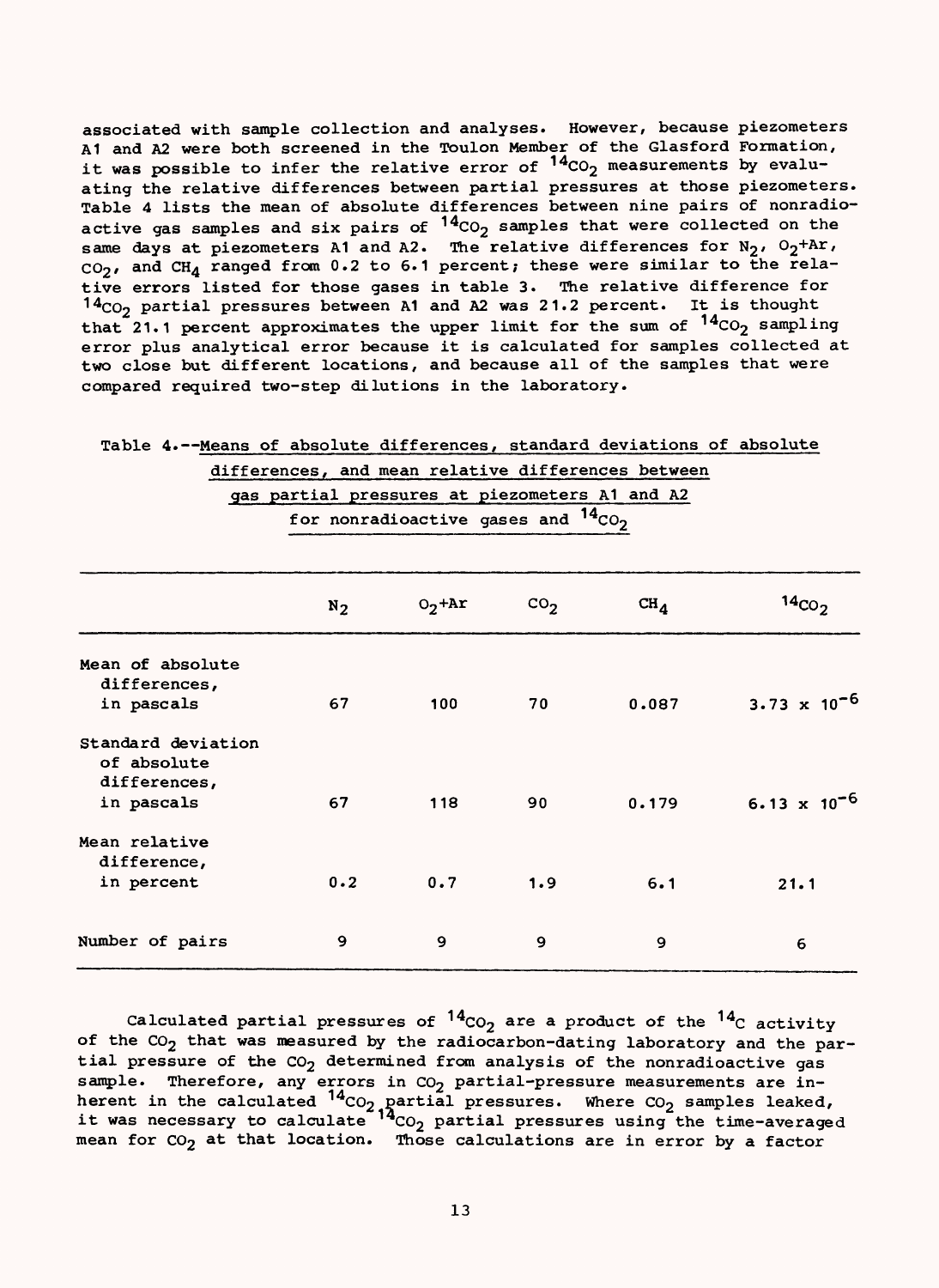that is equal to the absolute difference between the quotient of the true  $CO<sub>2</sub>$ partial pressure divided by the time-averaged mean CO<sub>2</sub> partial pressure and unity.

It is suspected that the silica sand that was used for backfill at piezometer A3 was premixed with lime. Coincidentally,  $222$ radon activities were unusually high, and methane partial pressures were unusually low at A3 relative to patterns in concentrations that were observed at surrounding piezometers. Radium sulfates commonly coprecipitate with lime during sediment deposition and could be a source for the high <sup>222</sup>Rn activities (J. Otton, U.S. Geological Survey, Geologic Division, oral commun., 1987). Consequently,  $222_{\rm Rn}$  activities for A3 were eliminated from the data set. It is not known if methane is preferentially adsorbed or in any other way affected by lime. Methane partial pressures for A3 are, therefore, presented with the caution that they may not accurately represent the location from which they were collected. Contamination of boreholes or backfill was suspected only at piezometer A3.

### SPATIAL AND TEMPORAL DISTRIBUTIONS OF GAS PARTIAL PRESSURES

With the exception of  $222_{\rm Rn}$ , which is presented in units of radioactivity per standard liter of gas sample, gas concentrations are presented in units of pressure. On days when samples were collected, barometric pressure at the study section ranged from 97,600 to 99,200 Pa (pascals) and averaged 98,300 Pa. The average barometric pressure during the period of study was 98,600 Pa. Measurements of the differential between barometric pressure at the land surface and barometric pressure at the depths of the piezometer screens showed no measurable differences in pressure over the long term. For the sake of convenience and clarity, all partial pressures are presented as products of their measured volume fractions and of the average barometric pressure during the study period (98,600 Pa). Where listed, means of all partial pressures and of <sup>222</sup>Rn activity are presented as time-averaged means that are weighted to account for unequal periods of time between collection of samples.

### Nonradioactive Gases

The gases that are collectively referred to here as nonradioactive gases comprise 0.999972 of the lower atmosphere where they are present in volume fractions of 0.78084 for N<sub>2</sub>, 0.20946 for  $O_2$ , 0.00934 for Ar, 0.00033 for  $CO_2$ , and less than  $0.000002$  for CH<sub>4</sub> (Moran and Morgan, 1986). For comparison, average volume fractions of seven air samples collected at 0.3 m above the ground at borehole A from March 23, 1984, to October 30, 1985, were 0.7909 for  $N_2$ , 0.2089 for O<sub>2</sub>+Ar, less than 0.0004 for CO<sub>2</sub>, and 0.0000019 for CH<sub>4</sub>.

### Nitrogen

The lower atmosphere is the source for  $N_2$  in the unsaturated zone, where it behaves as a stagnant gas, its partial pressures changing conservatively in response to seasonal changes in other gases, primarily  $O_2$  and  $CO_2$ . Partial

14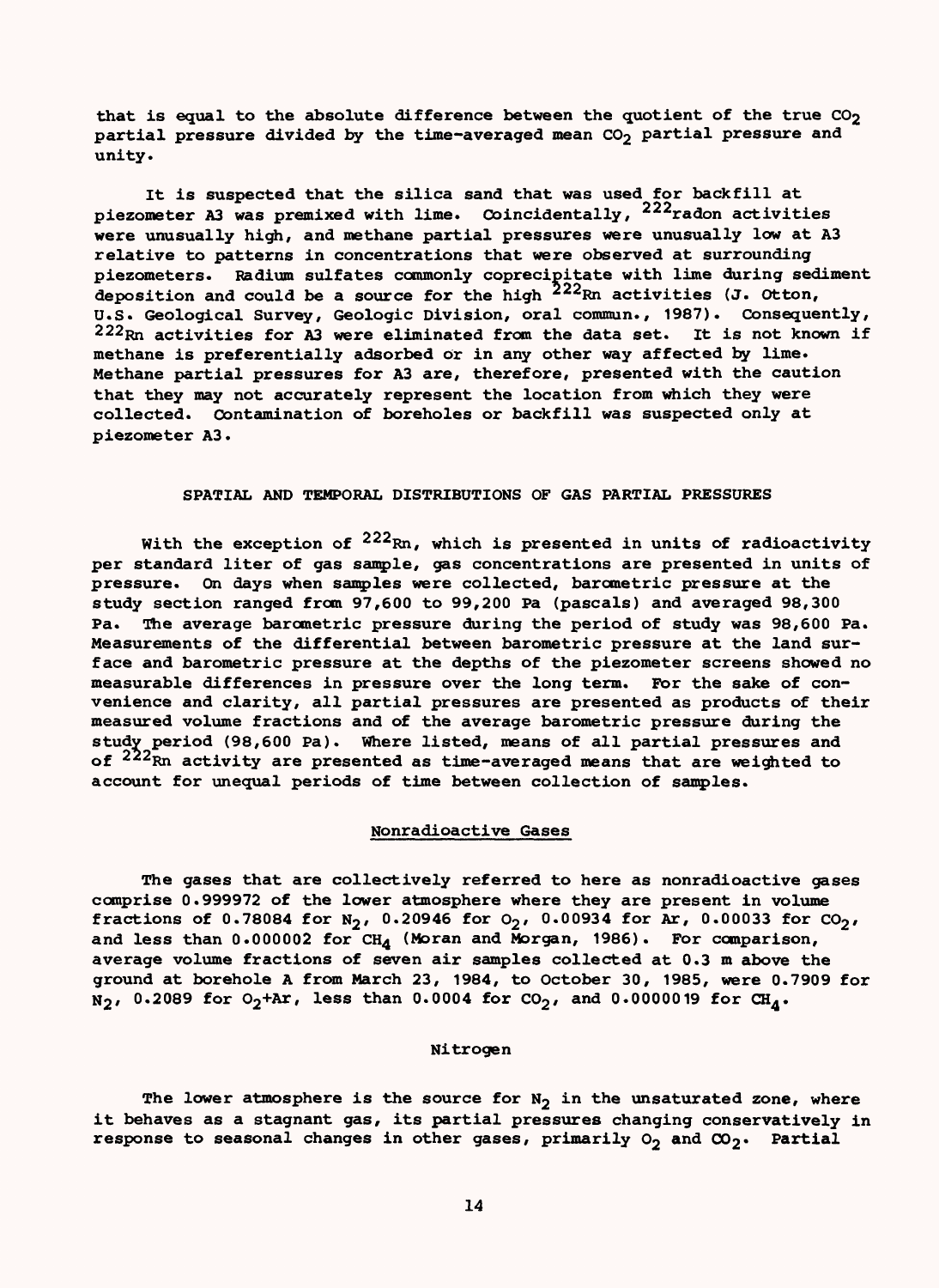pressures of N<sub>2</sub> measured in the study section are listed in table 5, and their time-averaged means are listed in table 6. The partial pressures of  $N_2$  versus time are shown in figures 9-13, and time-averaged mean  $N_2$  partial pressures versus depth are shown in figure 14. Because the sum of the mean  $0_2$  plus  $\infty_2$ partial pressures generally decrease with depth below the land surface,  $N_2$ partial pressures generally increase with depth (fig. 14). Partial, pressures of  $N_2$  at 1.8 m below the land surface were similar at all boreholes and were seasonally cyclic, having early spring peaks, late summer troughs, and a range of about 4,000 Pa (fig. 9). Similar seasonal cycles having less amplitude were observed at 3.7 m below the land surface (fig. 10), and partial pressures were similar between boreholes at that depth. In the Radnor Till Member of the Glasford Formation, at 7.3 m below the land surface, seasonal cycles were also observed but were more pronounced at borehole A (figs. 11 and 14) than at boreholes B and C (fig. 11). As distance from a source of seasonality increased (either vertically from the root zone in the upper piezometers or horizontally from the trench in the Toulon Member of the Glasford Formation), cycles were damped in amplitude and were phase-shifted in time.

The observed patterns in partial pressures of  $N_2$  infer three characteristics about the unsaturated media. First, connected pore spaces in the Peoria Loess and the Roxana Silt are sufficient to allow uniform horizontal communication of gases within those units, and vertical communication of gases between the units and the atmosphere. Second, the low air-filled porosity and poor interconnection between pore spaces in the Radnor Till Member allows for heterogeneity in the distribution of gases within the unit and impedes the movement of gases from overlying units. Finally, removal of the natural geologic materials during trench construction, and replacement of those materials with waste having high air-filled porosity, has allowed for vertical mixing of gases in the trenches. Because of that mixing, seasonal cycles of  $N_2$  partial pressures that occurred within the trenches were observed at piezometers in the Toulon Member, which has a high air-filled porosity and good interconnection between pores.

### Oxygen plus Argon

The atmosphere is also the primary source for  $O_2$ +Ar in the unsaturated zone. The partial pressures of  $O_2$ +Ar generally decrease with depth below the land surface as oxygen is consumed by root and soil-microbe respiration and by mineral oxidation (tables 5 and 6, figs. 15-20). Although the gas chromatography column and detector used to analyze gas samples did not separate  $O_2$  from Ar, it was assumed that the partial pressure of the inert gas Ar was essentially constant at about 920 Pa. Observed changes in the sum of  $O<sub>2</sub>$ +Ar partial pressures were, therefore, attributed to change in  $O_2$  partial pressure. Partial pressures of  $O_2$  at depths of 1.8 and 3.6 m were seasonally cyclic, having peaks in fall and troughs in summer (figs. 15 and 16). Seasonality was better defined at the 3.6 m depth than at the 1.8 m depth, probably because the shallower depth was more affected by local disturbances in barometric pressure and water content and by local differences in respiration rates. As with  $N_2$  partial pressures, the  $O_2$ +Ar partial pressures were least similar between boreholes in the Radnor Till Member (fig. 17). Seasonal influences of the trench on  $O_2$ +Ar partial pressures in the Toulon Member were similar to those observed for  $N_2$  partial pressures (figs. 18 and 19).

15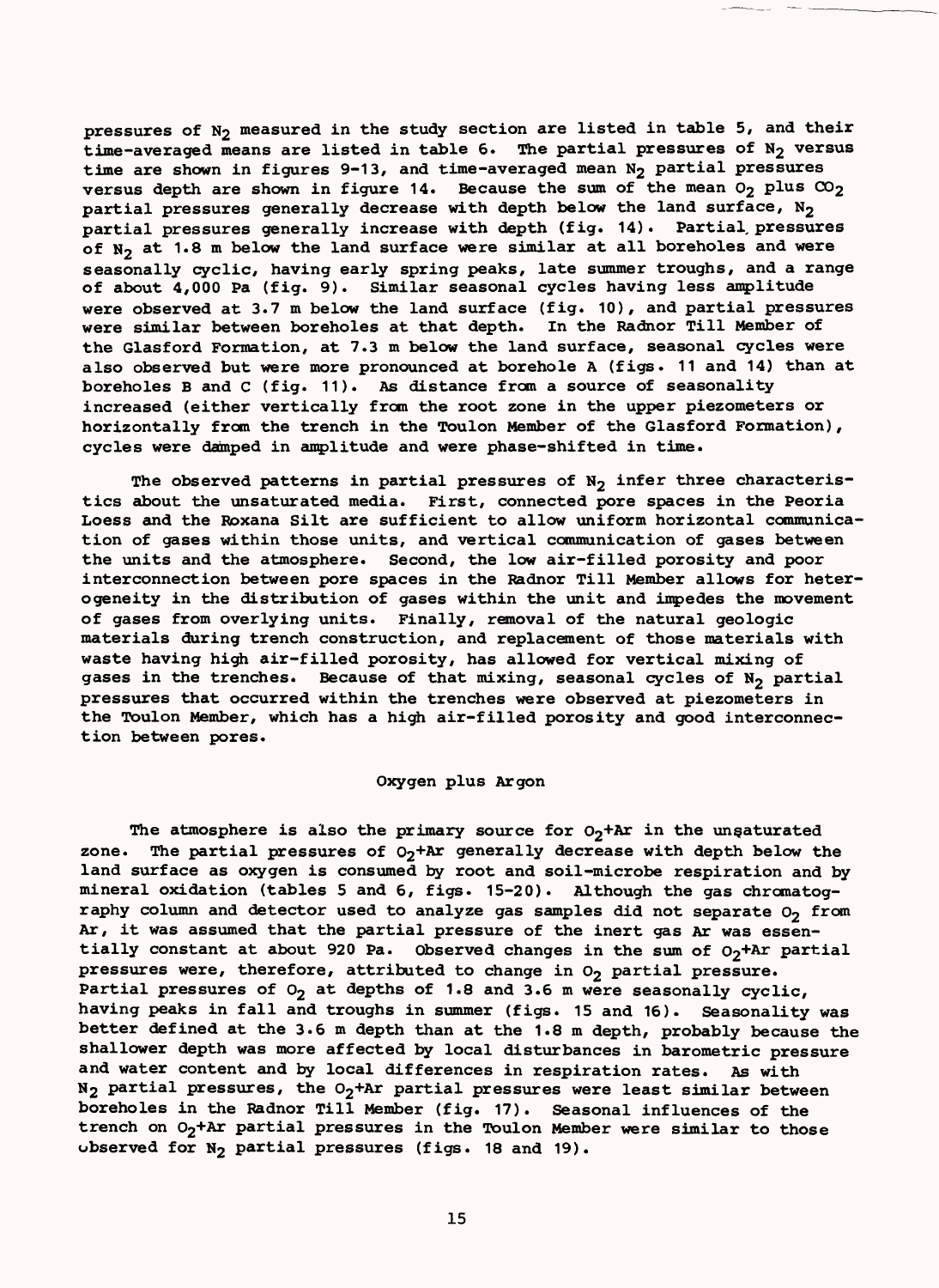|                |     |        | [m, meters]                                 |                 |                |
|----------------|-----|--------|---------------------------------------------|-----------------|----------------|
| Date           |     | $N_2$  | $02$ + $Ar$                                 | CO <sub>2</sub> | $CH_{\Lambda}$ |
|                | (1) |        | Piezometer A5, 1.8 m below the land surface |                 |                |
| $03 - 20 - 84$ |     | 79,800 | 16,300                                      | 2,510           | 0.14           |
| $06 - 08 - 84$ |     | 78,900 | 16, 100                                     | 3,570           | .16            |
| $08 - 16 - 84$ |     | 76,300 | 17,100                                      | 5,200           | .14            |
| $10 - 26 - 84$ |     | 77,700 | 17,700                                      | 3,180           | $\sim$ 05      |
| $02 - 21 - 85$ |     | 78,000 | 19,500                                      | 1,050           | .09            |
| $06 - 12 - 85$ |     | 76,900 | 18,900                                      | 2,760           | .06            |
| $09 - 20 - 85$ |     | 77,100 | 19,700                                      | 1,770           | 5.05           |
| $10 - 30 - 85$ |     | 77,600 | 19,000                                      | 1,980           | 5.05           |
| $10 - 30 - 85$ |     | 77,700 | 18,900                                      | 1,970           | 5.05           |
| $01 - 15 - 86$ |     | 78,600 | 17,900                                      | 2,050           | $\sim 05$      |
|                | (2) |        | Piezometer A4, 3.7 m below the land surface |                 |                |
| $01 - 20 - 84$ |     | 79,100 | 17,500                                      | 2,070           | 0.12           |
| $03 - 20 - 84$ |     | 79,200 | 16,800                                      | 2,630           | .18            |
| $06 - 08 - 84$ |     | 78,500 | 18,800                                      | 1,310           | .29            |
| $08 - 16 - 84$ |     | 77,700 | 19,500                                      | 1,410           | .16            |
| $10 - 26 - 84$ |     | 77,500 | 19,800                                      | 1,280           | .10            |
| $06 - 12 - 85$ |     | 78,100 | 17,600                                      | 2,930           | .23            |
| $08 - 29 - 85$ |     | 77,000 | 18,200                                      | 3,410           | $\sim 05$      |
| $09 - 20 - 85$ |     | 76,700 | 18,500                                      | 3,350           | .05            |
| $10 - 30 - 85$ |     | 77,300 | 18,100                                      | 3,170           | $\sim 05$      |
| $01 - 15 - 86$ |     | 78,600 | 17,400                                      | 2,600           | .36            |
|                | (3) |        | Piezometer A3, 7.3 m below the land surface |                 |                |
| $03 - 20 - 84$ |     | 79,300 | 16,800                                      | 2,540           | 0.71           |
| $06 - 05 - 84$ |     | 79,000 | 15,900                                      | 3,680           | .61            |
| $06 - 08 - 84$ |     | 79,200 | 15,900                                      | 3,560           | .63            |
| $08 - 16 - 84$ |     | 78,700 | 15,700                                      | 4,170           | .33            |
| $10 - 26 - 84$ |     | 78,800 | 16,200                                      | 3,620           | .19            |
| $02 - 21 - 85$ |     | 78,200 | 18,800                                      | 1,540           | .41            |
| $02 - 21 - 85$ |     | 78,400 | 18,700                                      | 1,470           | .48            |
| $06 - 12 - 85$ |     | 78,300 | 16,500                                      | 3,790           | .74            |
| $06 - 12 - 85$ |     | 78,300 | 16,500                                      | 3,790           | .74            |
| $08 - 29 - 85$ |     | 77,700 | 17,100                                      | 3,820           | .35            |
| $10 - 30 - 85$ |     | 77,600 | 17,000                                      | 4,030           | .32            |
| $01 - 15 - 86$ |     | 79,100 | 15,700                                      | 3,770           | .72            |
| $01 - 15 - 86$ |     | 79,100 | 15,600                                      | 3,880           | .73            |

# Table 5.--Partial pressures of  $N_2$ ,  $O_2+Ar$ ,  $CO_2$ , and  $CH_4$ at boreholes A, B, and C, in pascals

 $\sim$   $-$ 

 $\sim$   $\sim$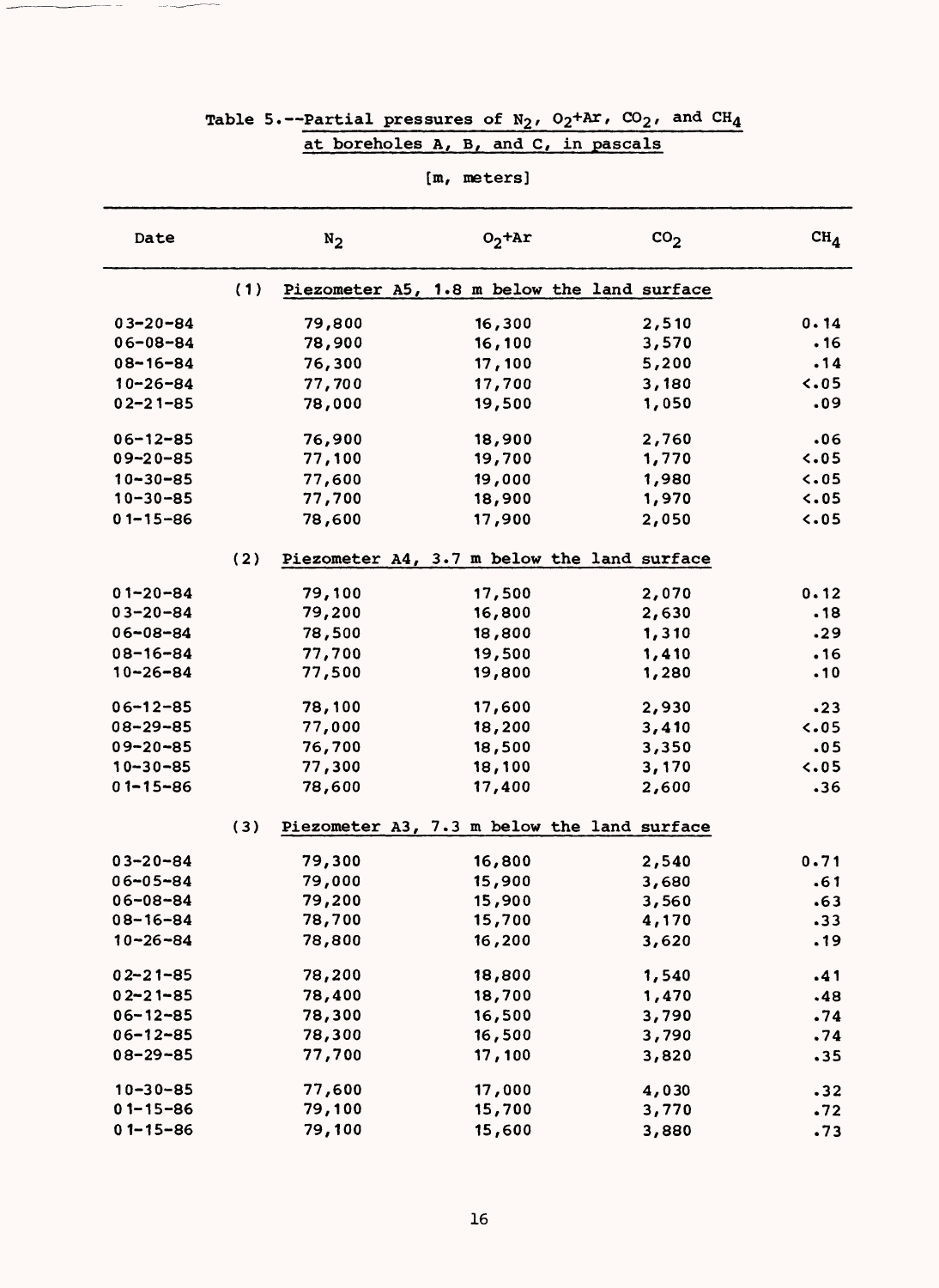| Date           |     | $N_2$  | $O_2$ +Ar                                    | $\rm{co}_2$ | CH <sub>4</sub> |
|----------------|-----|--------|----------------------------------------------|-------------|-----------------|
|                | (4) |        | Piezometer A2, 11.6 m below the land surface |             |                 |
| $01 - 19 - 84$ |     | 80,400 | 14,100                                       | 4,140       | 1.54            |
| $03 - 20 - 84$ |     | 79,400 | 15,500                                       | 3,690       | .97             |
| $06 - 05 - 84$ |     | 78,900 | 15,700                                       | 3,960       | 1.08            |
| $06 - 08 - 84$ |     | 78,900 | 15,700                                       | 4,000       | .99             |
| $08 - 16 - 84$ |     | 79,300 | 14,900                                       | 4,390       | 1.38            |
| $08 - 16 - 84$ |     | 79,400 | 14,800                                       | 4,400       | 1.38            |
| $10 - 26 - 84$ |     | 90,500 | 14,300                                       | 3,820       | 1.38            |
| $10 - 26 - 84$ |     | 80,400 | 14,400                                       | 3,840       | 1.28            |
| $02 - 21 - 85$ |     | 79,100 | 15,600                                       | 3,870       | 1.77            |
| $06 - 12 - 85$ |     | 79,500 | 15,300                                       | 3,800       | 2.76            |
| $08 - 29 - 85$ |     | 80,100 | 14,700                                       | 3,830       | 1.68            |
| $10 - 30 - 85$ |     | 80,300 | 14,400                                       | 3,910       | 1.18            |
| $01 - 15 - 86$ |     | 79,700 | 15,200                                       | 3,720       | .84             |
|                | (5) |        | Piezometer A1, 13.6 m below the land surface |             |                 |
| $01 - 19 - 84$ |     | 80,400 | 14,100                                       | 4,120       | 1.55            |
| $03 - 20 - 84$ |     | 79,500 | 15,100                                       | 3,970       | 1.08            |
| $06 - 08 - 84$ |     | 79,100 | 15,700                                       | 3,800       | .99             |
| $08 - 16 - 84$ |     | 79,300 | 14,900                                       | 4,390       | 1.38            |
| $10 - 26 - 84$ |     | 80,400 | 14,600                                       | 3,660       | 1.18            |
| $06 - 12 - 85$ |     | 79,500 | 15,400                                       | 3,760       | 2.76            |
| $08 - 29 - 85$ |     | 80,000 | 14,800                                       | 3,830       | 1.77            |
| $10 - 30 - 85$ |     | 80,200 | 14,500                                       | 3,950       | 1.18            |
| $01 - 15 - 86$ |     | 79,800 | 15,200                                       | 3,690       | .84             |
|                | (6) |        | Piezometer B5, 1.8 m below the land surface  |             |                 |
| 03-21-84       |     | 79,600 | 18,000                                       | 1,030       | 0.05            |
| $06 - 08 - 84$ |     | 79,300 | 18,100                                       | 1,140       | .09             |
| $08 - 16 - 84$ |     | 76,700 | 18,800                                       | 3,090       | .15             |
| $10 - 26 - 26$ |     | 77,700 | 19,600                                       | 1,320       | .10             |
| $02 - 21 - 85$ |     | 78,000 | 18,900                                       | 1,720       | 5.05            |
| $06 - 11 - 85$ |     | 77,100 | 19,000                                       | 2,470       | $\sim 05$       |
| $08 - 28 - 85$ |     | 77,200 | 19,800                                       | 1,620       | .06             |
| $09 - 20 - 85$ |     | 76,900 | 20,000                                       | 1,710       | 5.05            |
| $10 - 30 - 85$ |     | 77,300 | 19,300                                       | 2,010       | 5.05            |
| $01 - 15 - 86$ |     | 78,200 | 18,300                                       | 2,040       | .06             |

## Table 5.--Partial pressures of  $N_2$ ,  $O_2+Ar$ ,  $CO_2$ , and  $CH_4$ at boreholes A, B, and C, in pascals--Continued

 $\sim 10^7$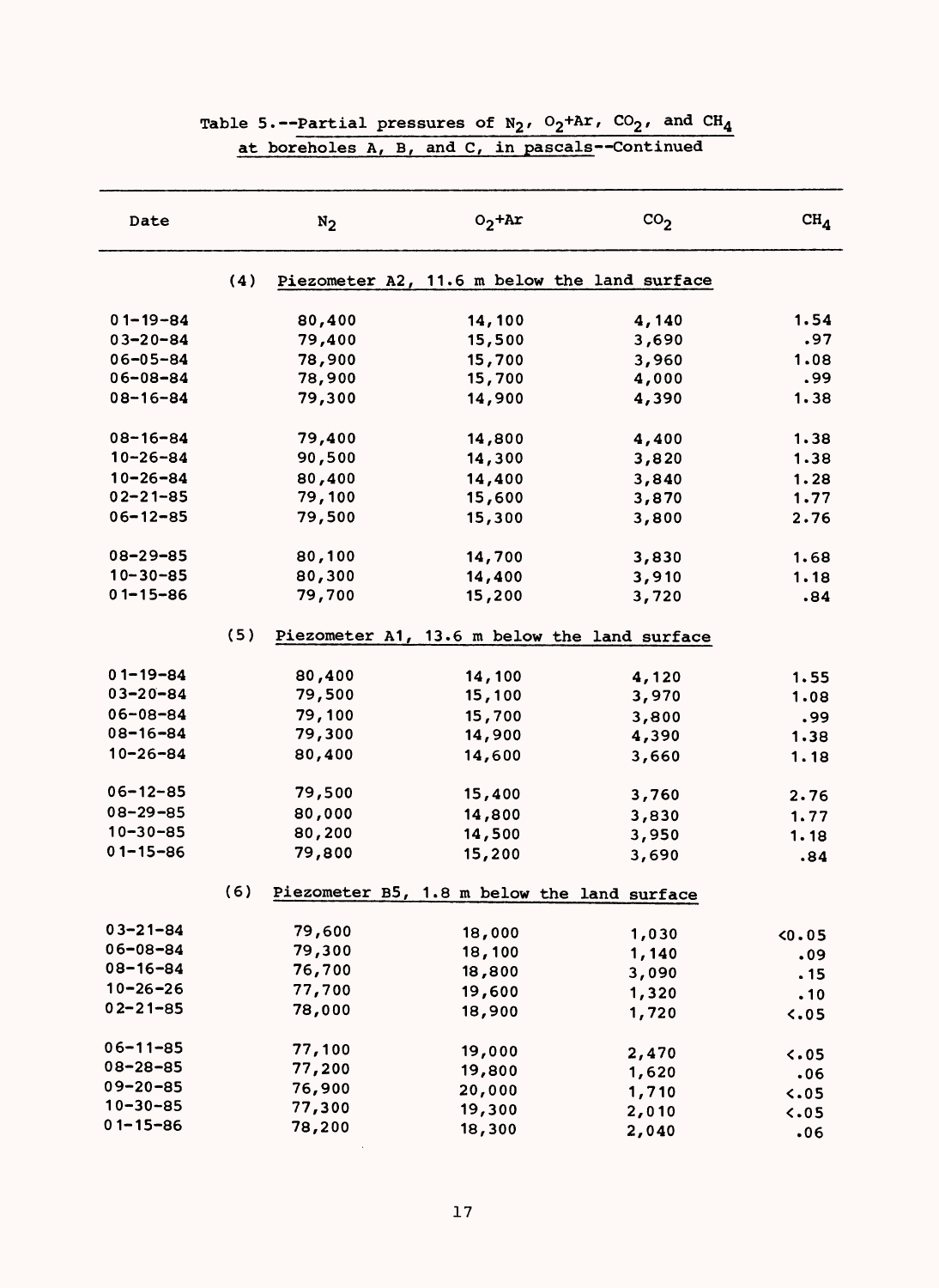| Date            |     | $N_2$  | $O_2$ +Ar                                    | $\text{CO}_2$ | CH <sub>4</sub> |
|-----------------|-----|--------|----------------------------------------------|---------------|-----------------|
|                 | (7) |        | Piezometer B4, 3.7 m below the land surface  |               |                 |
| $01 - 20 - 84$  |     | 78,400 | 18,400                                       | 1,810         | 0.07            |
| $03 - 21 - 84$  |     | 79,100 | 17,600                                       | 1,940         | 5.05            |
| $06 - 08 - 84$  |     | 78,600 | 17,300                                       | 2,760         | .06             |
| $08 - 16 - 84$  |     | 77,400 | 17,400                                       | 3,770         | 5.05            |
| $10 - 26 - 84$  |     | 77,000 | 18,200                                       | 3,430         | .18             |
| $02 - 21 - 85$  |     | 78,000 | 18,300                                       | 2,260         | $\sim 05$<br>84 |
| $06 - 11 - 85$  |     | 77,900 | 18,000                                       | 2,700         | 5.05            |
| $08 - 28 - 85$  |     | 76,800 | 18,700                                       | 3,100         | .06             |
| $09 - 20 - 85$  |     | 76,500 | 19,100                                       | 2,990         | 5.05            |
| $10 - 30 - 85$  |     | 77,300 | 18,700                                       | 2,630         | 5.05            |
| $01 - 15 - 86$  |     | 78,400 | 18,000                                       | 2,220         | .14             |
|                 | (8) |        | Piezometer B3, 7.3 m below the land surface  |               |                 |
| $03 - 21 - 84$  |     | 80,800 | 15,100                                       | 2,700         | 0.63            |
| $06 - 08 - 84$  |     | 79,400 | 16,600                                       | 2,660         | .49             |
| $08 - 16 - 84$  |     | 79,300 | 17,200                                       | 2,150         | .43             |
| $10 - 26 - 84$  |     | 79,500 | 15,700                                       | 3,460         | .58             |
| $02 - 21 - 85$  |     | 79,800 | 15,300                                       | 3,560         | .56             |
| $06 - 11 - 85$  |     | 79,500 | 15,500                                       | 3,660         | .97             |
| $08 - 28 - 85$  |     | 79,400 | 15,700                                       | 3,520         | .89             |
| $10 - 30 - 85$  |     | 79,400 | 15,600                                       | 3,640         | .80             |
| $01 - 15 - 86$  |     | 79,600 | 15,400                                       | 3,660         | .68             |
|                 | (9) |        | Piezometer B2, 11.6 m below the land surface |               |                 |
| $01 - 19 - 84$  |     | 79,800 | 15,300                                       | 3,540         | 0.71            |
| $03 - 21 - 84$  |     | 79,900 | 14,900                                       | 3,800         | .62             |
| $03 - 21 - 84$  |     | 80,000 | 14,900                                       | 3,760         | .72             |
| $06 - 08 - 84$  |     | 79,000 | 16,500                                       | 3,090         | .52             |
| $08 - 16 - 84$  |     | 79,400 | 15,600                                       | 3,580         | .57             |
|                 |     |        |                                              |               |                 |
| $10 - 26 - 84$  |     | 79,300 | 15,500                                       | 3,790         | .67             |
| $06 - 11 - 85$  |     | 79,400 | 15,500                                       | 3,740         | .98             |
| $08 - 28 - 85$  |     | 79,500 | 15,500                                       | 3,640         | .91             |
| $10 - 30 - 85$  |     | 79,500 | 15,400                                       | 3,710         | .82             |
| $0,1 - 15 - 86$ |     | 79,600 | 15,300                                       | 3,730         | .65             |

# Table 5.--Partial pressures of N<sub>2</sub>,  $O_2$ +Ar,  $CO_2$ , and  $CH_4$ at boreholes A, B, and C, in pascals -- Continued

18

 $\sim$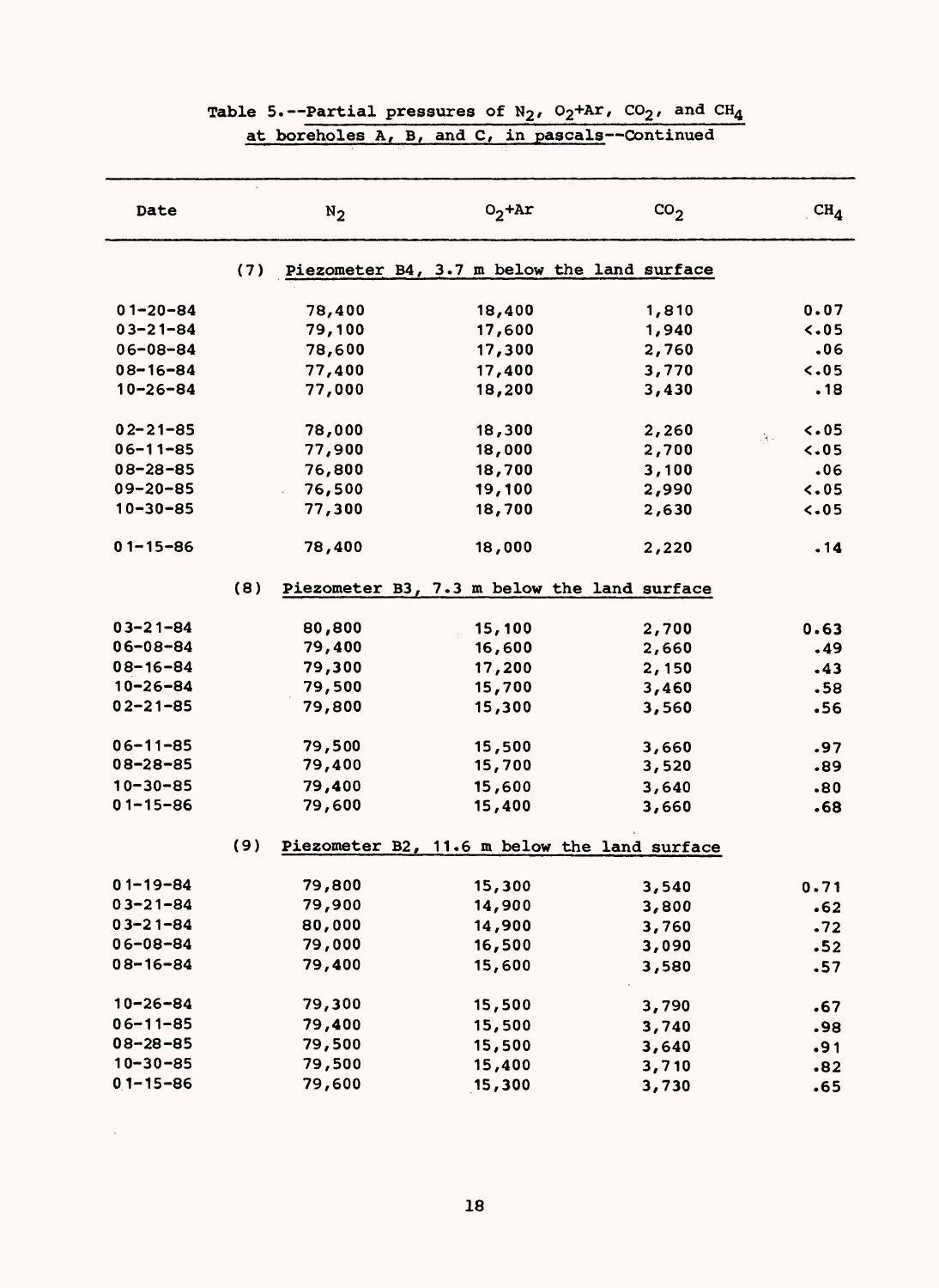| Date           |      | $N_2$  | $O_2$ +Ar                                    | CO <sub>2</sub> | $\text{CH}_4$ |
|----------------|------|--------|----------------------------------------------|-----------------|---------------|
|                | (10) |        | Piezometer B1, 16.8 m below the land surface |                 |               |
| $03 - 21 - 84$ |      | 80,100 | 16,100                                       | 2,460           | 0.99          |
|                | (11) |        | Piezometer C5, 1.8 m below the land surface  |                 |               |
| $06 - 08 - 84$ |      | 78,500 | 17,500                                       | 2,610           | 0.08          |
| $08 - 14 - 84$ |      | 74,800 | 19,400                                       | 4,410           | .12           |
| $10 - 25 - 84$ |      | 77,600 | 19,200                                       | 1,770           | .08           |
| $02 - 20 - 85$ |      | 77,600 | 19,700                                       | 1,290           | $\sim 05$     |
| $06 - 11 - 85$ |      | 77,600 | 19,800                                       | 1,230           | .06           |
| $08 - 28 - 85$ |      | 77,300 | 20,200                                       | 1,070           | .10           |
| $09 - 20 - 85$ |      | 77,100 | 20,300                                       | 1,200           | $\sim 0.5$    |
| $10 - 30 - 85$ |      | 77,300 | 20,000                                       | 1,300           | .06           |
|                | (12) |        | Piezometer C4, 3.7 m below the land surface  |                 |               |
| $01 - 20 - 84$ |      | 77,400 | 19,600                                       | 1,620           | 0.07          |
| $03 - 22 - 84$ |      | 78,000 | 18,900                                       | 1,640           | 5.05          |
| 06-08-84       |      | 78,600 | 17,700                                       | 2,260           | .14           |
| $08 - 14 - 84$ |      | 77,300 | 19,700                                       | 1,550           | .18           |
| $10 - 25 - 84$ |      | 77,400 | 20,000                                       | 1,190           | .06           |
| $06 - 11 - 85$ |      | 78,000 | 18,300                                       | 2,310           | .15           |
| $08 - 28 - 85$ |      | 76,800 | 19,100                                       | 2,720           | 5.05          |
| $09 - 20 - 85$ |      | 76,700 | 19,400                                       | 2,470           | 5.05          |
| $10 - 30 - 85$ |      | 77,300 | 19,200                                       | 2,100           | 5.05          |
| $01 - 15 - 86$ |      | 77,900 | 19,500                                       | 1,210           | 5.05          |
|                | (13) |        | Piezometer C3, 7.3 m below the land surface  |                 |               |
| $03 - 22 - 84$ |      | 79,500 | 15,600                                       | 3,490           | 0.25          |
| 06-08-84       |      | 80,200 | 15,100                                       | 3,360           | .28           |
| $08 - 14 - 84$ |      | 78,500 | 16,200                                       | 3,870           | .31           |
| $10 - 25 - 84$ |      | 79,500 | 15,500                                       | 3,660           | .34           |
| $02 - 20 - 85$ |      | 79,300 | 16,100                                       | 3,250           | .28           |
| $06 - 11 - 85$ |      | 79,300 | 15,500                                       | 3,800           | .36           |
| $08 - 28 - 85$ |      | 79,100 | 15,700                                       | 3,850           | .47           |
| $10 - 30 - 85$ |      | 79,000 | 15,900                                       | 3,700           | .43           |
| $01 - 15 - 86$ |      | 79,000 | 16,000                                       | 3,600           | .38           |

# Table 5.--Partial pressures of  $N_2$ ,  $O_2+Ar$ ,  $CO_2$ , and  $CH_4$

 $\bar{z}$ 

# at boreholes A, B, and C, in pascals--Continued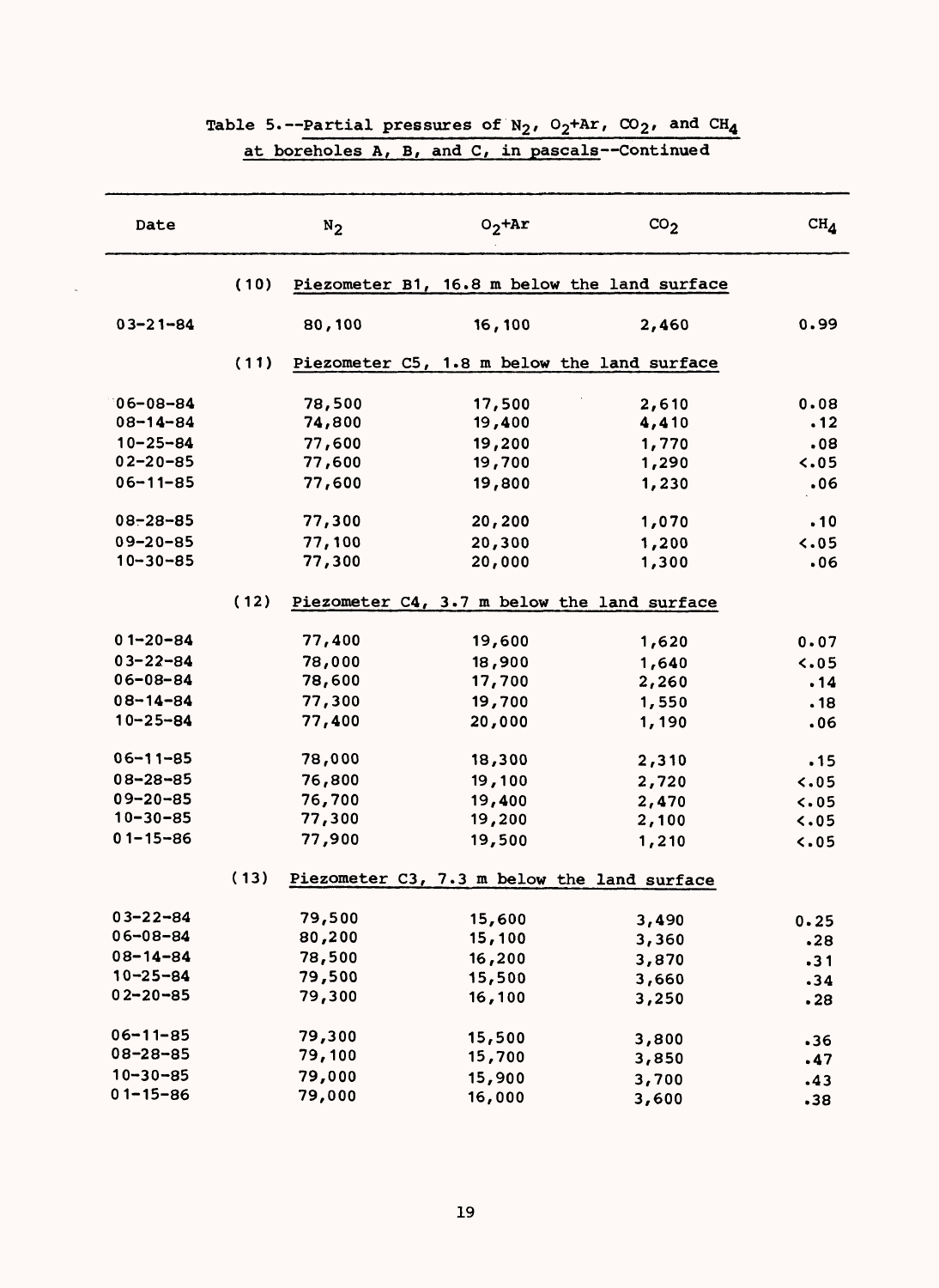| Date           |      | $N_2$  | $02+Ar$ | CO <sub>2</sub>                              | $CH_{\Lambda}$ |
|----------------|------|--------|---------|----------------------------------------------|----------------|
|                | (14) |        |         | Piezometer C2, 11.6 m below the land surface |                |
| $01 - 19 - 84$ |      | 79,300 | 15,700  | 3,630                                        | 0.34           |
| $03 - 22 - 84$ |      | 79,400 | 15,500  | 3,690                                        | .26            |
| $06 - 08 - 84$ |      | 79,500 | 15,200  | 3,900                                        | .29            |
| $08 - 14 - 84$ |      | 78,500 | 16,300  | 3,850                                        | $-31$          |
| $10 - 25 - 84$ |      | 79,200 | 15,700  | 3,710                                        | .46            |
| $06 - 11 - 85$ |      | 79,400 | 15,400  | 3,840                                        | .35            |
| $08 - 28 - 85$ |      | 79,000 | 15,700  | 3,890                                        | .47            |
| $10 - 30 - 85$ |      | 79,100 | 15,800  | 3,750                                        | .44            |
| $01 - 15 - 86$ |      | 79,100 | 15,700  | 3,800                                        | .39            |
|                |      |        |         |                                              |                |

# Table 5.--Partial pressures of N<sub>2</sub>,  $O_2$ +Ar,  $CO_2$ , and  $CH_4$ at boreholes A, B, and C, in pascals -- Continued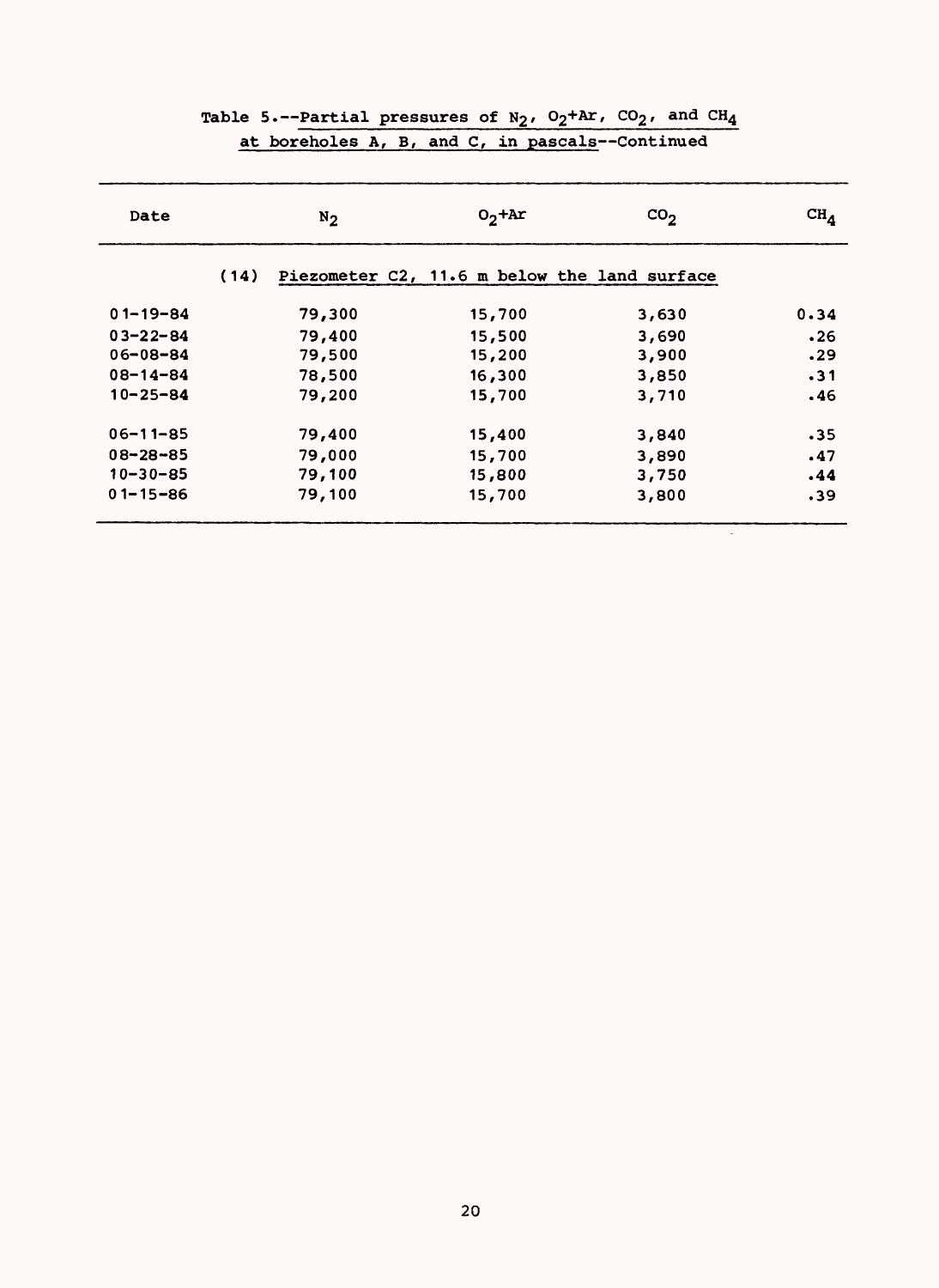| Meters<br>below | Borehole     |              |             |  |  |  |
|-----------------|--------------|--------------|-------------|--|--|--|
| land<br>surface | $\, {\bf A}$ | $\, {\bf B}$ | $\mathbf C$ |  |  |  |
|                 |              |              |             |  |  |  |
|                 | (1)          | $N_2$        |             |  |  |  |
| 0               | 77,000       | 77,000       | 77,000      |  |  |  |
| 1.8             | 77,800       | 77,800       | 77,200      |  |  |  |
| 3.6             | 77,900       | 77,800       | 79,000      |  |  |  |
| 7.3             | 78,400       | 79,500       | 79,300      |  |  |  |
| 11.6            | 79,700       | 79,500       | 79,300      |  |  |  |
| 13.6            | 79,800       |              |             |  |  |  |
|                 | (2)          | $O_2$ + $Ar$ |             |  |  |  |
|                 |              |              |             |  |  |  |
| $\pmb{0}$       | 21,600       | 21,600       | 21,600      |  |  |  |
| 1.8             | 18,200       | 19,000       | 19,500      |  |  |  |
| 3.6             | 18,400       | 18,100       | 17,700      |  |  |  |
| 7.3             | 16,800       | 15,800       | 15,700      |  |  |  |
| 11.6            | 15,000       | 15,500       | 15,600      |  |  |  |
| 13.6            | 15,000       |              |             |  |  |  |
|                 | (3)          | $\infty_2$   |             |  |  |  |
|                 |              |              |             |  |  |  |
| 0               | 33.0         | 33.0         | 33.0        |  |  |  |
| 1.8             | 2,610        | 1,830        | 1,870       |  |  |  |
| 3.6             | 2,300        | 2,740        | 1,880       |  |  |  |
| 7.3             | 3,380        | 3,280        | 3,610       |  |  |  |
| 11.6            | 3,900        | 3,660        | 3,680       |  |  |  |
| 13.6            | 3,860        |              |             |  |  |  |
|                 | (4)          | $\rm CH_{4}$ |             |  |  |  |
| $\pmb{0}$       | 0.18         | 0.18         | 0.18        |  |  |  |
| 1.8             | 0.08         | 0.07         | 0.07        |  |  |  |
| 3.6             | 0.17         | 0.08         | 0.09        |  |  |  |
| 7.3             | 0.47         | 0.68         | 0.35        |  |  |  |
| 11.6            | 1.54         | 0.76         | 0.39        |  |  |  |
| 13.6            | 1.56         |              |             |  |  |  |

### Table 6.--Time-averaged mean partial pressures of  $N_2$ ,  $O_2+Ar$ ,  $CO_2$ , and  $\mathtt{CH}_{4}$  at boreholes A, B, and C, in pascals

 $\bar{\gamma}$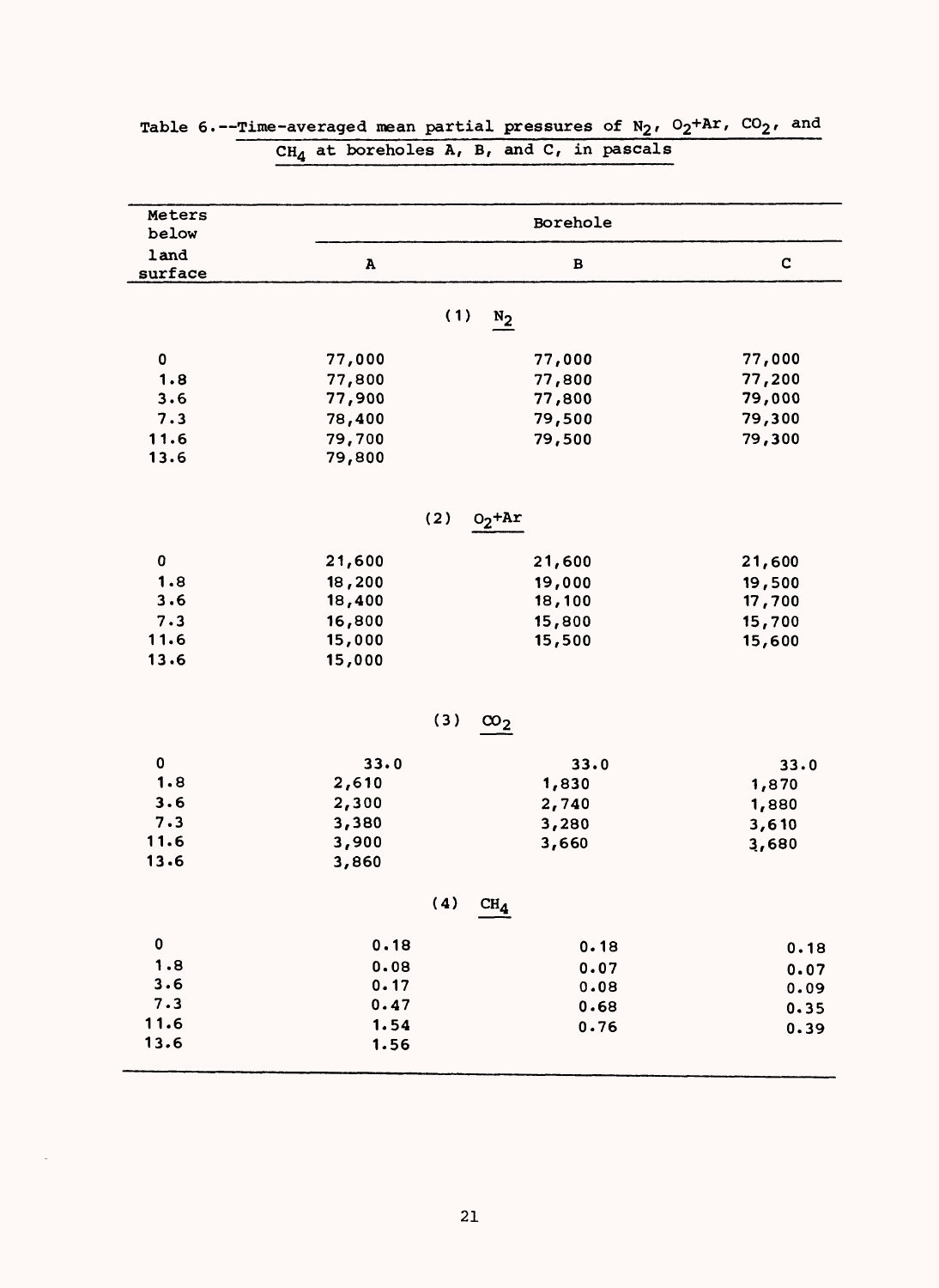### Carbon Dioxide

Carbon dioxide is naturally produced in the unsaturated zone as an end product of the microbial decomposition of organic materials, by root respiration, and by the dissolution of carbonate minerals. Most  $CO<sub>2</sub>$  is produced in the root zone and diffuses from that zone to the atmosphere and to underlying deposits (Reardon and others, 1979; Thorstenson and others, 1983). Production of  $CO<sub>2</sub>$  is seasonally cyclic, and  $CO<sub>2</sub>$  partial pressures are greatest during the peak growing period for surface vegetation and when warm, moist soil conditions enhance microbial production (table 5, figs. 21-25).

At the Sheffield site, an additional source of  $CO_2$  is produced in the waste-disposal trenches by the microbial decomposition of buried wastes. It was hypothesized that the source of  $CO<sub>2</sub>$  from the trenches would be identifiable from  $CO_2$  partial pressures within the piezometer network. However, quantitative isolation of the portion of  $CO<sub>2</sub>$  that was contributed from the waste material at each sampling location was not possible, and a pattern showing higher mean  $CO_2$  partial pressures at borehole A than at boreholes B and C was not observed (table 6, fig. 26). The inability to quantitatively separate the waste-produced  $CO_2$  from naturally produced  $CO_2$  was a function of two factors: (1) The large amount of spatial variability in  $CO<sub>2</sub>$  partial pressures that occurred within a single, presumably homogeneous, lithologic unit at the depths of  $CO<sub>2</sub>$  production (table 5, figs. 21-23) was not expected. Previous studies (Reardon and others, 1979; Thorstenson and others, 19B3) observed variability in CO<sub>2</sub> partial pressures between distantly separated locations at different lithologic sections but did not address spatial variablity within a single lithologic section. Partial pressures from the Sheffield site indicate that both within-section variability and between-section variability need to be evaluated before regional models of the  $CO_2$  cycle can be applied. (2) Because of the amount of temporal and spatial variability of  $\infty$ <sub>2</sub> partial pressures, a much more frequent sampling scheme would be necessary to construct quantitatively accurate  $CO<sub>2</sub>$  mass balances.

Qualitatively, the presence of a  $CO<sub>2</sub>$  source at the waste-disposal trench is suggested by the occurrence of annual partial-pressure peaks of  $CO<sub>2</sub>$  that are usually higher at borehole A than at boreholes B and C (table 5, figs.  $21 - 25$ ).

#### Methane

The atmosphere is a source for  $CH_A$  in the unsaturated zone. Other sources can include transport from natural gas deposits and from sites of microbial decomposition of modern- and paleo-hydrocarbons in the soil and underlying yeologic deposits. At the Sheffield site, microbial decomposition of buried wastes is a source for methane that results in a downward gradient of  $CH_A$ partial pressures from the waste source. The gradient is most evident in the Toulon Member (tables 5 and 6, figs. 27-32). At depths of 1.8 and 3.6 m below the land surface, the CH<sub>4</sub> gradient is influenced by methanotrophic bacteria in the soil that consume  $CH_4$  from the overlying atmosphere and from underlying geologic environments. At those depths, the bacteria maintain mean  $CH_A$  partial pressures at about one-third of the atmospheric  $CH_4$  partial pressure (table 6,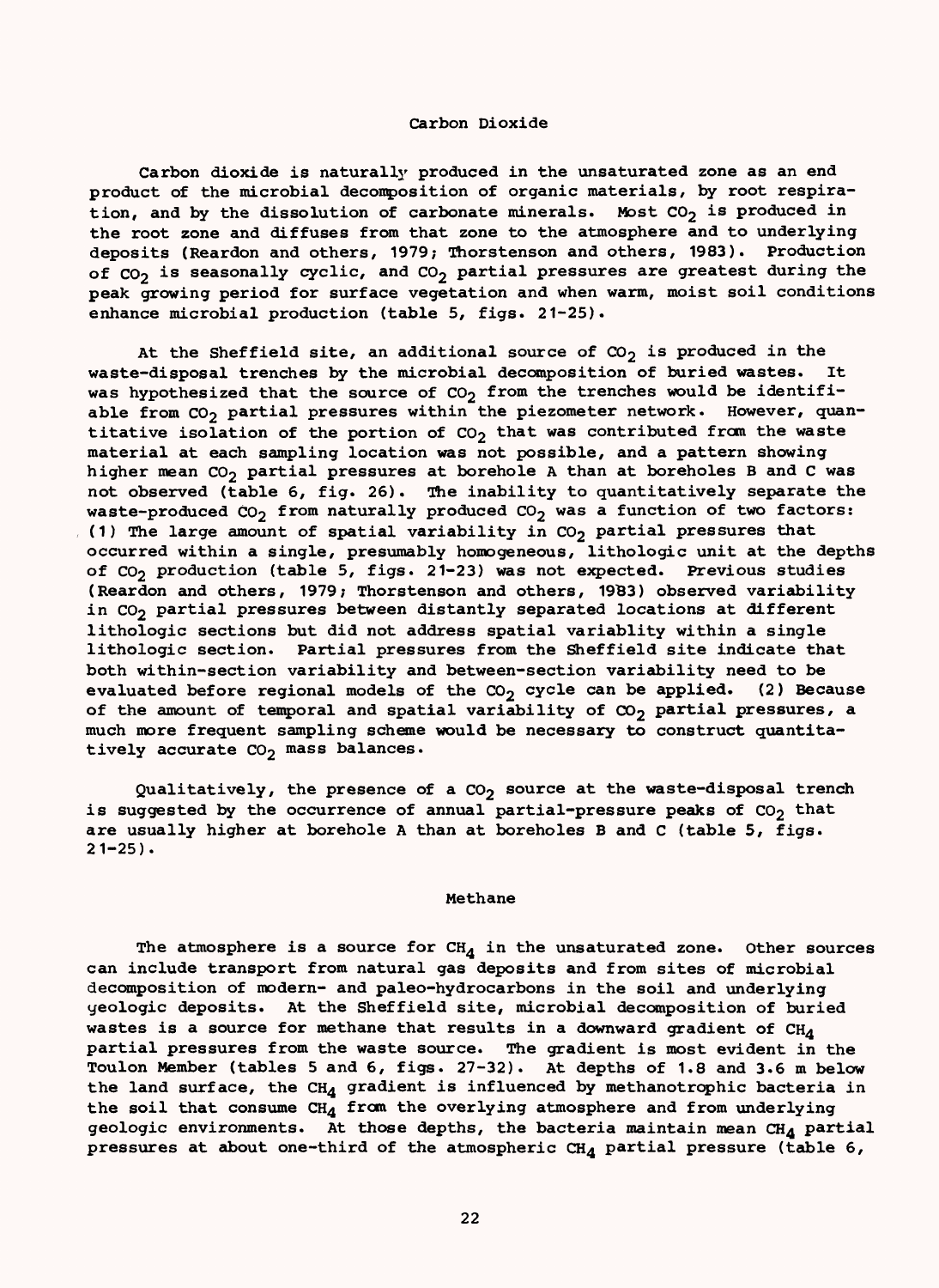fig. 32). The bacteria responsible for the consumption of  $CH_4$  in soils at less-than-atmospheric partial pressures have yet to be isolated (M. Lidstrom, California Institute of Technology, oral commun., 1987), but the pattern observed at Sheffield does not appear to be unique. Similar methane partialpressure profiles have been measured in the arid southwest at the Nevada Test Site (D. Thorstenson, U.S. Geological Survey, Water Resources Division, written commun., 1987).

At 7.3 m below the land surface, methane partial pressures appear to be mostly influenced by the impedance effect of the low air-filled porosity in the Radnor Till Member. However, there is an anamoly in the partial pressure pattern at that depth that warrants discussion. Since the physical movements of gases in the unsaturated zone are generally considered to be dominated by diffusion (Weeks and others, 1982; Thorstenson and others, 1983), it would be expected that in the absence of  $CH_4$  consumers, like those present in the root zone, there would be lateral gradient in  $CH<sub>4</sub>$  partial pressures coincident to increased distance from the source. Such a gradient was present in the Toulon Member (figs. 30-32) but not in the Radnor Till Member where only the first two of nine measured  $CH_4$  partial pressures were greater at borehole A than at borehole B (fig. 29) and where time-weighted mean  $CH_4$  partial pressures were higher at borehole B than at borehole A (fig. 32). The reason for this anomaly is not known, but because  $CH_4$  partial pressures at piezometers A1 and A2 in the Toulon Member mimic each other (figs. 29 and 30), and because  $CH_A$  partial pressures at B2 and C2 in the Toulon Member mimic  $CH_4$  partial pressures at B3 and C3 in the Radnor Till Member (figs. 30 and 31), the questionable values can be isolated to those from piezometer A3. Possible causes of the lower partial pressures at A3 include natural variation within the Radnor Till Member and contamination of the backfill used at A3 when the piezometer was installed.

Although it was not possible to isolate methane and count its radioactivity for this study, it was previously shown that  $CH_A$  collected from a tunnel beneath trench 2 (fig. 2) was enriched in  $^{14}$ C and  $^{3}$ H (C. Kunz, New York State Department of Health, written commun., 1983). It was assumed that  $CH<sub>A</sub>$  at the study section had specific  $14C$  and  $3H$  activities that were similar to those of  $CO<sub>2</sub>$  and water vapor at the same locations. Partial pressures of  $CH<sub>4</sub>$  appear to cycle annually, with peaks occurring during summer months (figs. 27-31). However, production of  $CH<sub>A</sub>$  also appears to be dominated more by source-related factors than by season (figs. 29-31).

### Ethane, Propane, and Butane

Because  $C_2H_6$ ,  $C_3H_8$ , and  $C_4H_{10}$  were found at the tunnel and were shown to have <sup>3</sup>H activities that increased with molecular weight (C. Kunz, New York State Department of Health, written commun., 1983), it was hypothesized that partial pressure gradients for those gases could be found at the study section. However,  $C_2H_6$ ,  $C_3H_8$ , and  $C_4H_{10}$  were not routinely detected (detection limit 0.5 ppm) in gas samples. Propane was detected at concentrations of 1.2 ppm at piezometer A1 and at 1.3 ppm at A2 in January 1984. In March 1984, 0.7 ppm of  $C_3H_8$  was measured at A1, and trace amounts were detected but not quantified at A2, A3, B2, and B3; trace amounts of iso-butane were detected but not quantified at A1, A2, B2, and B3. In June 1984, trace amounts of  $C_3H_8$  were detected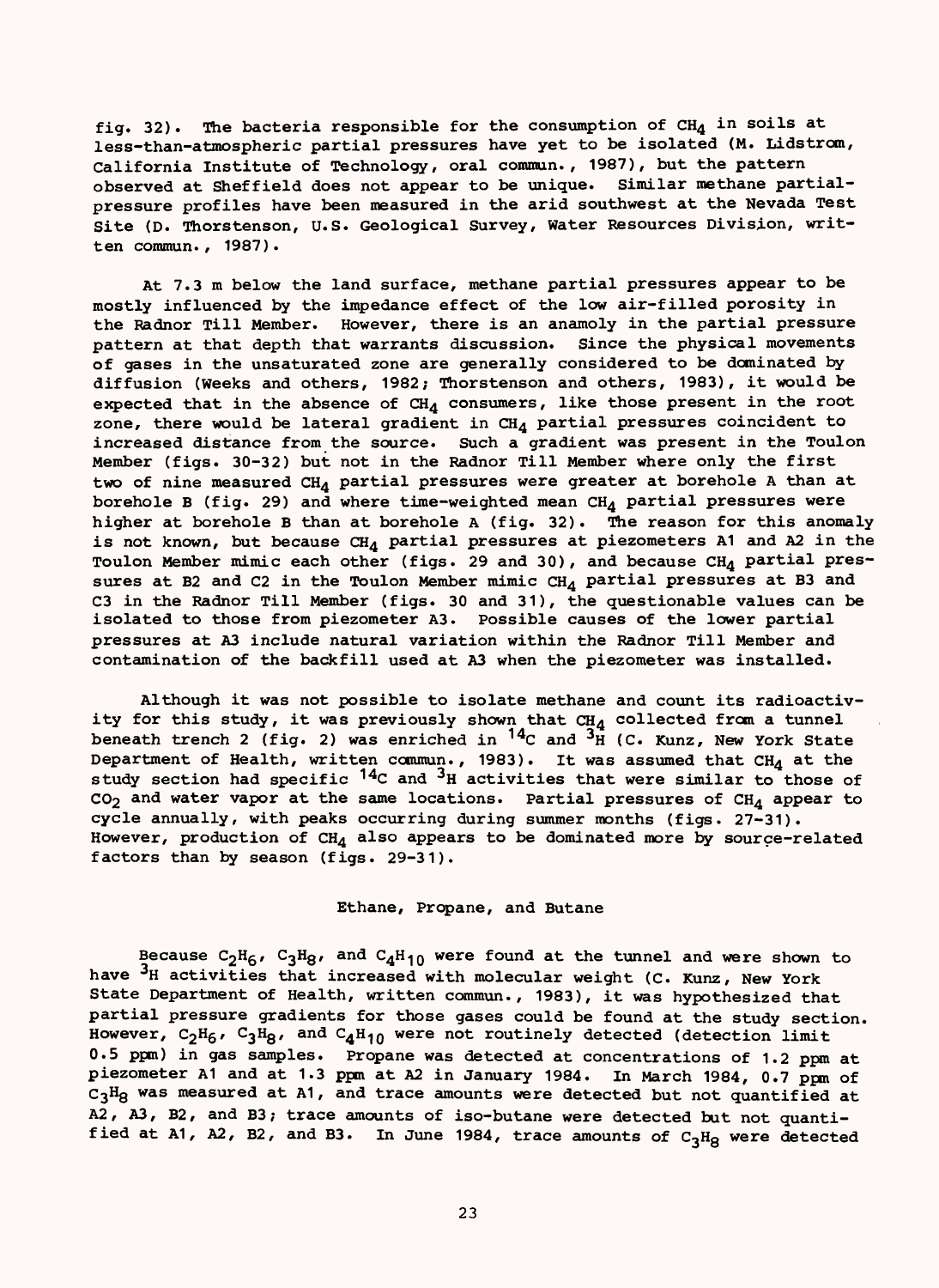but not quantified at A2 and trace amounts of iso-butane were detected but not quantified at A2 and A3. Ethane and n-butane were not detected in any samples. When detected,  $C_3Hg$  and iso-butane were believed to be of waste origin.

### Radioactive Gases

### Tritiated Water Vapor

It was hypothesized that the microbial decomposition of wastes containing tritium, in combination with the release of tritium from other waste sources, would produce an identifiable gradient of  $3_{\text{HOH}_{(V)}}$  in the unsaturated zone. However, no samples had tritium activities that exceeded background conditions (approximately 7.40 becquerels per liter of water), therefore, no gradient was observed at the locations of the gas piezometers. It is believed that the low  ${}^{3}$ HOH<sub>(v)</sub> partial pressures resulted from the large molar gradients that exist for the isotopic exchange of tritium from water vapor to liquid water in the unsaturated zone. For the water and air-filled porosities found in the Toulon Member (table 1), the molar ratio of liquid water to water vapor per unit volume is greater than 20,000:1. Consequently, where specific tritium activities of the water vapor exceed specific tritium activities of the infiltrating pore water, there is a strong tendency for  $^3$ HOH $_{(y)}$  to dilute into the pore water rather than be transported as a vapor. Measurable gradients of  $^3$ HOH $_{(\sigma)}$  would, therefore, be located very close to the waste source.

### 14Carbon Dioxide

Aerobic decomposition of organic wastes that contain  $^{14}$ C produces  $^{14}$ CO<sub>2</sub> that diffuses from the waste source through surrounding deposits. The waste source was sufficient to create very high  $^{14}$ CO<sub>2</sub> partial pressures that sometimes exceeded atmospheric  $\rm ^{14}CO_{2}$  partial pressures by factors greater than 10<sup>6</sup> at piezometers A1 and A2, 12 m horizontal from the east wall of trench 2 (tables 7 and 8, figs. 33-37). Consequently,  $^{14}$ CO<sub>2</sub> partial-pressure gradients were large, having time-averaged partial pressures that decreased by a factor of 34 from A1 and A2 to C2, and by a factor of 640,000 from A1 to the land surface. Production of  $14<sub>CO<sub>2</sub></sub>$  appears to follow an annual cycle with peaks in summer. However, production is strongly source related and is apparently dominated by pulse-type releases from discrete sources. This is evidenced by a drop in <sup>14</sup>CO<sub>2</sub> partial pressures by a factor of 10 or more at borehole A between August 1984 and February 1985.

### 222Radon

Radioactive decay of <sup>226</sup>Ra, which may occur naturally or be of waste origin, emanates <sup>222</sup>Rn. Much of the <sup>226</sup>Ra that naturally occurs in glacial sediments is present as radium-sulfate precipitates on particle surfaces. The 222Rn that is emanated from a source may diffuse through the unsaturated zone, be transported by convective air masses, or radioactively decay near its location of emanation. Because of its relatively short half-life (3.82 days), and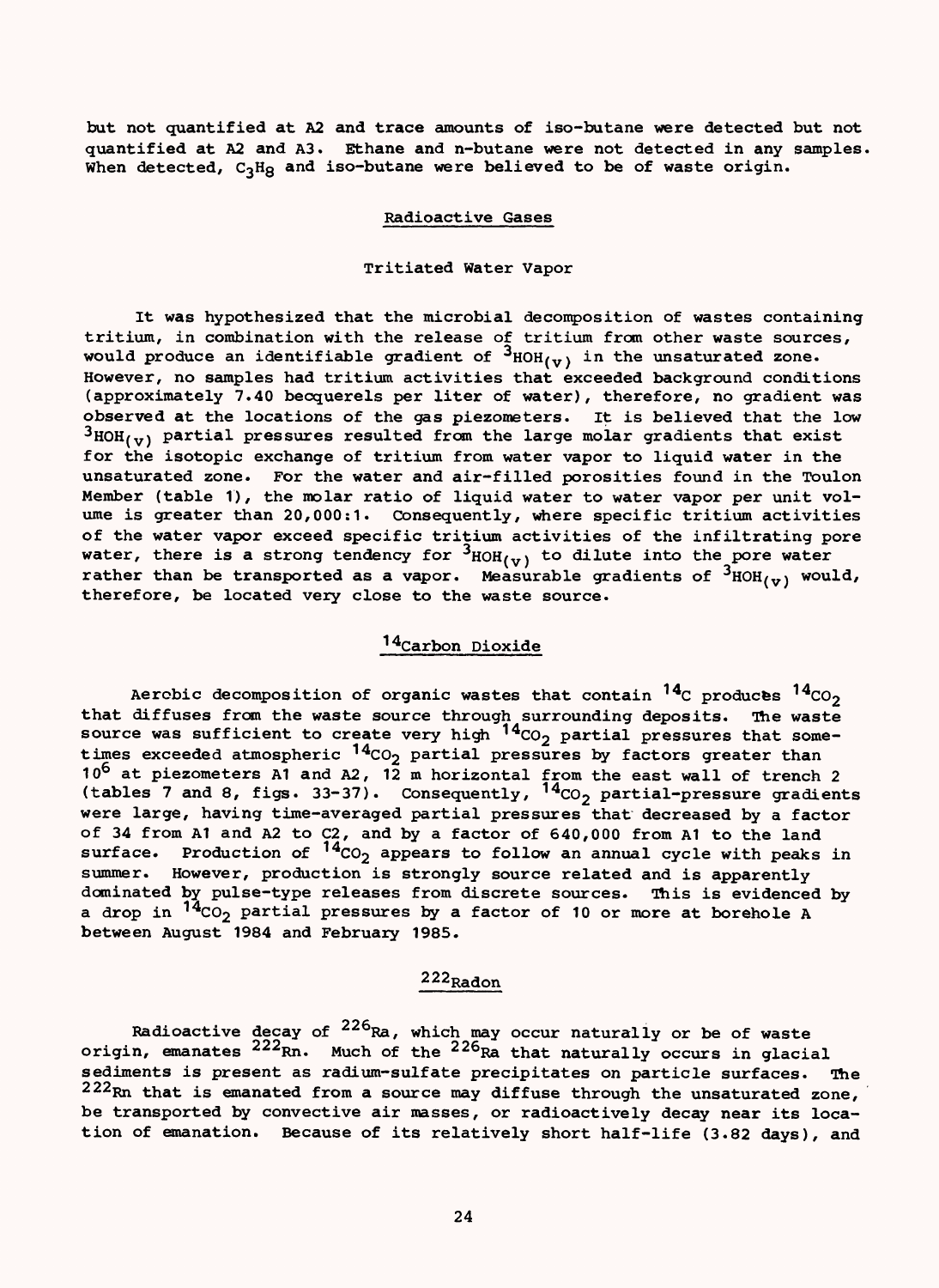| Date           | $\text{co}_2$         | 14 <sub>CO<sub>2</sub></sub>   | Date           | $\text{co}_2$             | $14_{CO2}$                     |
|----------------|-----------------------|--------------------------------|----------------|---------------------------|--------------------------------|
| (1)            | Piezometer A4, 3.7 m  |                                | (2)            | Piezometer A3, 7.3 m      |                                |
|                | below land surface    |                                |                | below land surface        |                                |
| 03-20-84       | 2,630                 | $2.01 \times 10^{-5}$          | $03 - 20 - 84$ | 2,540                     | 1.00 $\times$ 10 <sup>-5</sup> |
| 06-05-84       | 1,310                 | $0.81 \times 10^{-5}$          | 06-05-84       | 3,620                     | $1.53 \times 10^{-5}$          |
| 08-16-84       | 1,410                 | 1.44 $\times$ 10 <sup>-5</sup> | $08 - 16 - 84$ | 4,170                     | $1.23 \times 10^{7}$           |
| $10 - 26 - 84$ | 1,280                 | $0.05 \times 10^{-5}$          | $10 - 26 - 84$ | 3,620                     | $3.65 \times 10^{7}$           |
| 02-21-85       | 2,300                 | $0.15 \times 10^{-5}$          | $02 - 21 - 85$ | 1,470                     | $0.12 \times 10$               |
| 06-12-85       | 2,930                 | $0.36 \times 10^{-5}$          | $06 - 12 - 85$ | 3,790                     | $0.38 \times 10$               |
| 08-29-85       | 3,410                 | $0.46 \times 10^{-5}$          | $08 - 29 - 85$ | 3,820                     | $0.80 \times 10$               |
| 10-31-85       | 3,170                 | $0.34 \times 10^{-5}$          | $10 - 31 - 85$ | 4,030                     | $0.39 \times 10^{-5}$          |
| (3)            | Piezometer A2, 11.6 m |                                | (4)            | Piezometer A1, 13.6 m     |                                |
|                | below land surface    |                                |                | below land surface        |                                |
| 03-20-84       | 3,690                 | 3.77 $\times$ 10 <sup>-5</sup> | $06 - 05 - 84$ | 3,800                     | $2.22 \times 10^{-5}$          |
| 03-23-84       | 3,690                 | 3.86 $\times$ 10 <sup>-5</sup> | $10 - 26 - 84$ | 3,660                     | 5.76 $\times 10^{-5}$          |
| $08 - 16 - 84$ | 4,400                 | $6.08 \times 10^{-5}$          | $02 - 21 - 85$ | *3,860                    | $0.40 \times 10$               |
| 10-26-84       | 3,830                 | $4.03 \times 10^{-5}$          | $06 - 12 - 85$ | 3,760                     | $0.38 \times 10^{-5}$          |
| $02 - 21 - 85$ | 3,870                 | $0.68 \times 10^{-5}$          | 08-29-85       | 3,830                     | $0.59 \times 10^{-5}$          |
| $06 - 12 - 85$ | 3,800                 | $0.41 \times 10^{-5}$          | $10 - 31 - 85$ | 3,950                     | $0.43 \times 10^{-5}$          |
| 08-29-85       | 3,830                 | $0.48 \times 10^{-5}$          |                |                           |                                |
| $10 - 31 - 85$ | 3,910                 | $0.43 \times 10^{-5}$          |                |                           |                                |
| (5)            | Piezometer B4, 3.7 m  |                                | (6)            | Piezometer B3, 7.3 m      |                                |
|                | below land surface    |                                |                | below land surface        |                                |
| 03-21-84       | 1,940                 | 1.80 $\times 10^{-7}$          | $03 - 21 - 84$ | 2,700                     | $7.15 \times 10^{-6}$          |
| 06-08-84       | 2,760                 | $6.51 \times 10^{-7}$          | $08 - 15 - 84$ | 2,150                     | $6.99 \times 10^{-6}$          |
| 08-15-84       | 3,770                 | $7.31 \times 10^{-7}$          | $02 - 21 - 85$ | 3,560                     | $1.74 \times 10^{-6}$          |
| 06-11-85       | 2,700                 | $0.59 \times 10^{-7}$          | $06 - 11 - 85$ | 3,660                     | $1.68 \times 10^{-6}$          |
| $08 - 28 - 85$ | 3,100                 | $0.73 \times 10^{-7}$          | $08 - 28 - 85$ | 3,520                     | $1.58 \times 10^{-6}$          |
| $10 - 30 - 85$ | 2,630                 | $0.59 \times 10^{-7}$          | $10 - 30 - 85$ | 3,640                     | $1.71 \times 10^{-6}$          |
| (7)            | Piezometer B2, 11.6 m |                                | (8)            | Piezometer C4, 3.7 m      |                                |
|                | below land surface    |                                |                | below land surface        |                                |
| 03-21-84       | 3,810                 | 1.63 $\times$ 10 <sup>-5</sup> | 06-07-84       | 2,260                     | $0.70 \times 10^{-8}$          |
| 06-07-84       | 3,090                 | $1.97 \times 10^{-5}$          | 08-14-84       | 1,550                     | 1.10 $\times$ 10 <sup>-8</sup> |
| 08-14-84       | 3,580                 | $1.52 \times 10^{-5}$          | $10 - 25 - 84$ | 1,190                     | $0.21 \times 10^{-8}$          |
| 10-26-84       | 3,790                 | 1.08 $\times$ 10 <sup>-5</sup> | $02 - 20 - 85$ | *1,870                    | $0.23 \times 10^{-8}$          |
| 02-21-85       | *3,660                | $0.07 \times 10^{-5}$          | $06 - 10 - 85$ | 2,310                     | $0.48 \times 10^{-8}$          |
| 06-11-85       | 3,740                 | $0.19 \times 10^{-5}$          | 08-28-85       | 2,720                     | $1.40 \times 10^{-8}$          |
| 08-28-85       | 3,640                 | $0.18 \times 10^{-5}$          | $10 - 30 - 85$ | 2,100                     | $0.25 \times 10^{-8}$          |
| $10 - 30 - 85$ | 3,710                 | $0.21 \times 10^{-5}$          |                |                           |                                |
| (9)            | Piezometer C3, 7.3 m  |                                | (10)           | Piezometer $C_2$ , 11.6 m |                                |
|                | below land surface    |                                |                | below land surface        |                                |
| 03-22-84       | 3,490                 | $8.57 \times 10^{-7}$          | 06-06-84       | 3,900                     | 5.05 $\times$ 10 <sup>-7</sup> |
| 08-14-84       | 3,870                 | $8.04 \times 10^{-7}$          | 08-14-84       | 3,850                     | 6.72 $\times 10^{-7}$          |
| $10 - 25 - 84$ | 3,660                 | 3.83 $\times 10^{-7}$          | $10 - 25 - 84$ | 3,710                     | $4.94 \times 10^{-7}$          |
| $02 - 20 - 85$ | 3,250                 | $6.21 \times 10^{-7}$          | $06 - 10 - 85$ | 3,840                     | 9.25 $\times 10^{-7}$          |
| 06-10-85       | 3,800                 | $8.70 \times 10^{-7}$          | $08 - 28 - 85$ | 3,890                     | $10.00 \times 10^{-7}$         |
| 08-28-85       | 3,850                 | $9.11 \times 10^{-7}$          | $10 - 30 - 85$ | 3,750                     | 9.67 $\times 10^{-7}$          |
| $10 - 30 - 85$ | 3,700                 | 9.37 $\times 10^{-7}$          |                |                           |                                |

# Table 7.--Partial pressures of  $\infty_2$  and <sup>14</sup>CO<sub>2</sub> at boreholes A, B, and C, in pascals

[m, meters]

\*C02 **estimated as time-averaged mean**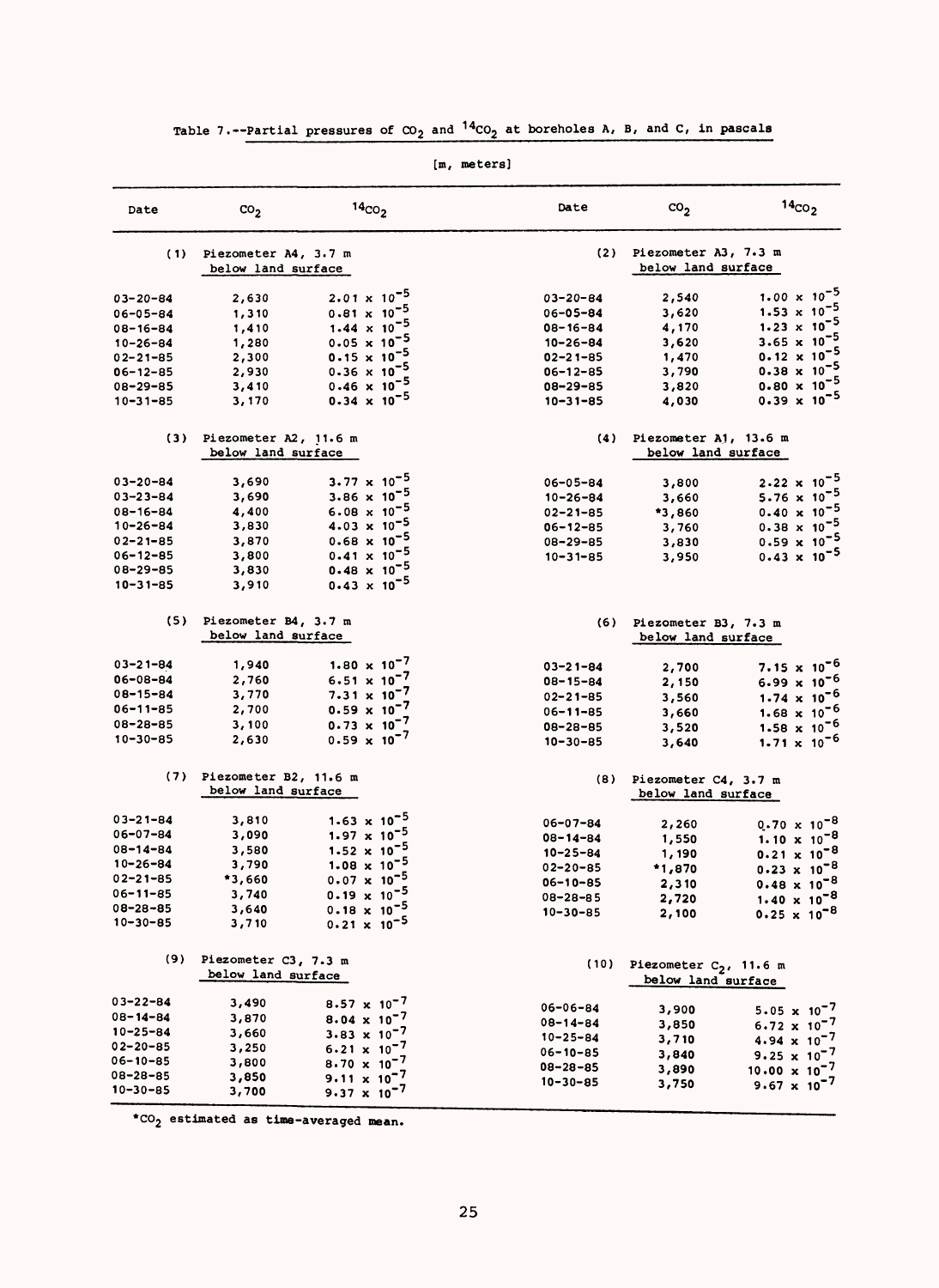|                 | Table 8.--Time-averaged mean partial pressures of $14CO2$ at | boreholes A, B, and C, in pascals |                        |
|-----------------|--------------------------------------------------------------|-----------------------------------|------------------------|
| Meters<br>below |                                                              | Borehole                          |                        |
| land<br>surface | A                                                            | в                                 | C                      |
| $\mathbf 0$     | $3.96 \times 10^{-11}$                                       | 3.96 $\times$ 10 <sup>-11</sup>   | 3.96 $\times 10^{-11}$ |
| 3.7             | $5.80 \times 10^{-6}$                                        | 3.54 $\times$ 10 <sup>-7</sup>    | 5.90 $\times 10^{-9}$  |
| 7.3             | 1.19 $\times$ 10 <sup>-5</sup>                               | $3.89 \times 10^{-6}$             | 7.45 $\times 10^{-7}$  |
| 11.6            | $2.54 \times 10^{-5}$                                        | $7.88 \times 10^{-6}$             | $7.48 \times 10^{-7}$  |
| 13.6            | $2.03 \times 10^{-5}$                                        |                                   |                        |

| Table 8.--Time-averaged mean partial pressures of <sup>14</sup> CO <sub>2</sub> at |  |  |  |
|------------------------------------------------------------------------------------|--|--|--|
| boreholes A, B, and C, in pascals                                                  |  |  |  |

the tortuous path through which gases must travel, much of the <sup>222</sup>Rn that is emanated in the unsaturated zone decays near its location of origin.

Maximum and time-averaged mean activities of  $222Rm$  (tables 9 and 10, fig. 38) were similar within geologic units and between boreholes. This indicates that the source for the measured activities was natural; not of waste origin. The time-averaged mean activities can be regarded as background activities for their respective geologic units. Because of the large variability (table 9) and the measurement error associated with <sup>222</sup>Rn activities, it warrants mention that determination of background  $222_{\rm Rn}$  activities for risk assessment purposes should require multiple measurements over time.

### Other Gases

Although not a subject of this field investigation, it is important to note that several volatile organic compounds have been measured in samples of ground water collected at the Sheffield site. These include trichloromethane; di-, tri- and tetrachloroethane; dichloropropane; dioxane; tri-, tetra- and perchloroethene; dichloropropene; cyclohexene; benzene; chlorobenzene; toluene; carbon tetrachloride; chloroform; and methylene chloride (Goode, 1986). All have the potential to be gaseous carriers of radioisotopes in the unsaturated :one. <sup>85</sup>Krypton was measured in samples collected from a dry well at the site and from the tunnel (C. Kunz, New York State Department of Health, written commun., 1983).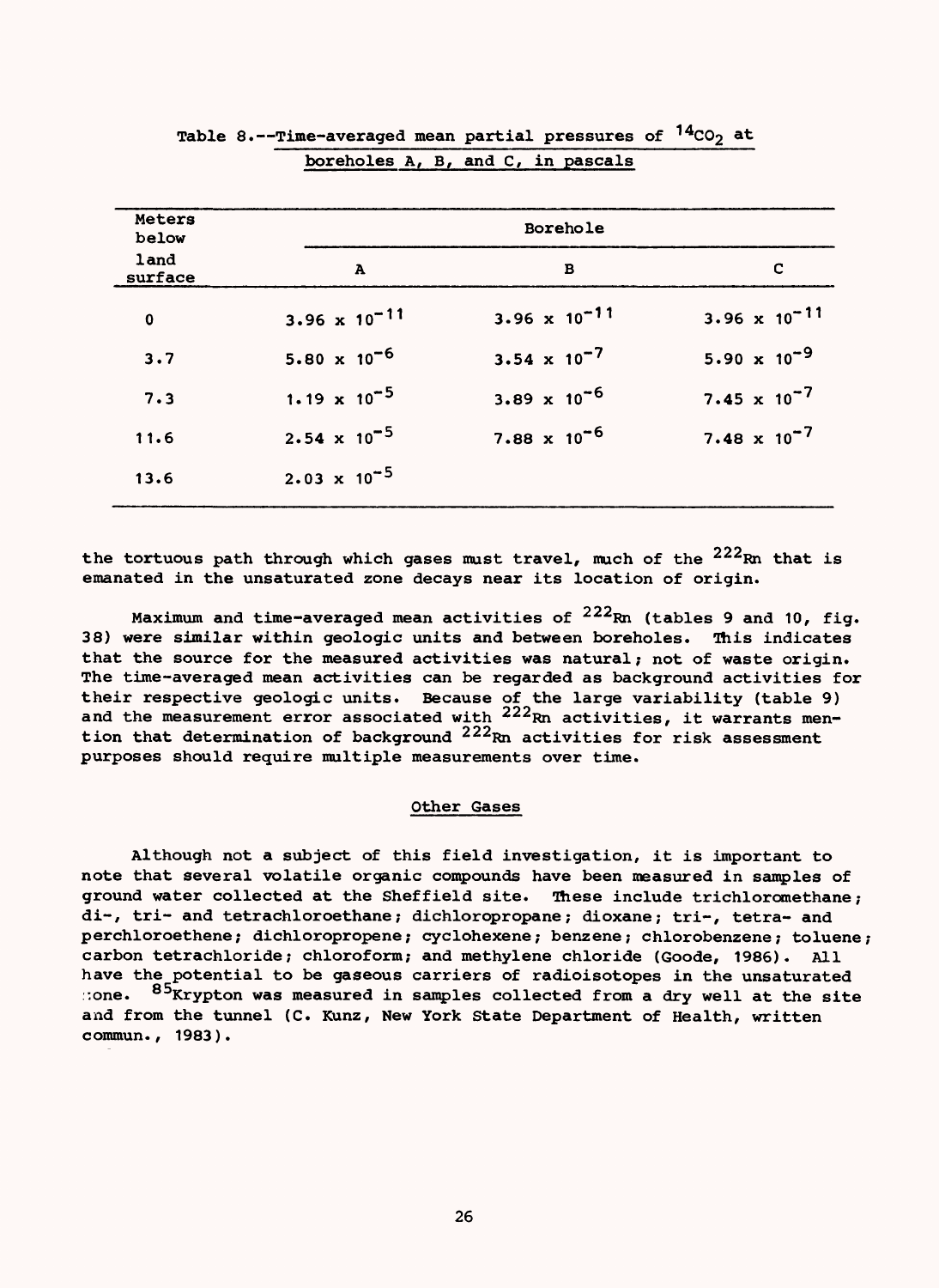| Date                | $222_{Rn}$     | Date                | $222_{Rn}$     | Date                | $222_{Rn}$     |
|---------------------|----------------|---------------------|----------------|---------------------|----------------|
| (1) Piezometer A5,  |                | (2) Piezometer A4,  |                | (3) Piezometer A2,  |                |
|                     | $1.8$ m below  |                     | $3.7m$ below   |                     | $11.6$ m below |
|                     | land surface   |                     | land surface   |                     | land surface   |
| $08 - 15 - 84$      | 76.46          | $08 - 15 - 84$      | 10.84          | 08-15-84            | 9.09           |
| $08 - 28 - 84$      | 38.04          | $08 - 15 - 84$      | 12.09          | $08 - 28 - 84$      | 8.31           |
| $11 - 05 - 84$      | 72.02          | $08 - 28 - 84$      | 24.10          | $11 - 05 - 84$      | 7.84           |
| $11 - 05 - 84$      | 73.08          | $11 - 05 - 84$      | 55.30          | $11 - 05 - 84$      | 7.89           |
| $02 - 21 - 85$      | 44.11          | $11 - 05 - 84$      | 56.36          | $02 - 21 - 85$      | 7.84           |
| $06 - 12 - 85$      | 60.36          | $12 - 01 - 84$      | 43.55          | $06 - 12 - 85$      | 8.44           |
| $08 - 29 - 85$      | 53.19          | $06 - 12 - 85$      | 59.70          | $08 - 29 - 85$      | 8.91           |
| $03 - 29 - 85$      | 55.55          | $08 - 29 - 85$      | 47.19          |                     |                |
| (4) Piezometer A1,  |                | (5) Piezometer B5,  |                | (6) Piezometer B4,  |                |
|                     | $13.6$ m below |                     | $1.8$ m below  |                     | $3.7m$ below   |
|                     | land surface   |                     | land surface   |                     | land surface   |
| $08 - 15 - 84$      | 8.24           | $08 - 15 - 84$      | 44.96          | $08 - 15 - 84$      | 51.10          |
| $08 - 28 - 84$      | 4.73           | $11 - 05 - 84$      | 71.11          | $11 - 05 - 84$      | 51.17          |
| $11 - 05 - 84$      | 5.10           | $11 - 05 - 84$      | 67.04          | $12 - 01 - 84$      | 49.84          |
| $02 - 21 - 85$      | 6.28           | $02 - 21 - 85$      | 78.36          | $02 - 21 - 84$      | 46.51          |
| $06 - 12 - 85$      | 8.30           | $06 - 11 - 85$      | 41.23          | $06 - 11 - 85$      | 53.18          |
| $08 - 29 - 85$      | 7.98           | $08 - 28 - 85$      | 32.52          | $08 - 28 - 85$      | 53.55          |
| (7) Piezometer B3,  |                | (8) Piezometer B2,  |                | (9) Piezometer C5,  |                |
|                     | $7.3$ m below  |                     | $11.6$ m below |                     | $1.8$ m below  |
|                     | land surface   |                     | land surface   |                     | land surface   |
| $08 - 15 - 84$      | 7.49           | $08 - 15 - 84$      | 7.22           | $08 - 15 - 84$      | 26.05          |
| $11 - 05 - 84$      | 13.75          | $08 - 28 - 84$      | 4.63           | $08 - 20 - 84$      | 17.41          |
| $02 - 21 - 85$      | 14.57          | $11 - 05 - 84$      | 5.68           | $11 - 05 - 84$      | 47.52          |
| $06 - 11 - 85$      | 10.91          | $02 - 21 - 85$      | 7.47           | $02 - 20 - 85$      | 59.46          |
| $08 - 28 - 85$      | 13.35          | $06 - 11 - 85$      | 7.30           | $06 - 11 - 85$      | 13.73          |
|                     |                |                     |                | $08 - 28 - 85$      | 15.22          |
| (10) Piezometer C4, |                | (11) Piezometer C3, |                | (12) Piezometer C2, |                |
|                     | 3.7 m below    |                     | 7.3 m below    |                     | 11.6 $m$ below |
|                     | land surface   |                     | land surface   |                     | land surface   |
| $08 - 15 - 84$      | 45.40          | $08 - 15 - 84$      | 13.98          | $08 - 15 - 84$      | 6.88           |
| $11 - 05 - 84$      | 50.89          | $08 - 28 - 84$      | 8.15           | $08 - 28 - 84$      | 6.87           |
| $12 - 01 - 84$      | 49.88          | $11 - 05 - 84$      | 13.37          | $11 - 05 - 84$      | 8.13           |
| $06 - 11 - 85$      | 56.63          | $02 - 20 - 85$      | 10.26          | $02 - 20 - 85$      | 7.52           |
| $08 - 28 - 85$      | 52.30          | $06 - 11 - 85$      | 12.89          | $06 - 11 - 85$      | 7.55           |
|                     |                | $08 - 28 - 85$      | 14.68          | $08 - 28 - 85$      | 7.67           |

### Table 9.--Radioactivity of <sup>222</sup>Rn in gases collected at boreholes A, B, and C, in becquerels per liter

[m, meters]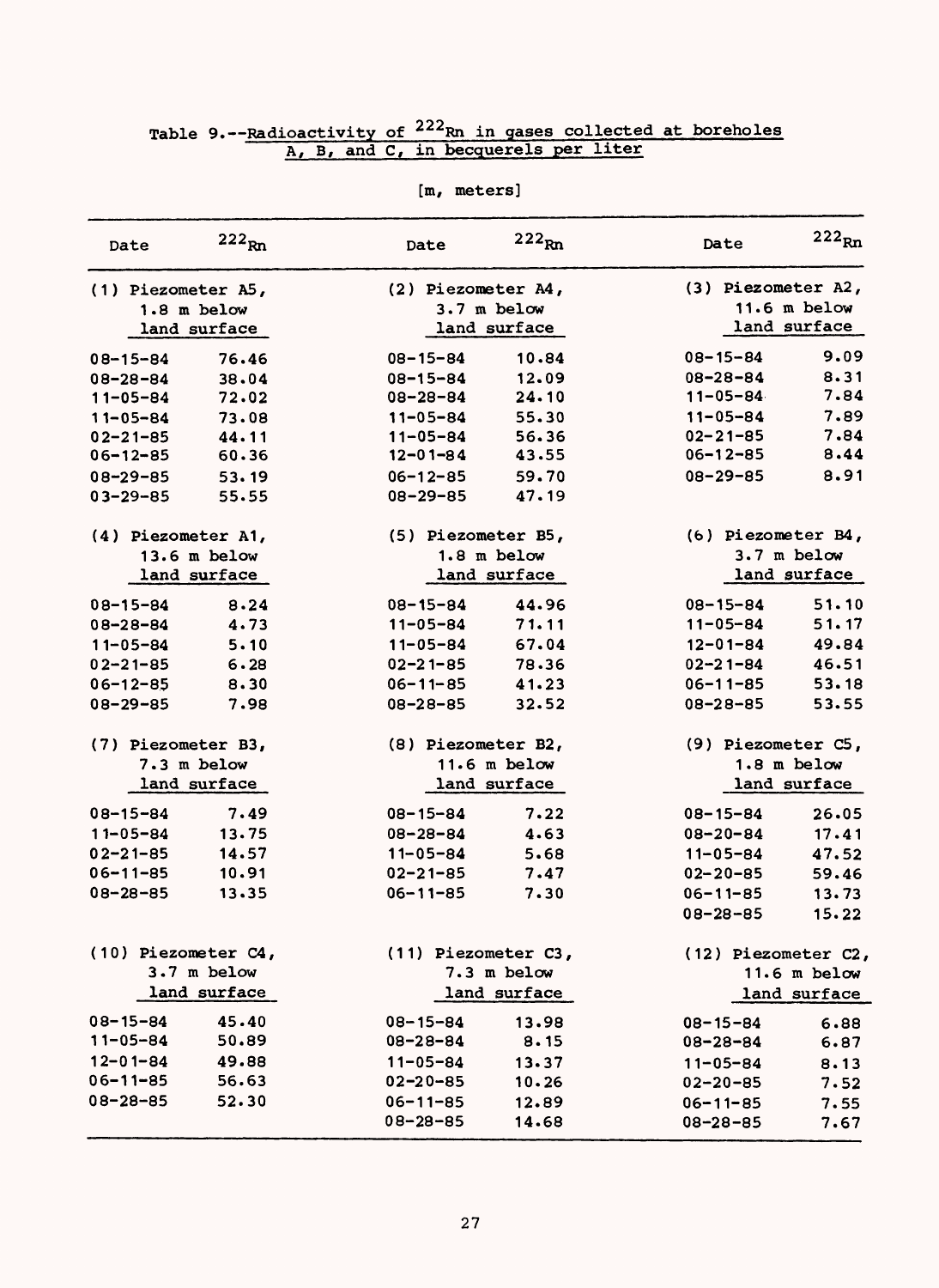### Table 10.--Time-averaged mean radioactivities of <sup>222</sup>Rn at boreholes A, B, and C, in becquerels per liter

| Meters<br>below |                        | Borehole |       |
|-----------------|------------------------|----------|-------|
| land<br>surface | $\boldsymbol{\Lambda}$ | в        | c     |
| $\mathbf 0$     | 0.04                   | 0.04     | 0.04  |
| 1.8             | 56.17                  | 56.57    | 35.04 |
| 3.7             | 48.68                  | 50.89    | 52.21 |
| 7.3             | ---                    | 12.51    | 12.11 |
| 11.6            | 8.22                   | 6.42     | 7.61  |
| 13.6            | 7.34                   |          |       |

#### [Dashes indicate no value]

### CONCLUSIONS

Field investigation of the spatial and temporal distributions of gases in the unsaturated zone defined partial-pressure gradients for CH $_4$  and  $^{14}$ CO $_2$  that originated at the waste source. Partial pressures of  $^{\prime\,4}$ CO<sub>2</sub> at piezometers A1 and A2 exceeded atmospheric  $^{14}$ CO<sub>2</sub> partial pressures by factors greater than 10<sup>6</sup> for some measurements. Releases of the waste-produced gases were apparently from discrete, confined sources and were not necessarily related to season.

Partial-pressure gradients that were expected to occur for  $3_{HOH_{(V)}},$ ethane, propane, and butane were not found. It is likely that gradients for those gases occur nearer to the waste source.

Activities for  $222$ Rn did not exceed what were probably background activities for each geologic unit. Those background activities were fairly constant within units and between boreholes.

Although not a subject of this investigation, distributions of volatile organic compounds near low-level radioactive waste are regarded as an important topic for continued field research.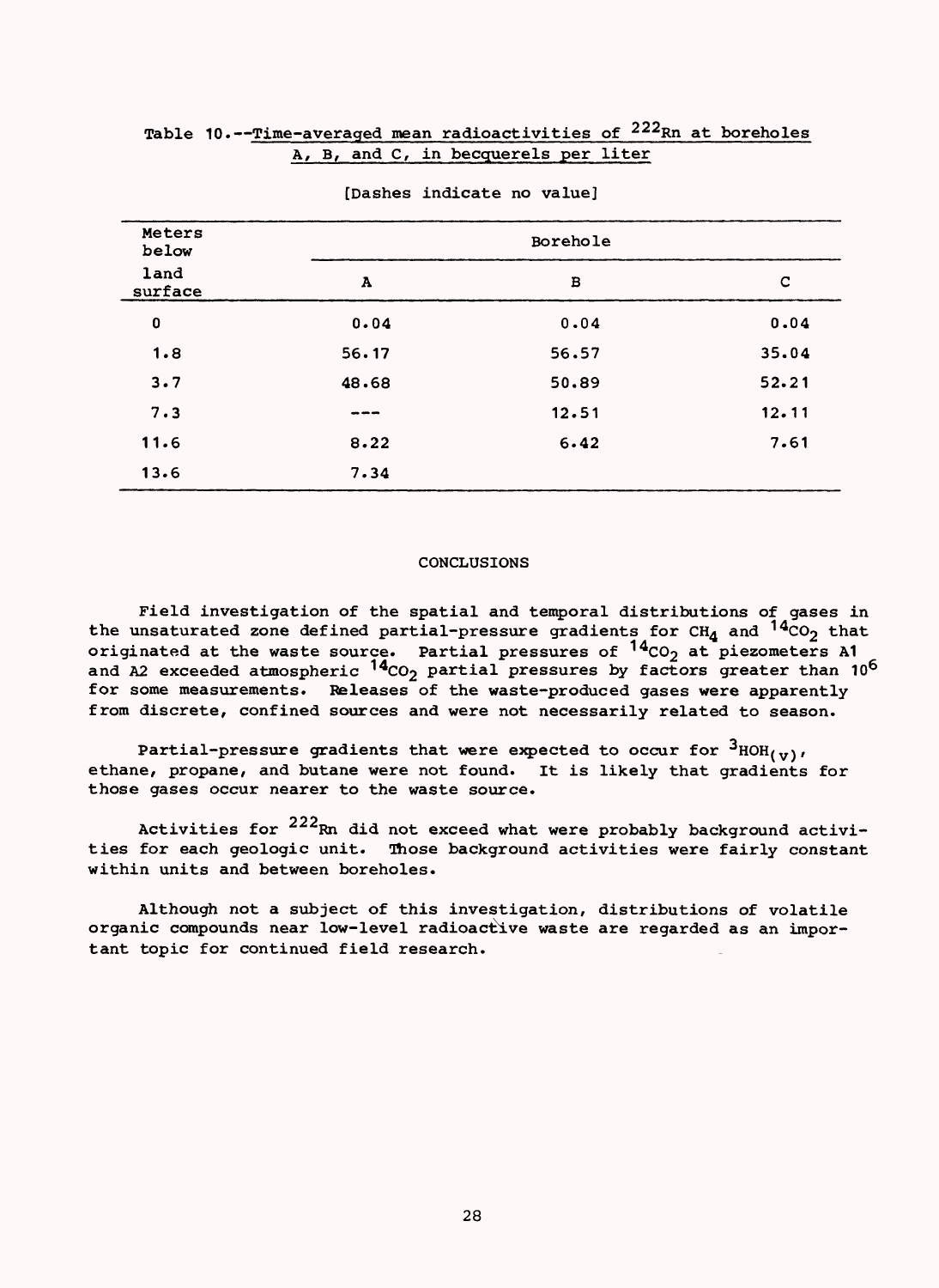#### REFERENCES CITED

- Blake, G. R., 1965, Bulk density, in Black, C. A., ed., Methods of soil analysis: Madison, Wis., American Society of Agronomy, p. 374-390.
- Day, P. R., 1965, Particle size analysis, in Black, C. A., ed., Methods of soil analysis: Madison, Wis., American Society of Agronomy, p. 545-566.
- Dreimanis, A., 1962, Quantitative gasometric determination of calcite and dolomite by using chittick apparatus: Journal of Sedimentary Petrology, v. 32, no. 3, p. 520-529.
- Evans, D. D., 1965, Gas movements, in Black, C. A., ed. , Methods of soil analysis: Madison, Wis., American Society of Agronomy, p. 319-330.
- Foster, J. B., and Erickson, J. R., 1980, Preliminary report on the hydrogeology of a low-level radioactive-waste disposal site near Sheffield, Illinois: U.S. Geological Survey Open-File Report 79-1545, 87 p.
- Foster, J. B., Erickson, J. R., and Healy, R. W., 1984, Hydrogeology of a low-level radioactive-waste disposal site near Sheffield, Illinois: U.S. Geological Survey Water-Resources Investigations Report 83-4125, 83 p.
- Foster, J. B., Garklavs, George, and Mackey, G. W., 1984, Hydrogeologic setting east of a low-level radioactive-waste disposal site near Sheffield, Illinois: U.S. Geological Survey Water-Resources Investigations Report 84-4183, 20 p.
- Goode, D. J., 1986, Nonradiological groundwater quality at low-level radioactive waste disposal sites: Washington, D.C., U.S. Nuclear Regulatory Commission, Division of Waste Management, Office of Nuclear Material Safety and Safeguards, NUREG-1183, 47 p., plus appendixes.
- Haas, Herbert, Fisher, D. W., Thorstenson, D. C., and Weeks, E. P., 1983,  $13_{CO_2}$  and  $14_{CO_2}$  measurements on soil atmosphere in the subsurface unsaturated zone in the Western Plains of the U.S.: Radiocarbon, v. 25, no. 2, p. 301-314.
- Healy, R. W., deVries, M. P., and Striegl, R. G., 1986, Concepts and datacollection techniques used in a study of the unsaturated zone at a lowlevel radioactive-waste disposal site near Sheffield, Illinois: U.S. Geological Survey Water-Resources Investigations Report 85-4228, 37 p.
- Healy, R. W., deVries, M. P., and Sturrock, A. M., Jr., 1987, Evapotranspiration and microclimate at a low-level radioactive-waste disposal site in northwestern Illinois: U.S. Geological Survey Open-File Report 86-301, 88 p.
- Hillel, Daniel, 1980, Fundamentals of soil physics: New York, Academic Press, 413 p.
- Huff, F. A., 1979, Hydrometeorological characteristics of severe rainstorms in Illinois: Illinois Institute of Natural Resources, State Water Survey Report of Investigations 90, 18 p.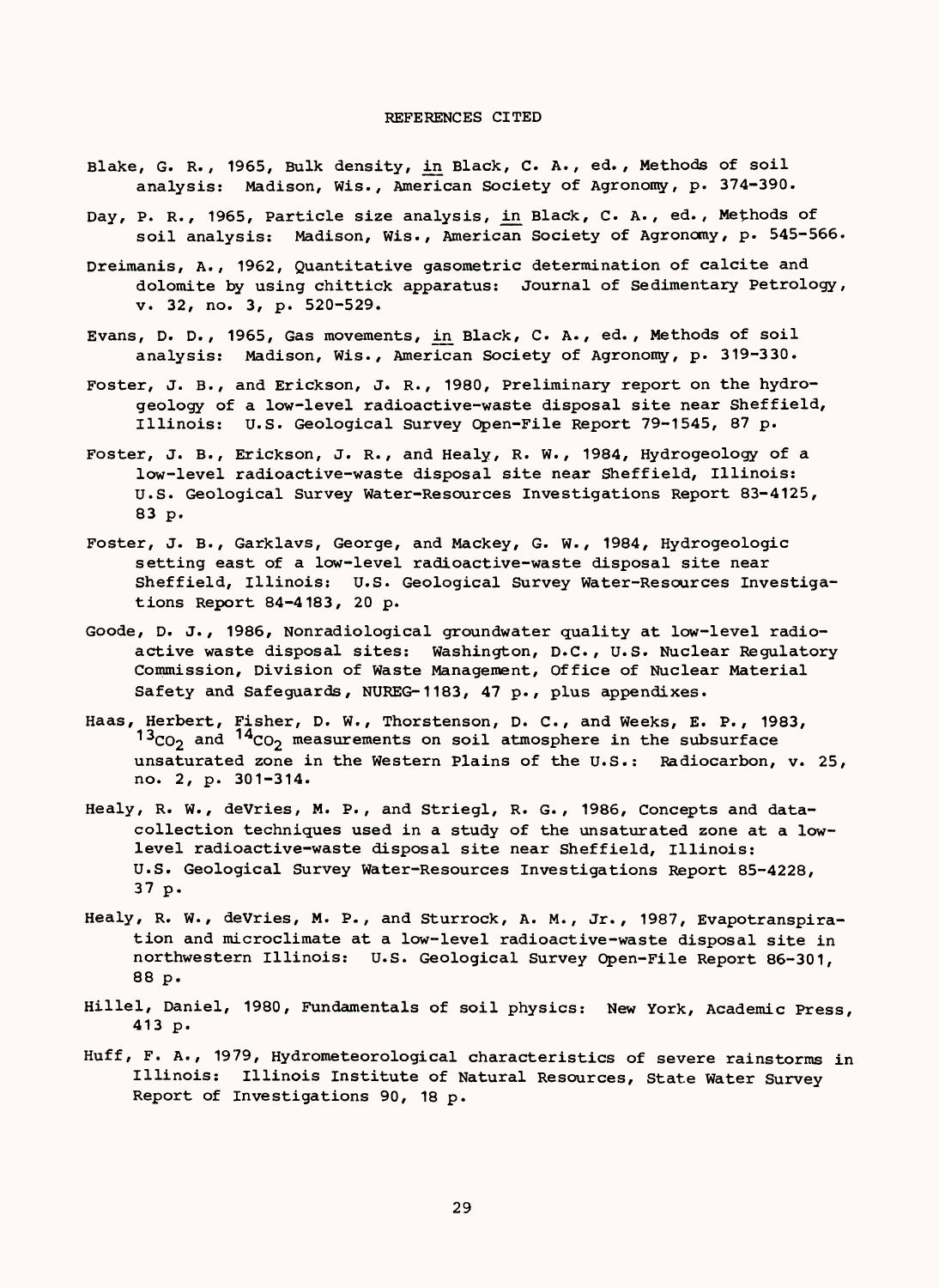- Kahle, R., and Rowlands, J., 1981, Evaluation of trench subsidence and stabilization of Sheffield low-level radioactive waste disposal facility: U.S. Nuclear Regulatory Commission, NUREG/CR-2101, 177 p.
- Keen, B. A., 1931, The physical properties of the soil: Toronto, Longmans Green, 380 p.
- Kunz, C. O., 1982, Radioactive gas production and venting at a low-level radioactive burial site: Nuclear and Chemical Management, v. 3, p. 185-190.
- Lu, A. H., and Matuszek, J. M., 1979, Transport through a trench cover of gaseous tritiated compounds from buried radioactive wastes, in Proceedings Behavior of Tritium in the Environment: Vienna, International Atomic Energy Agency, p. 665-670.
- Lucas, H. P., Jr., 1977, Alpha scintillation radon counting, in Harward, E. D., ed., Workshop for measuring radiation in and around uranium mills: Atomic Industrial Forum, Washington, D.C., v. 3, no. 9, p. 69-96.
- Moran, J. P., and Morgan, M. D., 1986, Meteorology: The Atmosphere and the Science of Weather: Edina, Minnesota, Burgess Publishing Company, 502 p.
- Reardon, E. J., Allison, G. B., and Fritz, P., 1979, Seasonal chemical and isotopic variations of soil  $CO<sub>2</sub>$  at Trout Creek, Ontario: Journal of Hydrology, v. 43, p. 355-371.
- Thatcher, L. L., Janzer, V. J., and Edwards, K. W., 1977, Methods for determination of radioactive substances in water and fluvial sediments: U.S. Geological Survey Techniques of Water-Resources Investigations, Book 5, Chapter A5, 95 p.
- Thorstenson, D. C., Weeks, E. P., Haas, H., and Fisher, D. W., 1983, Distribution of gaseous  $12_{CO_2}$ ,  $13_{CO_2}$ , and  $14_{CO_2}$  in the subsoil unsaturated zone of the western U.S. Great Plains: Radiocarbon, v. 25, no. 2, p. 315-346.
- U.S. Department of Commerce, National Oceanic and Atmospheric Administration, 1939-82, Climatological data for Illinois, annual summary: Asheville, N. C., Environmental Data Information Service, National Climatic Center.
- Vomocil, J. R., 1965, Porosity, in Black, C. A., ed., Methods of soil analysis: Madison, Wis., American Society of Agronomy, p. 299-314.
- Weeks, E. P., Earp, D. E., and Thompson, G. M., 1982, Use of atmospheric fluorocarbons F-11 and F-12 to determine the diffusion properties of the unsaturated zone in the Southern High Plains of Texas: Water Resources Research, v. 18, no. 5, p. 1365-1378.
- Willman, H. B., and Frye, J. C., 1970, Pleistocene stratigraphy of Illinois: Illinois State Geological Survey Bulletin 94, 204 p.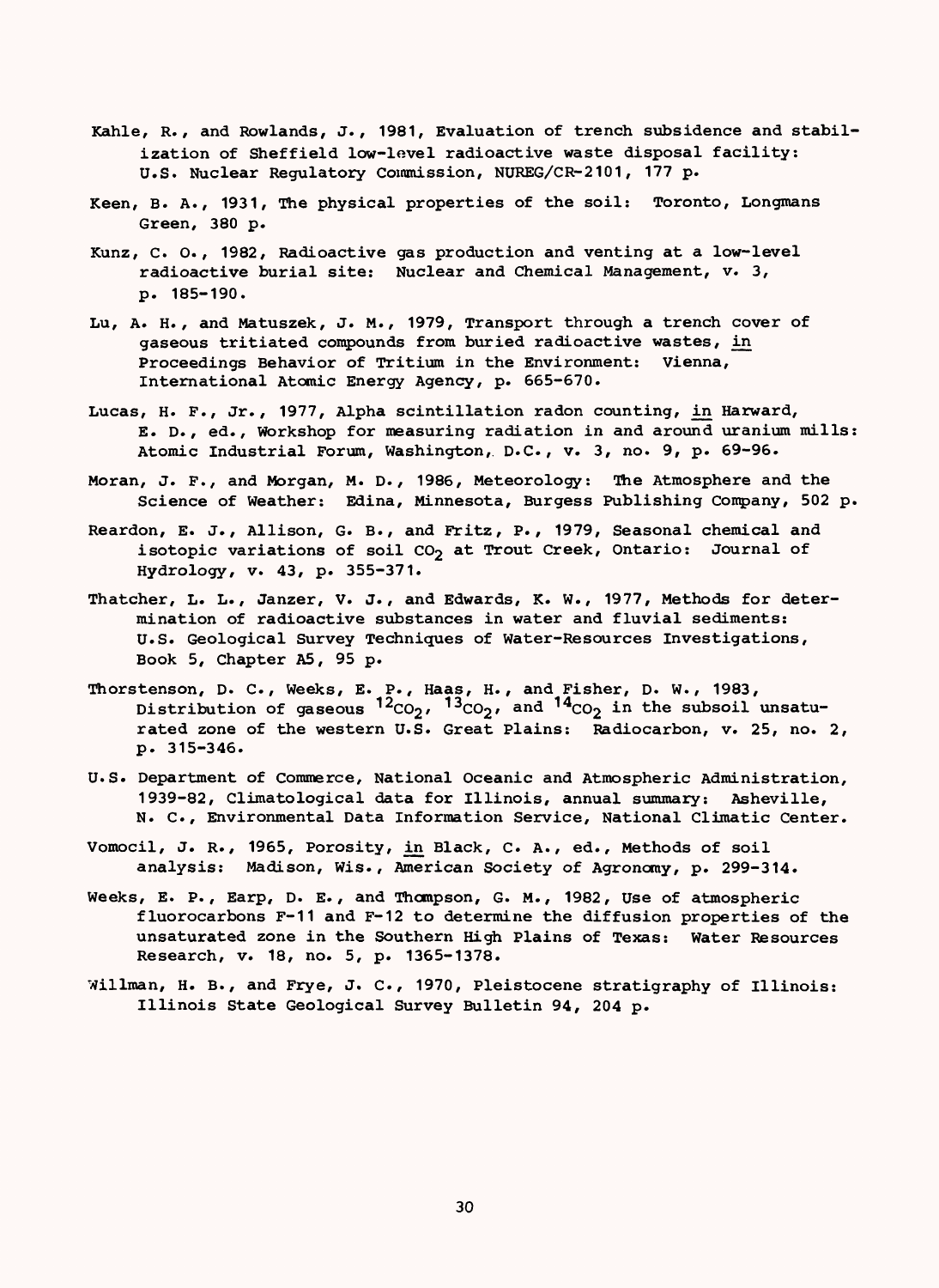FIGURES 1 to 38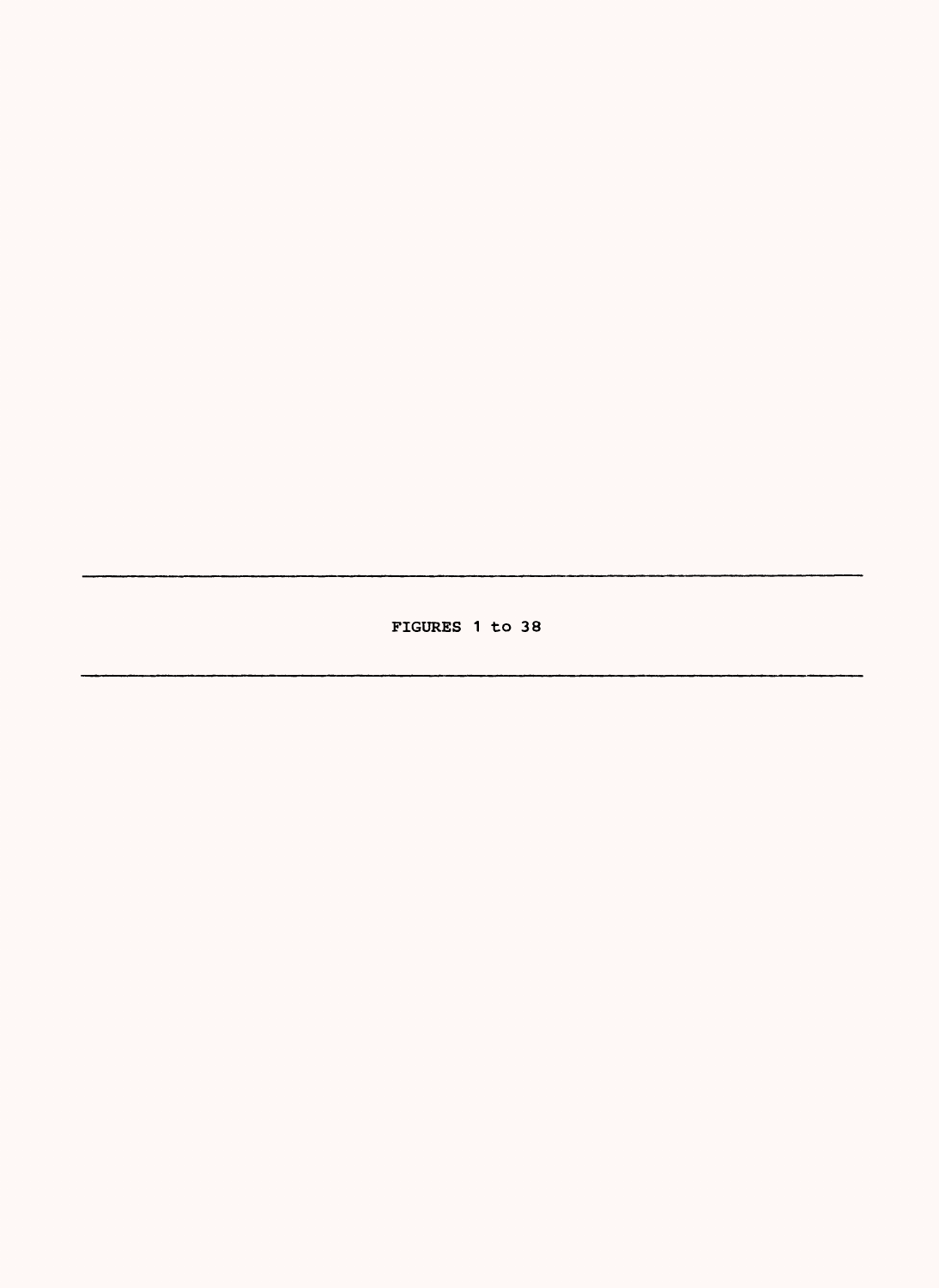

Figure 1.--Location of Sheffield low-level radioactive-waste disposal site.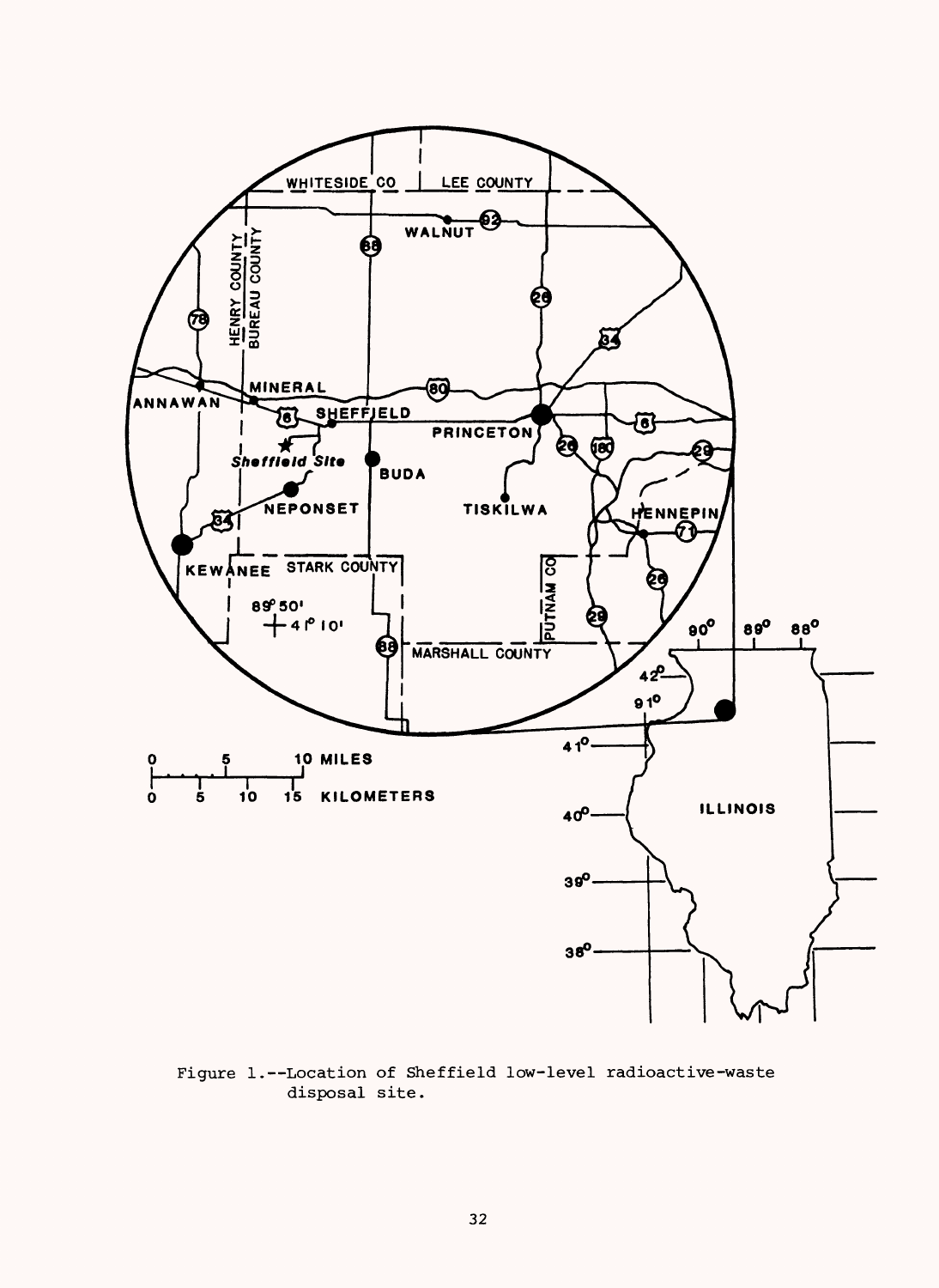

Figure 2.--Locations of the trenches, the study section, and boreholes A, B, and C at the Sheffield site.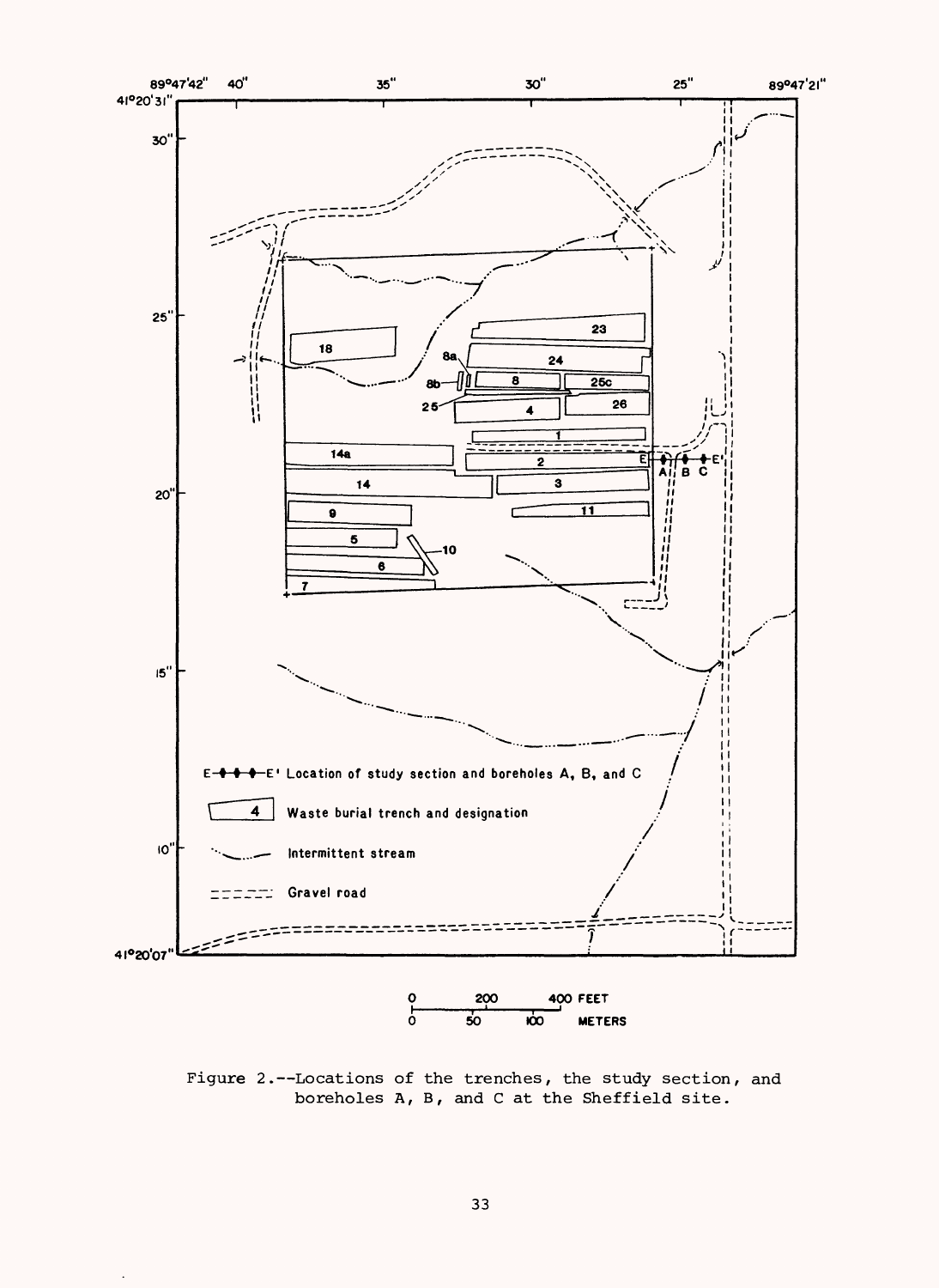| August-December            |                      | January-June                                 | December<br>$y-y$ | January-June               | July-December                                      | Jan-<br>June |
|----------------------------|----------------------|----------------------------------------------|-------------------|----------------------------|----------------------------------------------------|--------------|
| 1968                       |                      | 1969                                         | 1969              | 1970                       | 1970                                               | 1971         |
|                            |                      | TRENCH <sub>2</sub>                          |                   |                            | $\frac{1}{2}$<br>0                                 | 20 METERS    |
|                            |                      | Z                                            |                   |                            | FEET<br>$\mathbf{v}$<br>$\frac{0}{2}$<br>$\bullet$ |              |
| Date opened:               | August 16, 18        | 68                                           |                   | Radioactivity of contents: |                                                    |              |
| Date closed: March 31, 197 |                      |                                              |                   | $3.87 \times 10^{14}$      | becquerels (10,450 curies)                         |              |
|                            | Length: 140 meters   |                                              |                   |                            |                                                    |              |
|                            | Width: 18.3 meters   |                                              |                   |                            |                                                    |              |
|                            | Depth: 7.6 meters    |                                              |                   |                            |                                                    |              |
|                            | Volume: 19,500 cubic | meters                                       |                   |                            |                                                    |              |
|                            | Figure               | 3. -- History of waste disposal in trench 2. |                   |                            |                                                    |              |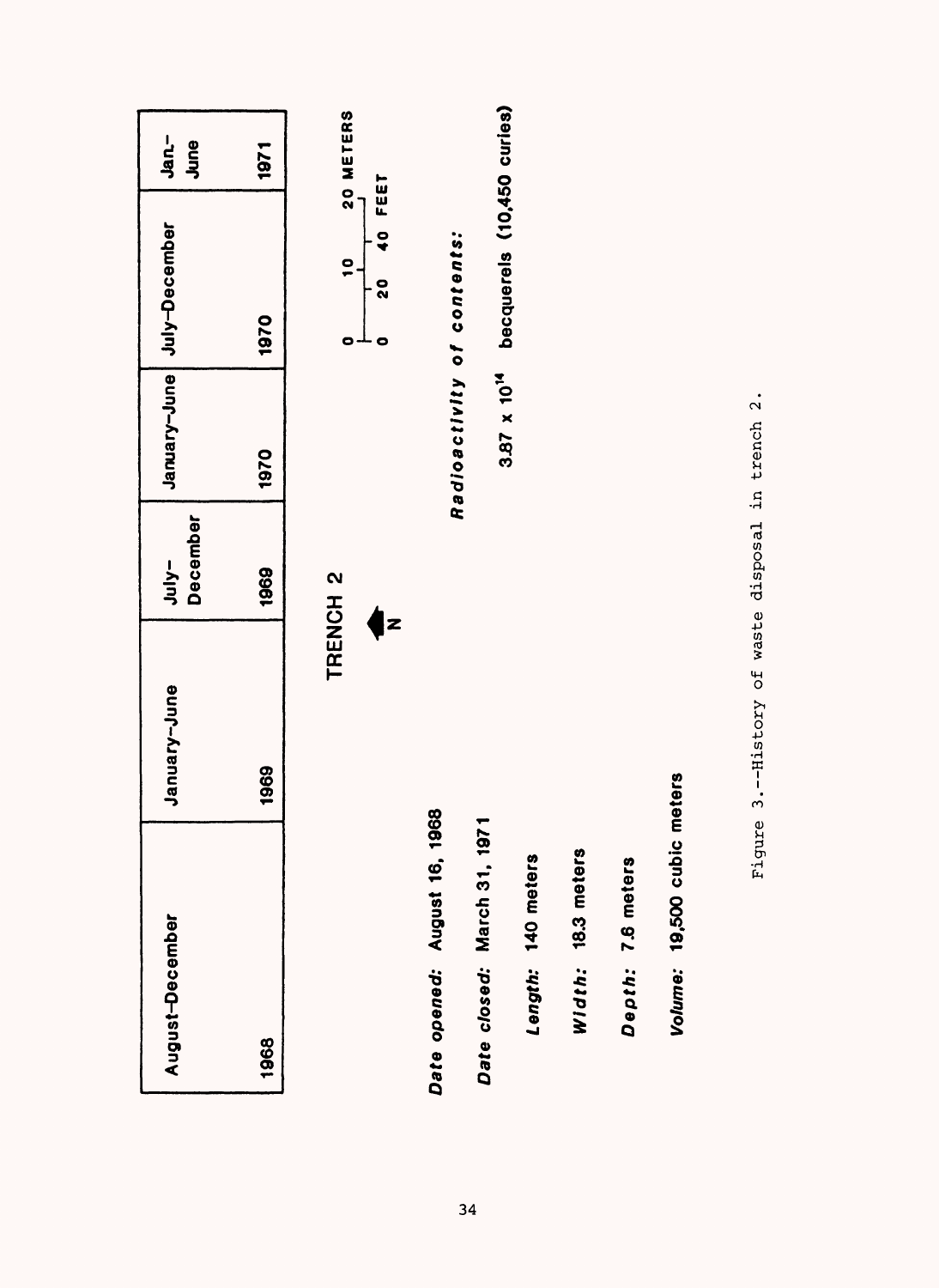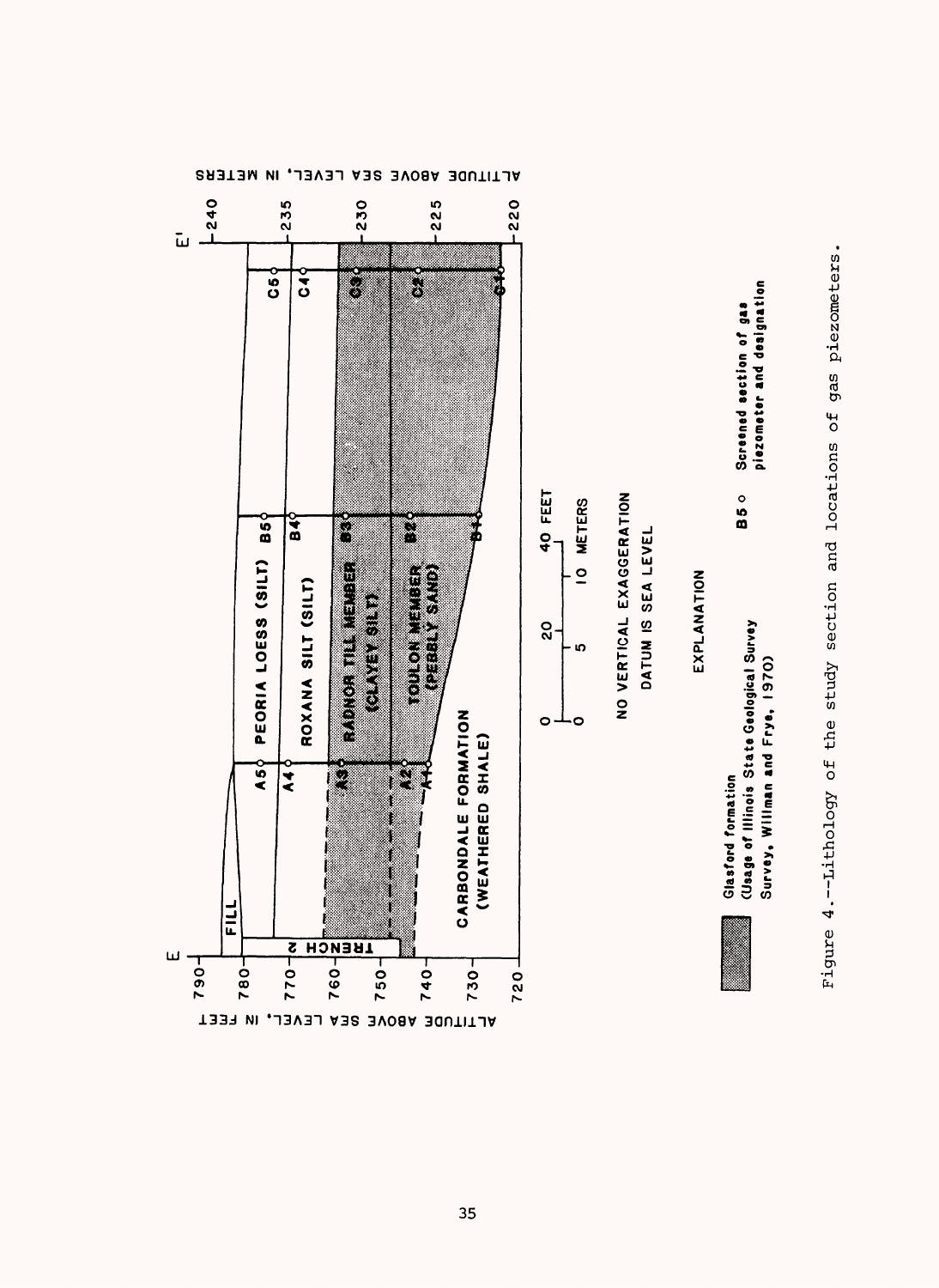

Figure 5.--Typical gas piezometer installation.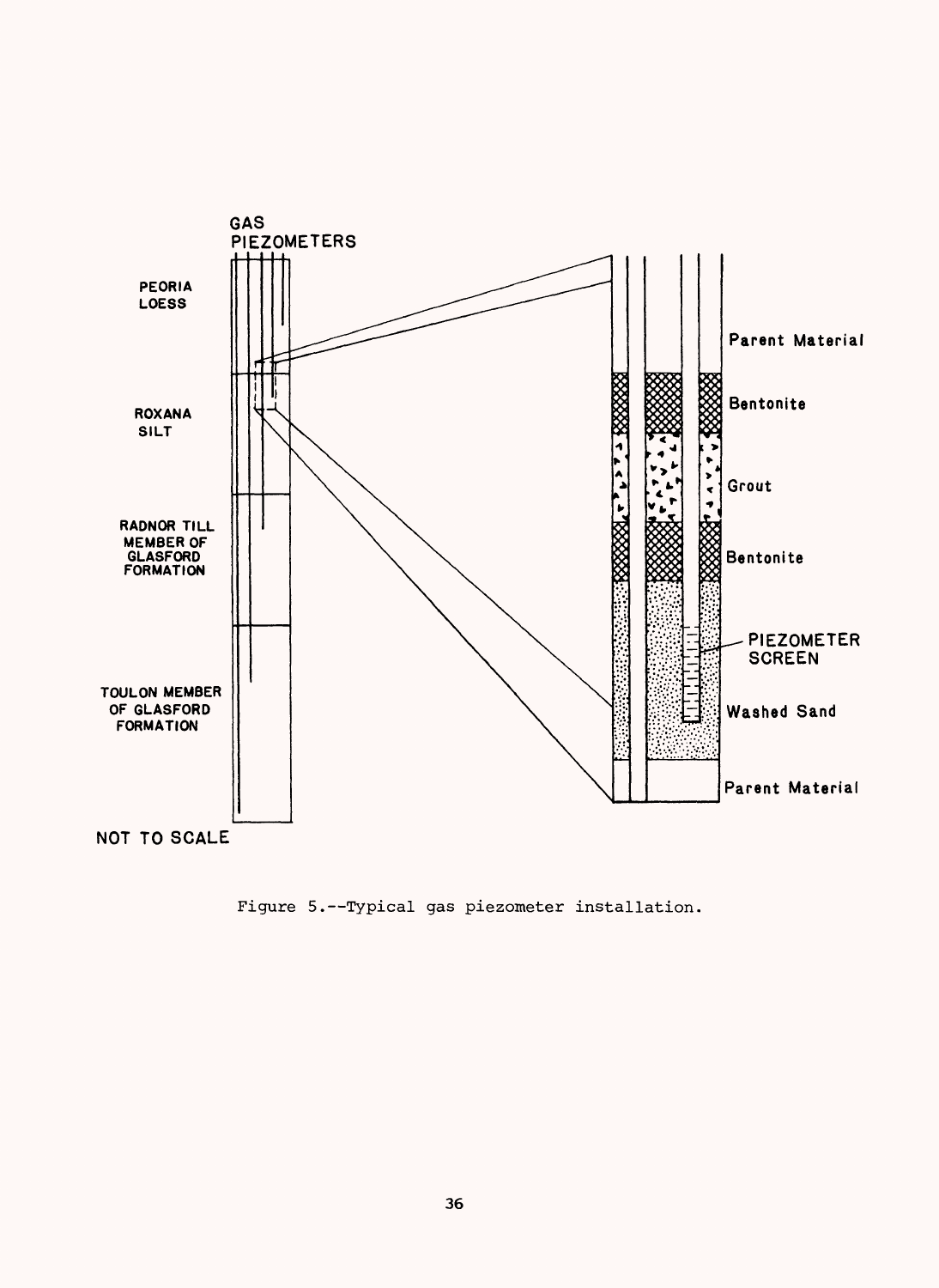

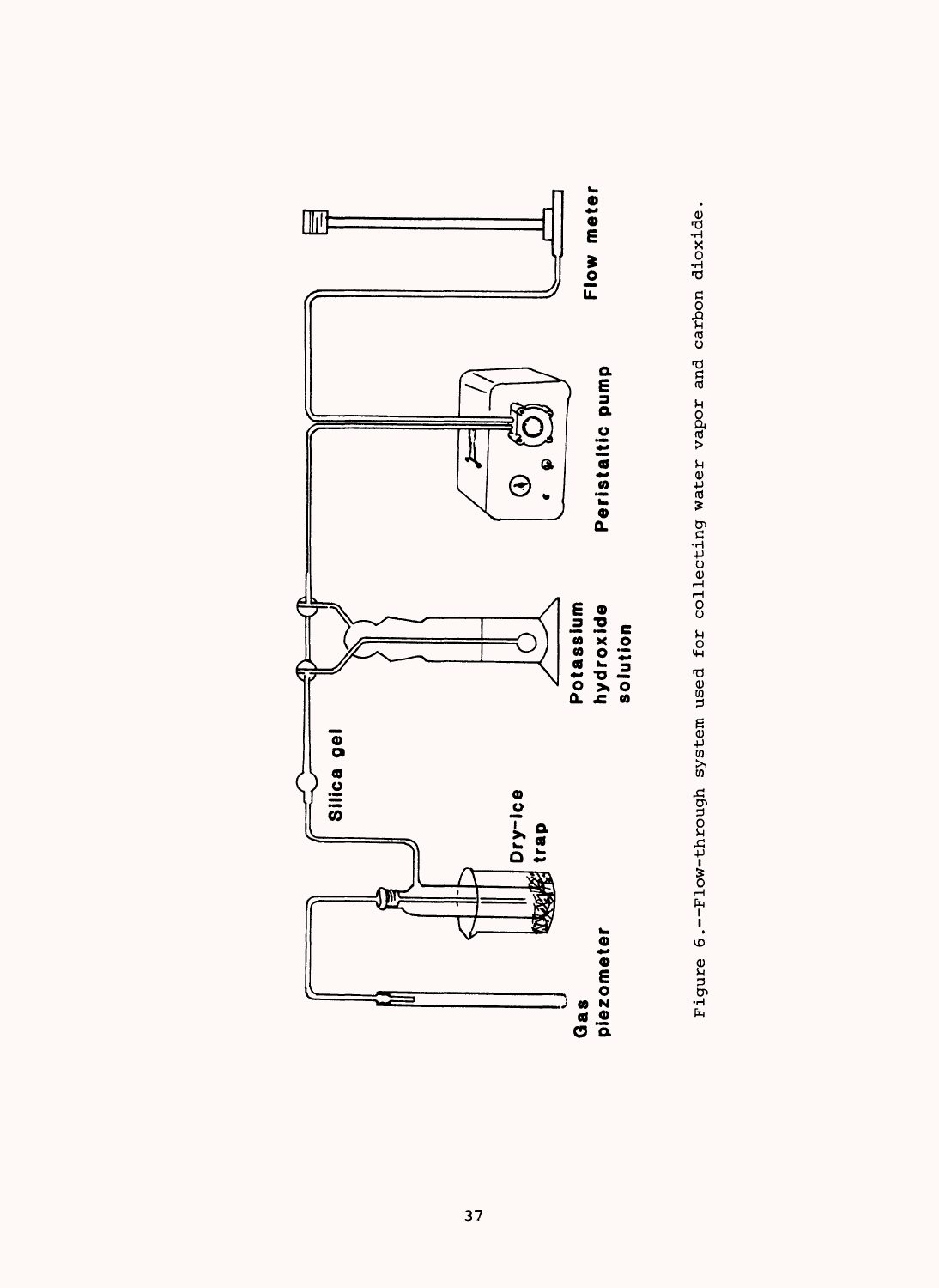

- **1. Gas-wash bottle/sampler**
- **2. Hydrochloric acid**
- **3. CO2 solid-methanol freeze traps**
- **4. Liquid nitrogen freeze trap**

**of known volume**

- **5. Gas expansion and dilution bulbs**
- **pressures**
- **7. CO2 for sample dilution**
- **8. Stainless steel sample holding cylinder**
- **9. Vacuum pump**

Figure 7.--Gas manifold used for the dilution of carbon dioxide.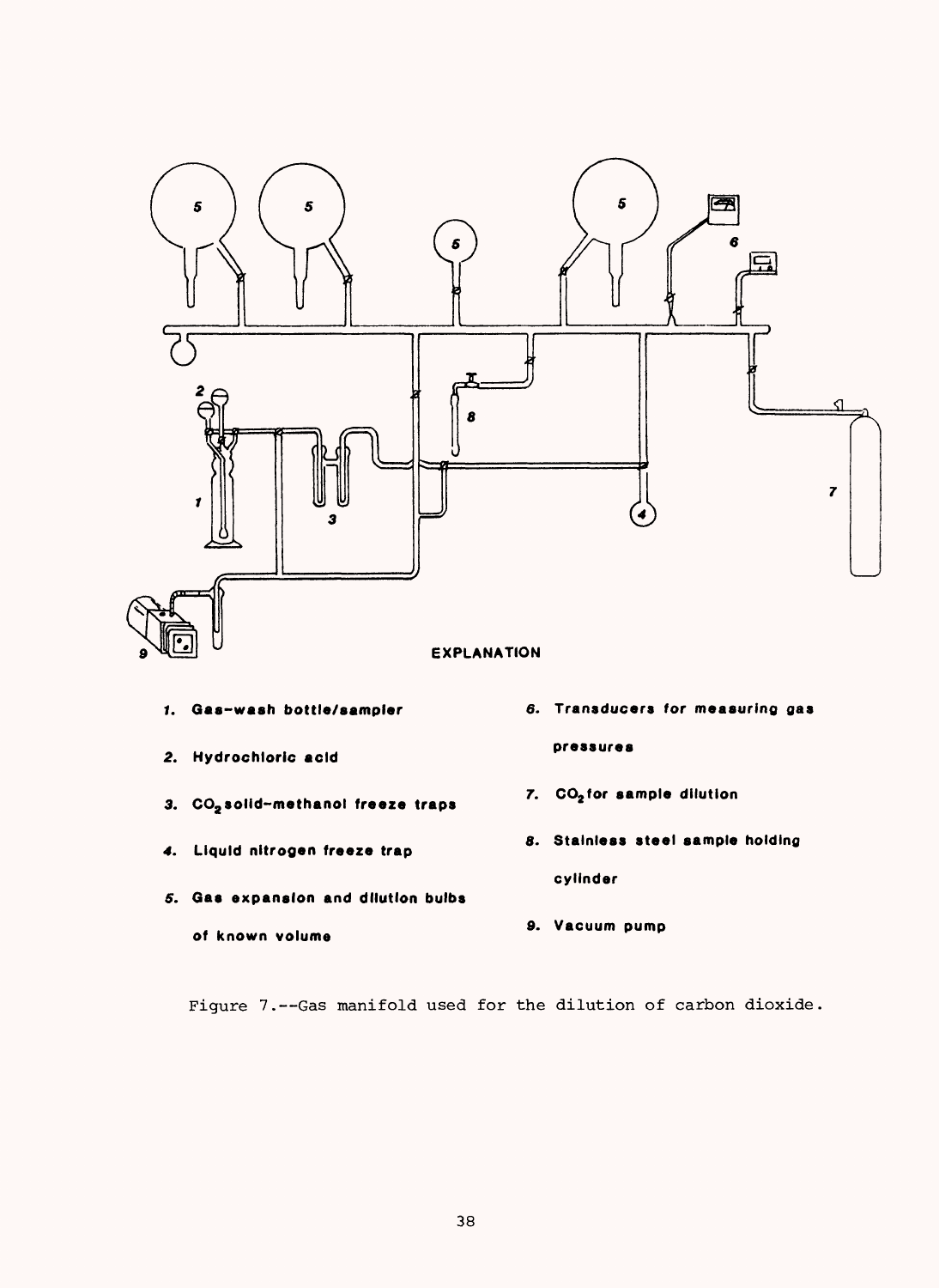

Figure 8.--Relation of change in  $^{222}$  radon activity to piezometer volumes pumped and pumping times at piezometers B4 and C4 on December I, 1984.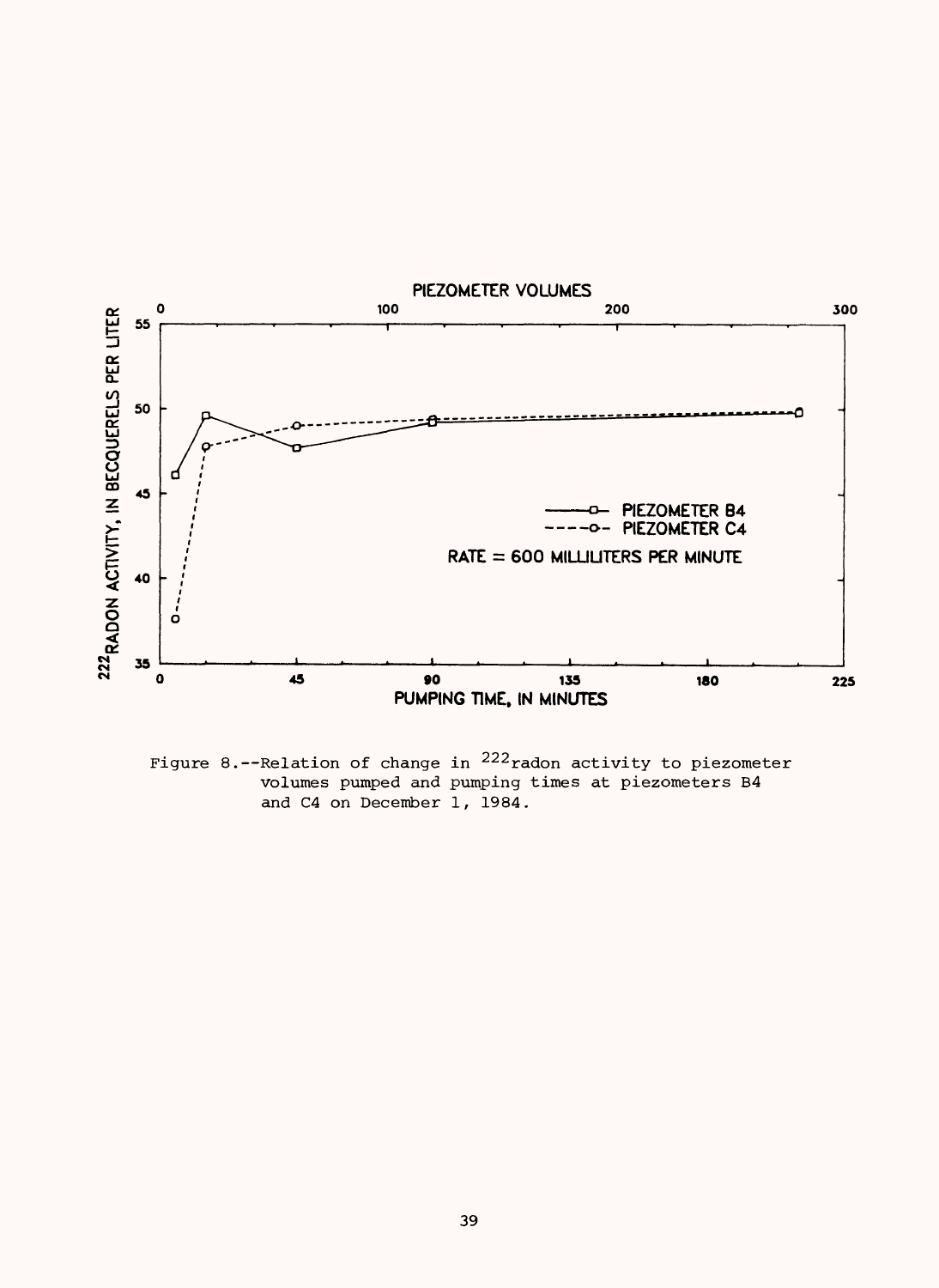

Figure 9.--Temporal changes in partial pressure of nitrogen 1.8 meters below land surface at boreholes A, B, and C.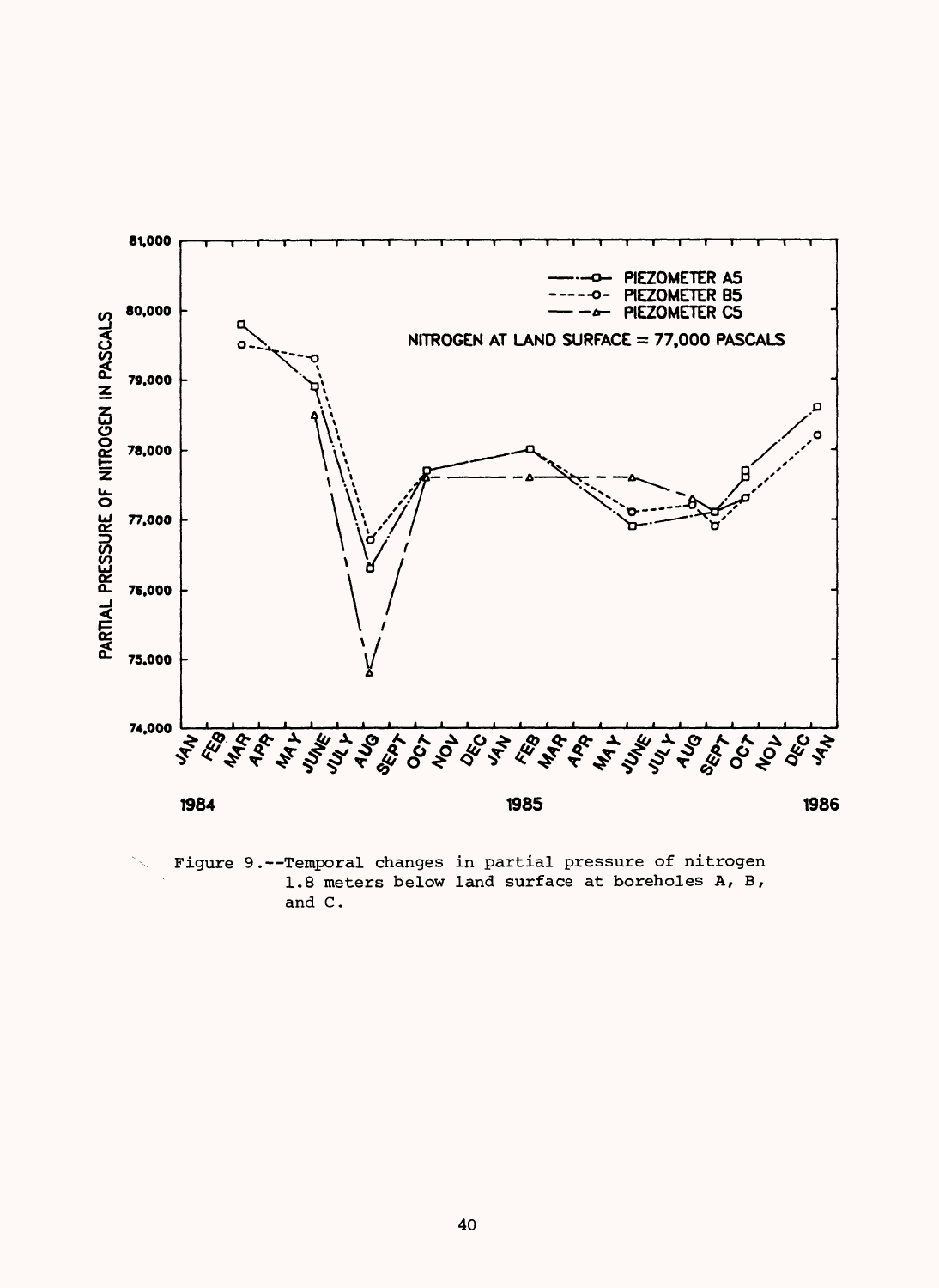

Figure 10.--Temporal changes in partial pressure of nitrogen 3.7 meters below land surface at boreholes A, B, and C.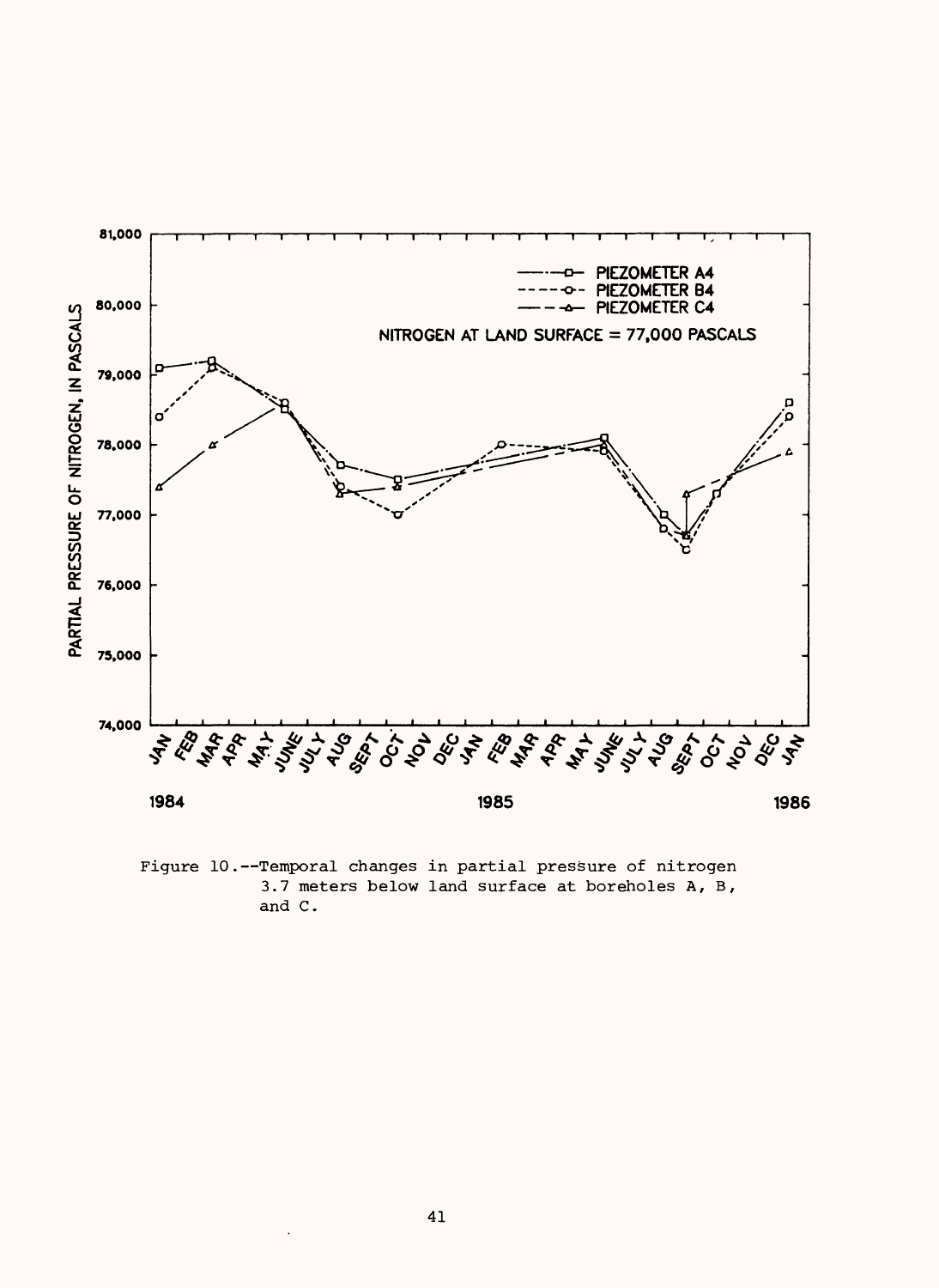

Figure 11.--Temporal changes in partial pressure of nitrogen 7.3 meters below land surface at boreholes A, B, and C.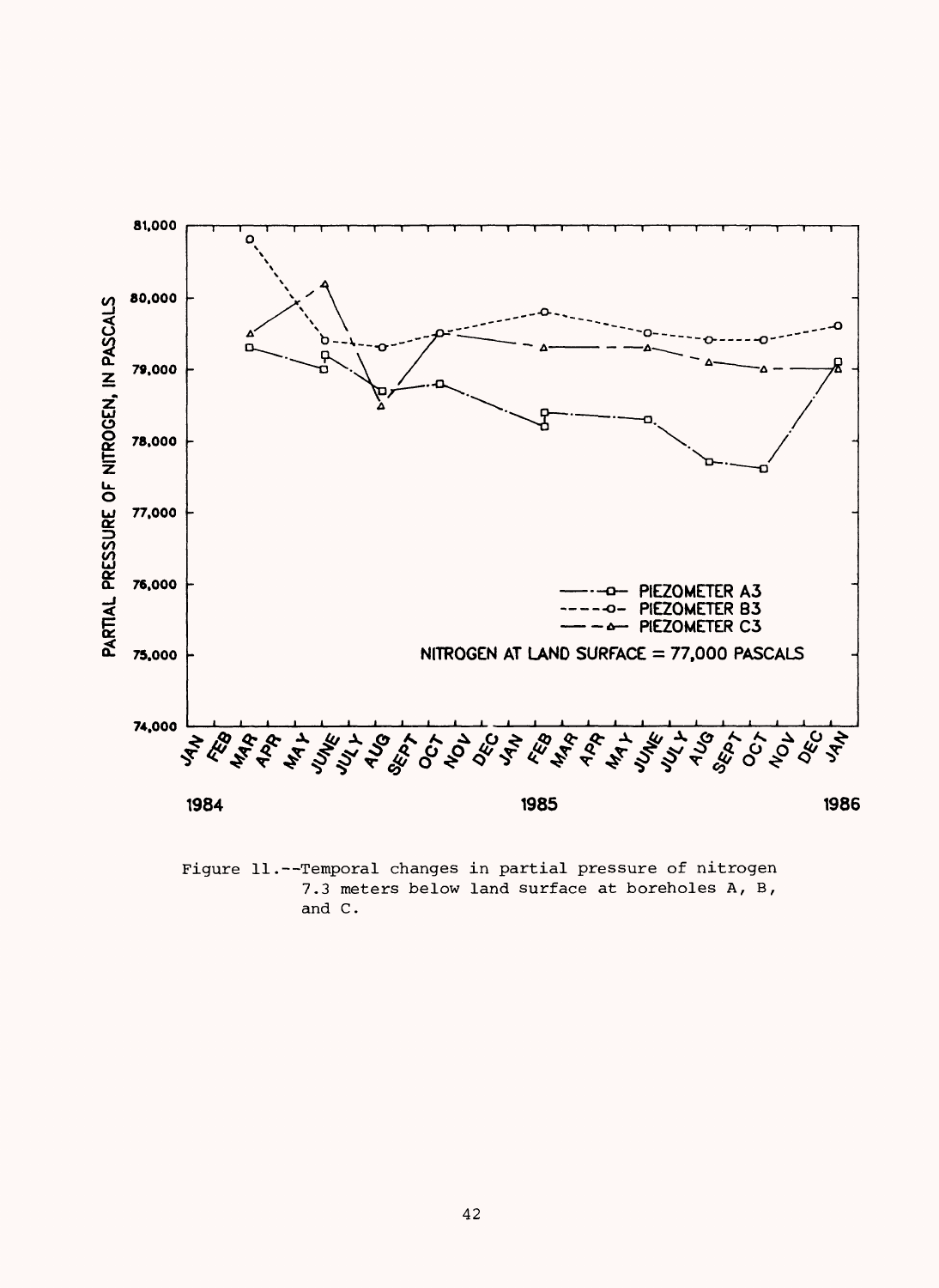

Figure 12.--Temporal changes in partial pressure of nitrogen 11.6 meters below land surface at boreholes A,  $B$ , and  $C$ .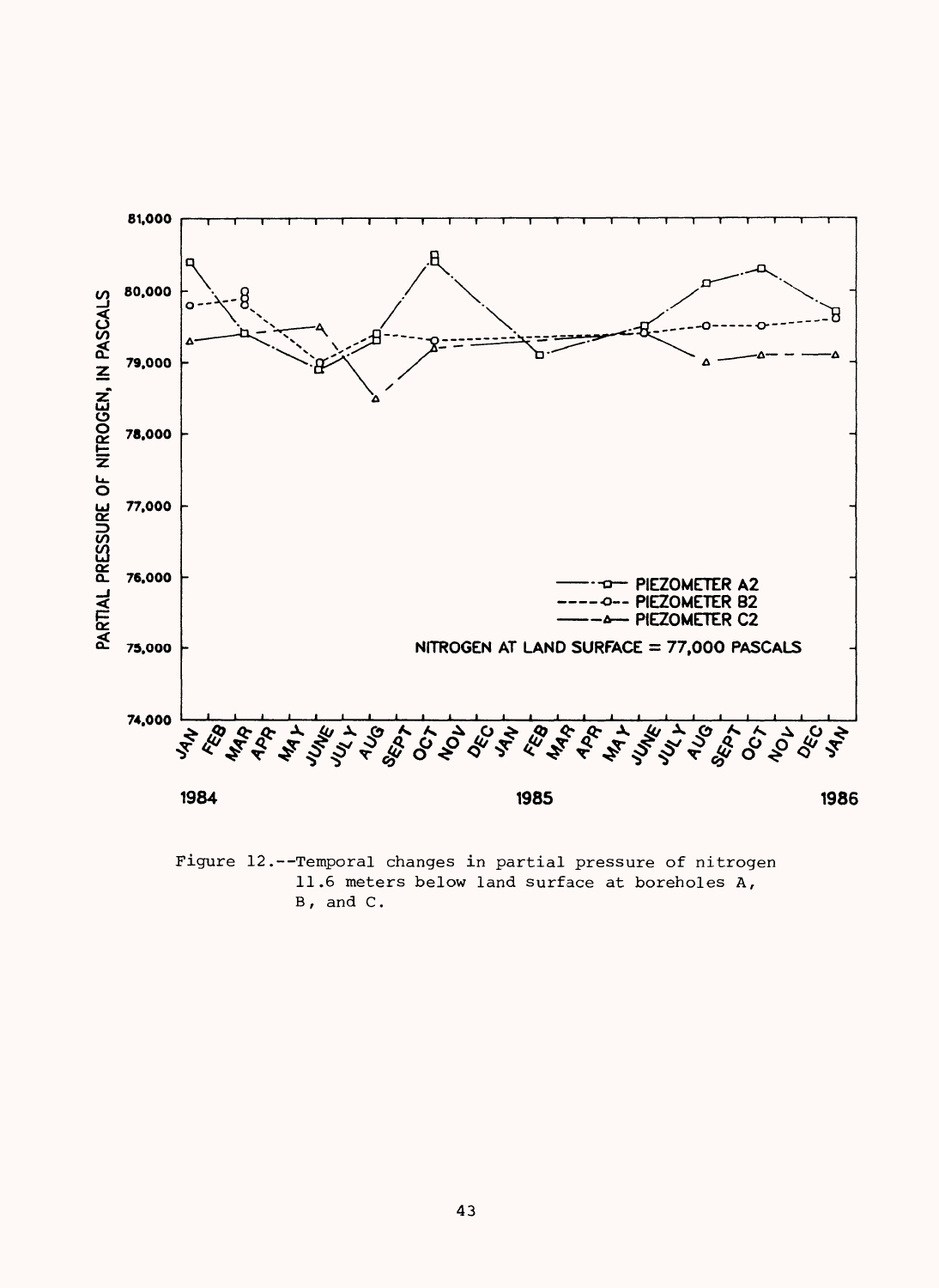

Figure 13.--Temporal changes in partial pressure of nitrogen 13.6 meters below land surface at borehole A.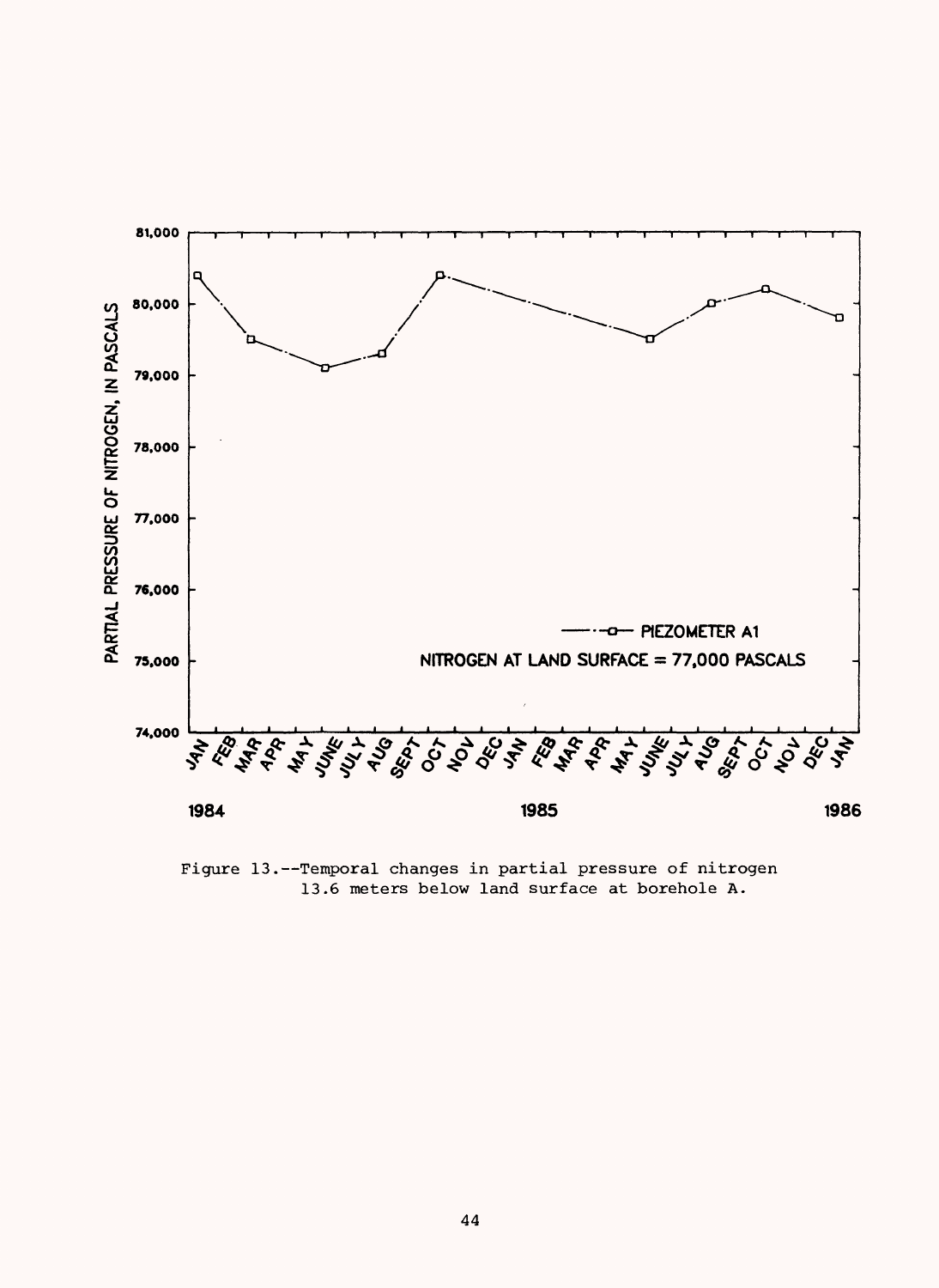

Figure 14.--Changes in the time-averaged mean partial pressure of nitrogen at boreholes A, B, and C as a function of depth.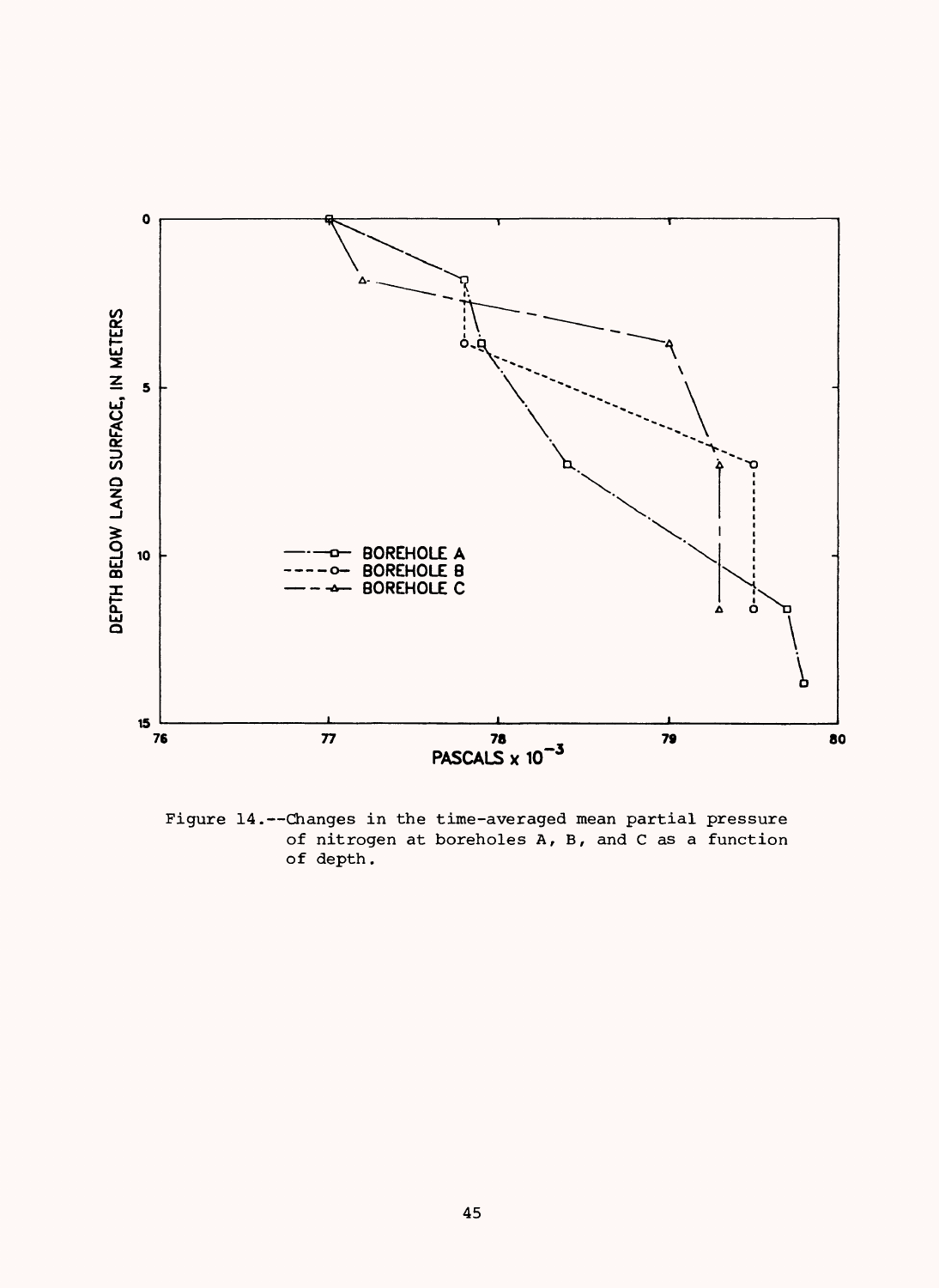

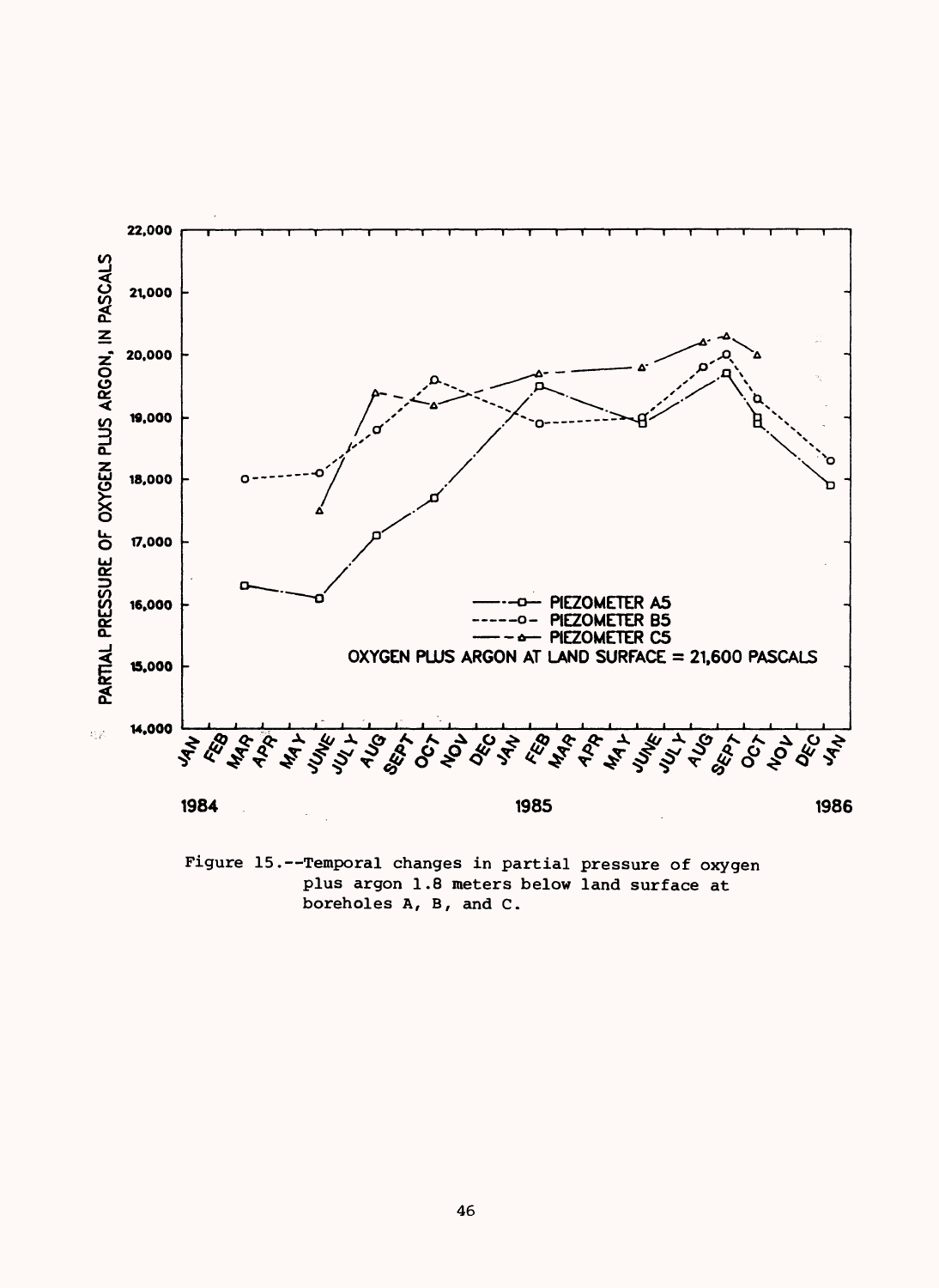

Figure 16.--Temporal changes in partial pressure of oxygen plus argon 3.7 meters below land surface at boreholes A, B, and C.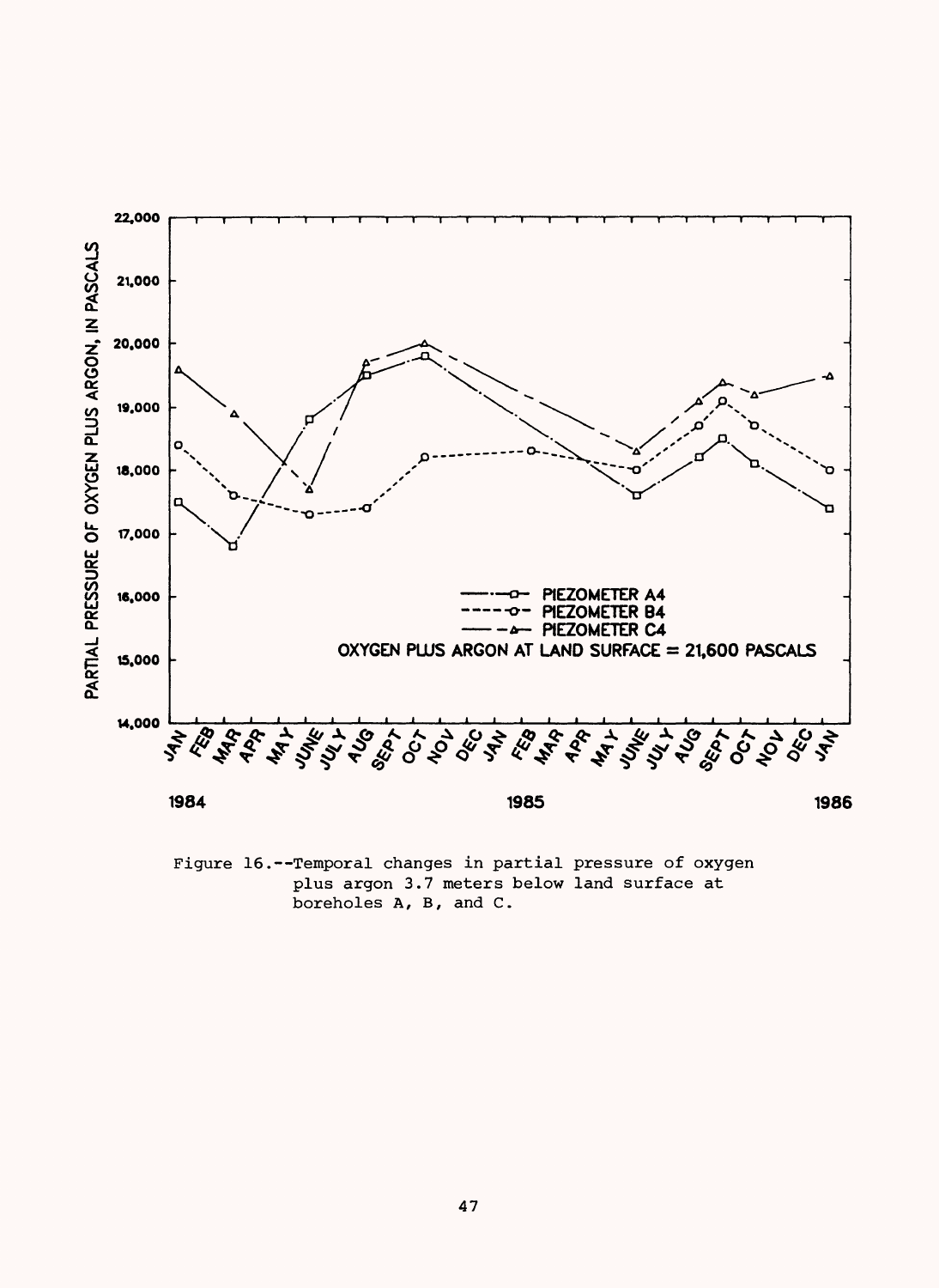

Figure 17.--Temporal changes in partial pressure of oxygen plus argon 7.3 meters below land surface at boreholes A, B, and C.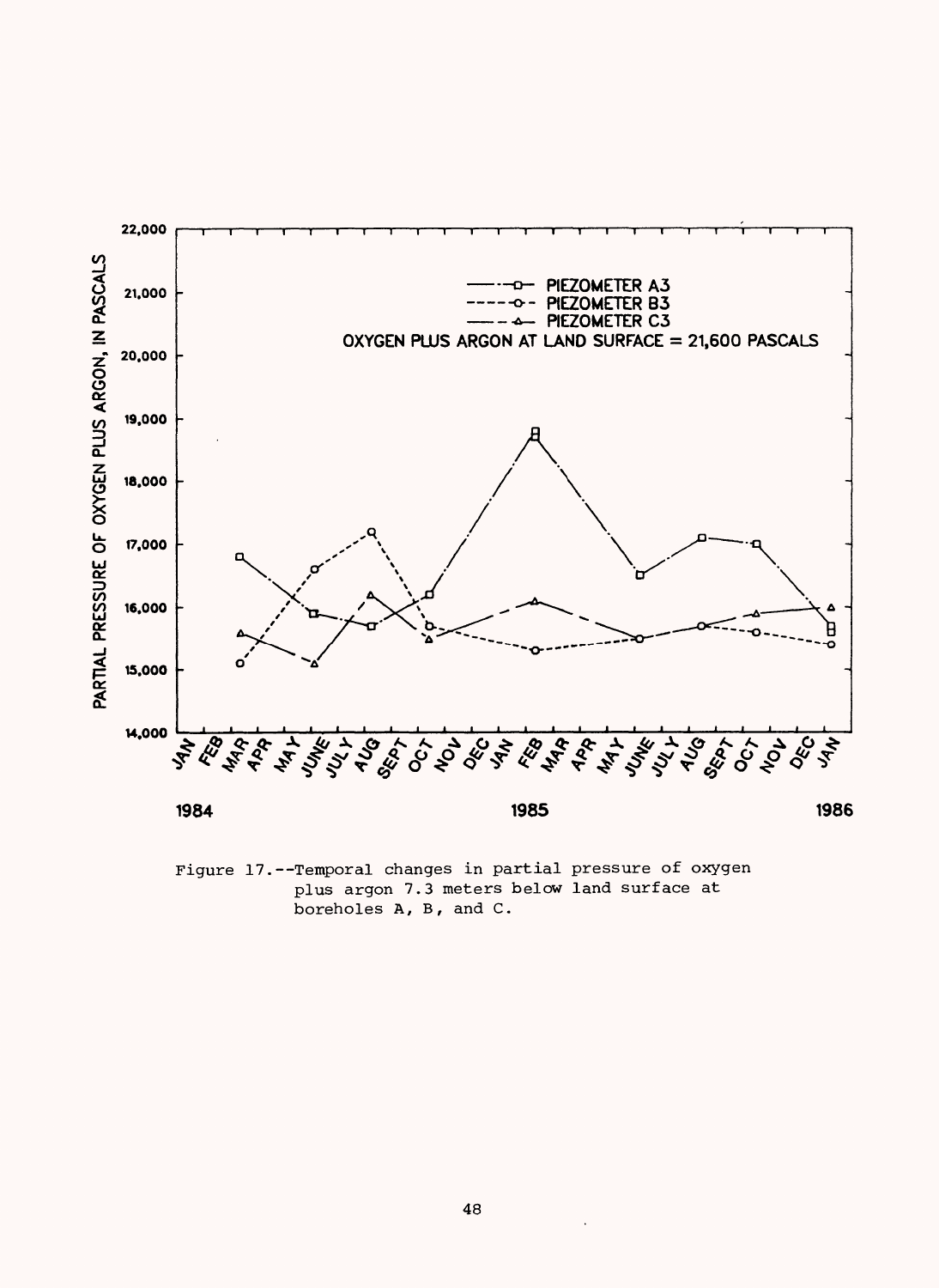

Figure 18.--Temporal changes in partial pressure of oxygen plus argon 11.6 meters below land surface at boreholes A, B, and C.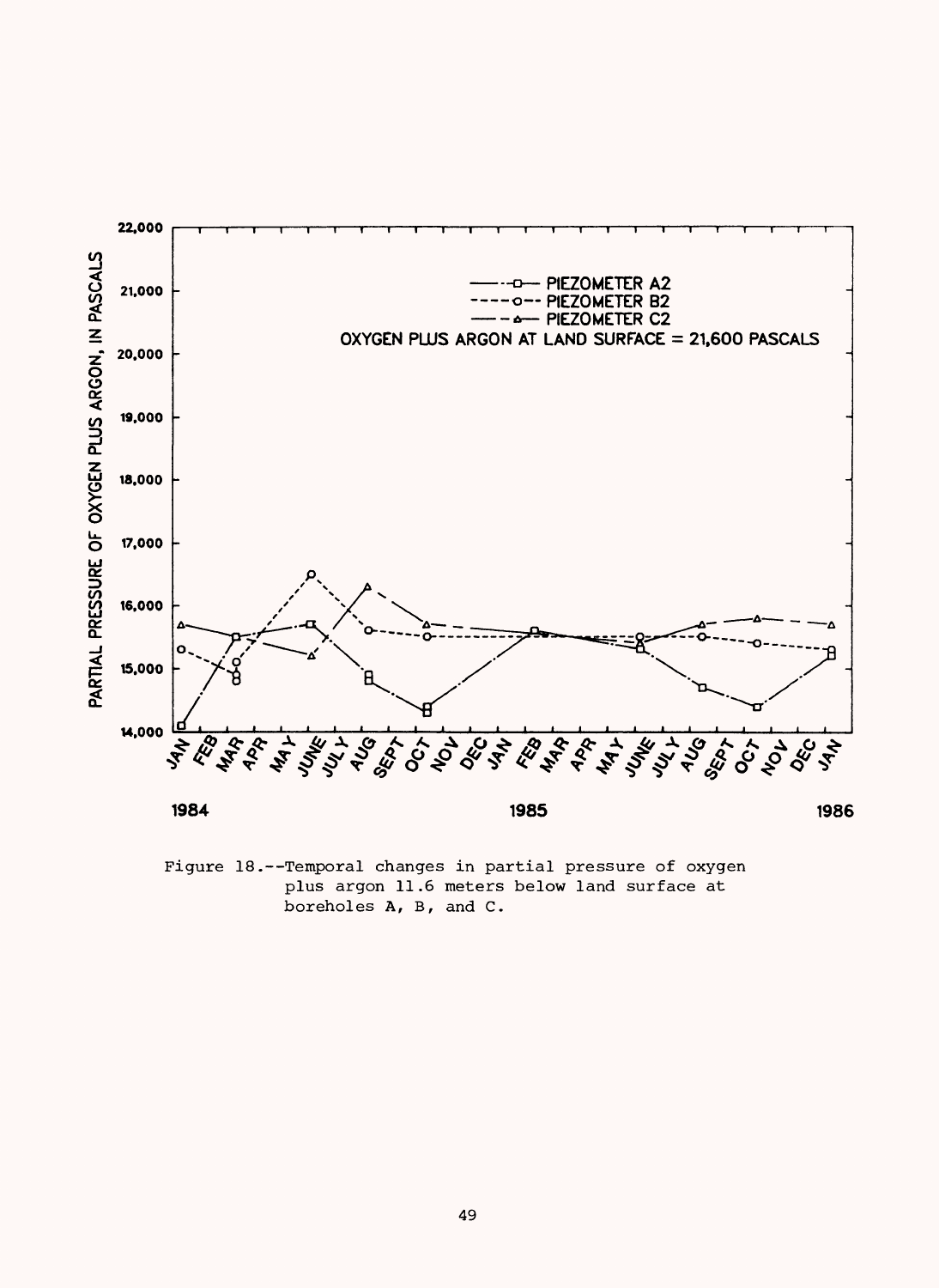

Figure 19.--Temporal changes in partial pressure of oxygen plus argon 13.6 meters below land surface at borehole A.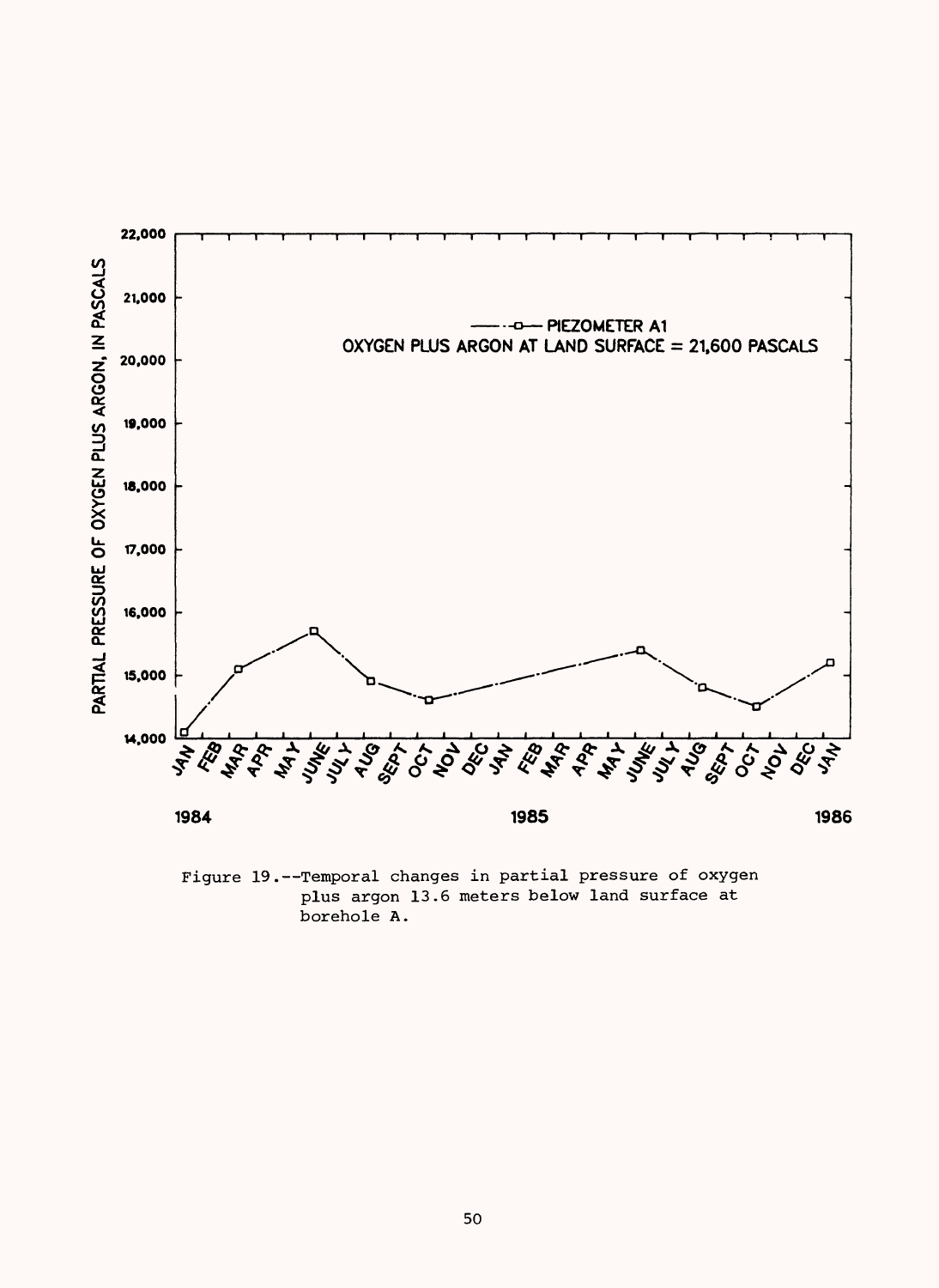

Figure 20.--Changes in the time-averaged mean partial pressure *of* oxygen plus argon at boreholes A, B, and C as a function *of* depth.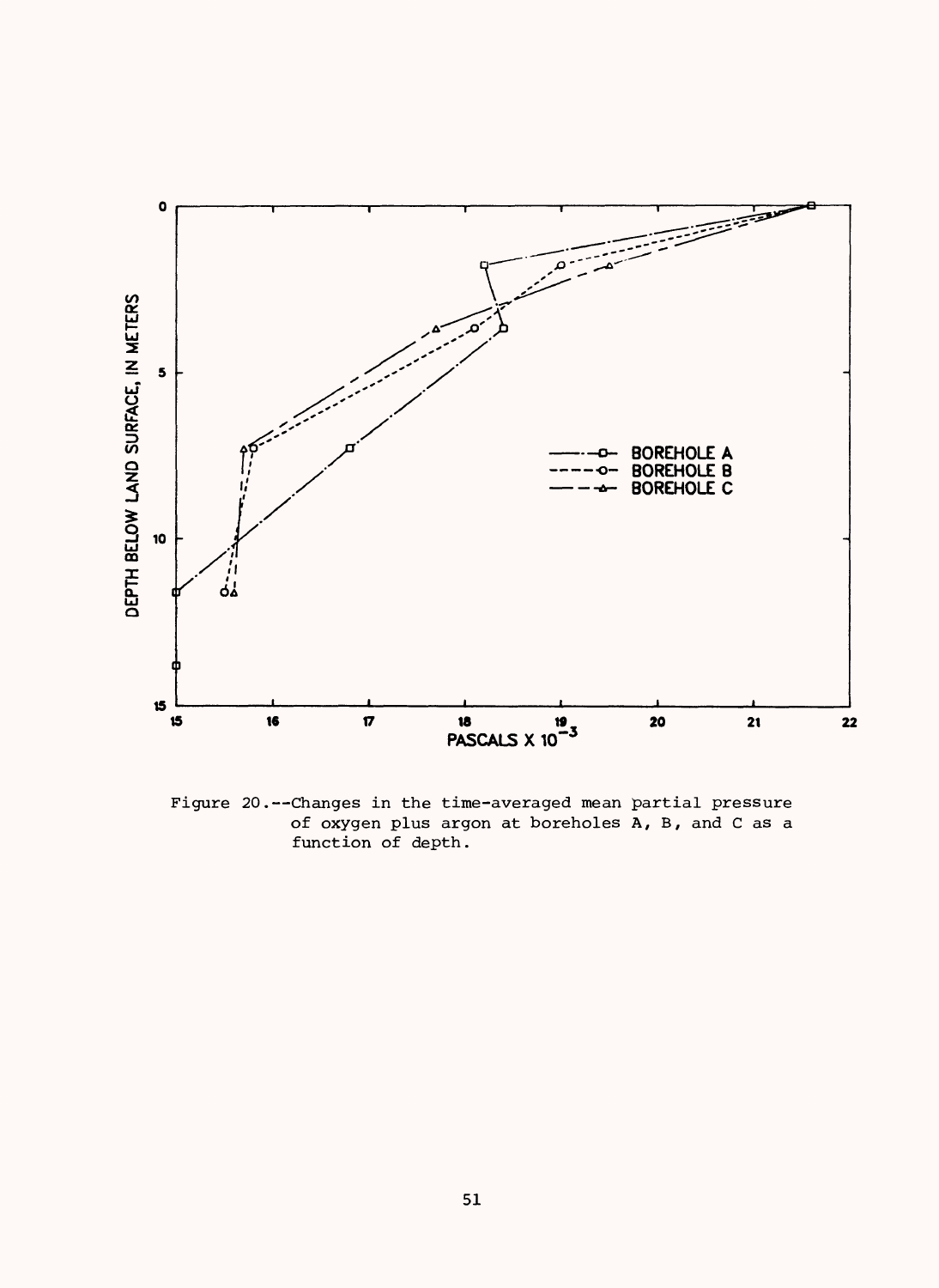

Figure 21.--Temporal changes in partial pressure of carbon dioxide 1.8 meters below land surface at boreholes A, B, and C.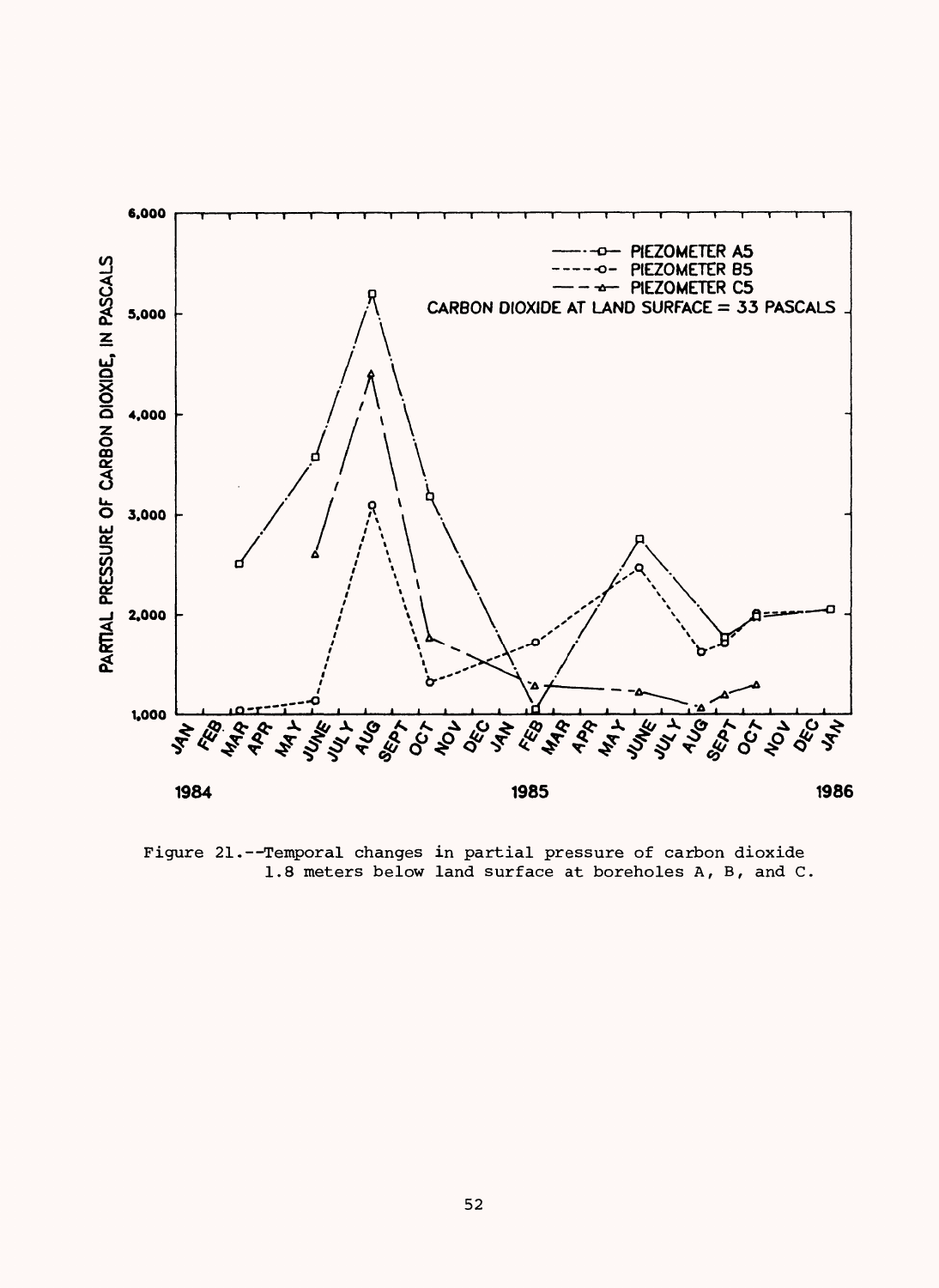

Figure 22.--Temporal changes in partial pressure of carbon dioxide 3.7 meters below land surface at boreholes A, B, and C.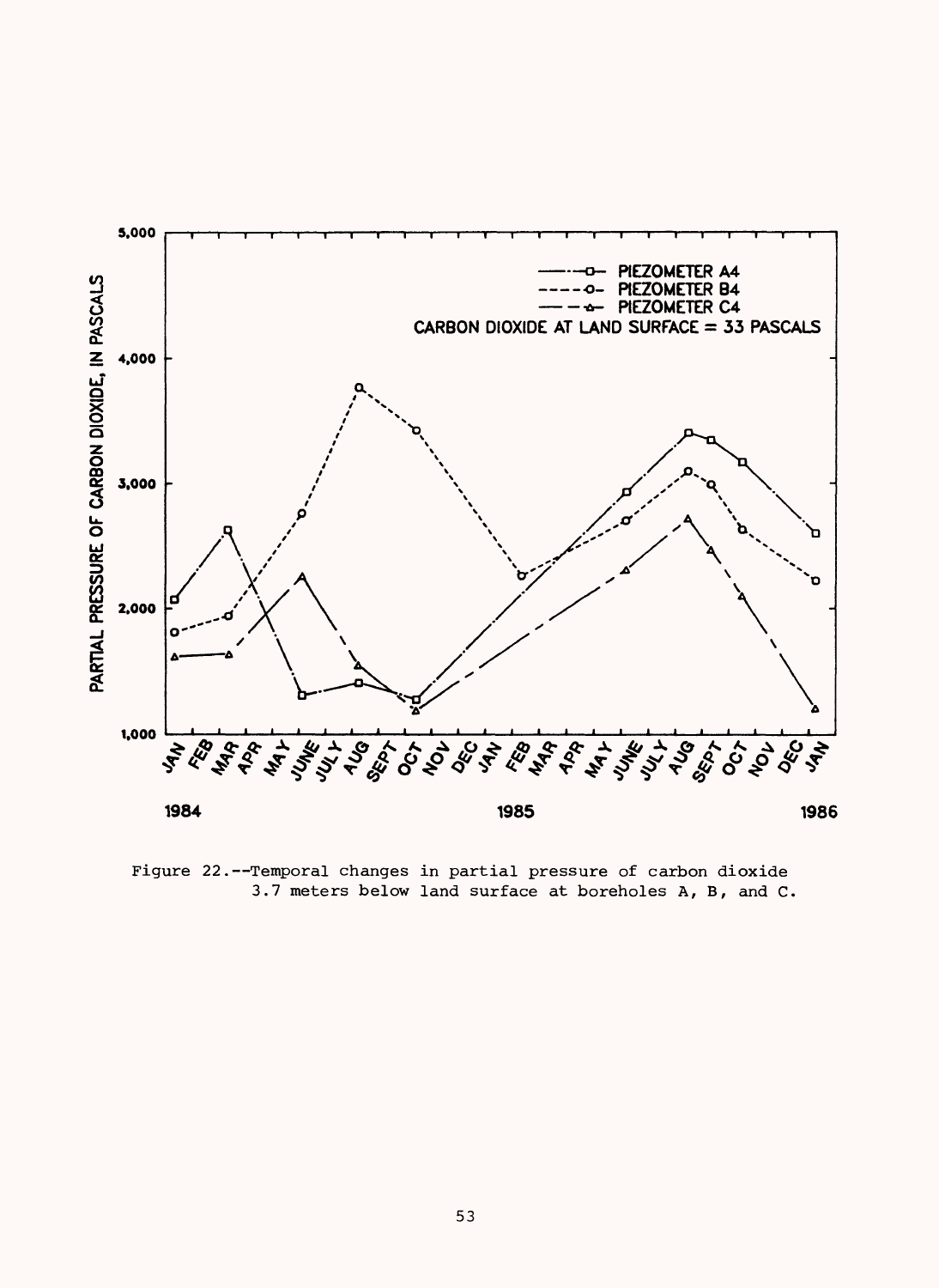

Figure 23.--Temporal changes in partial pressure of carbon dioxide 7.3 meters below land surface at boreholes A, B, and C.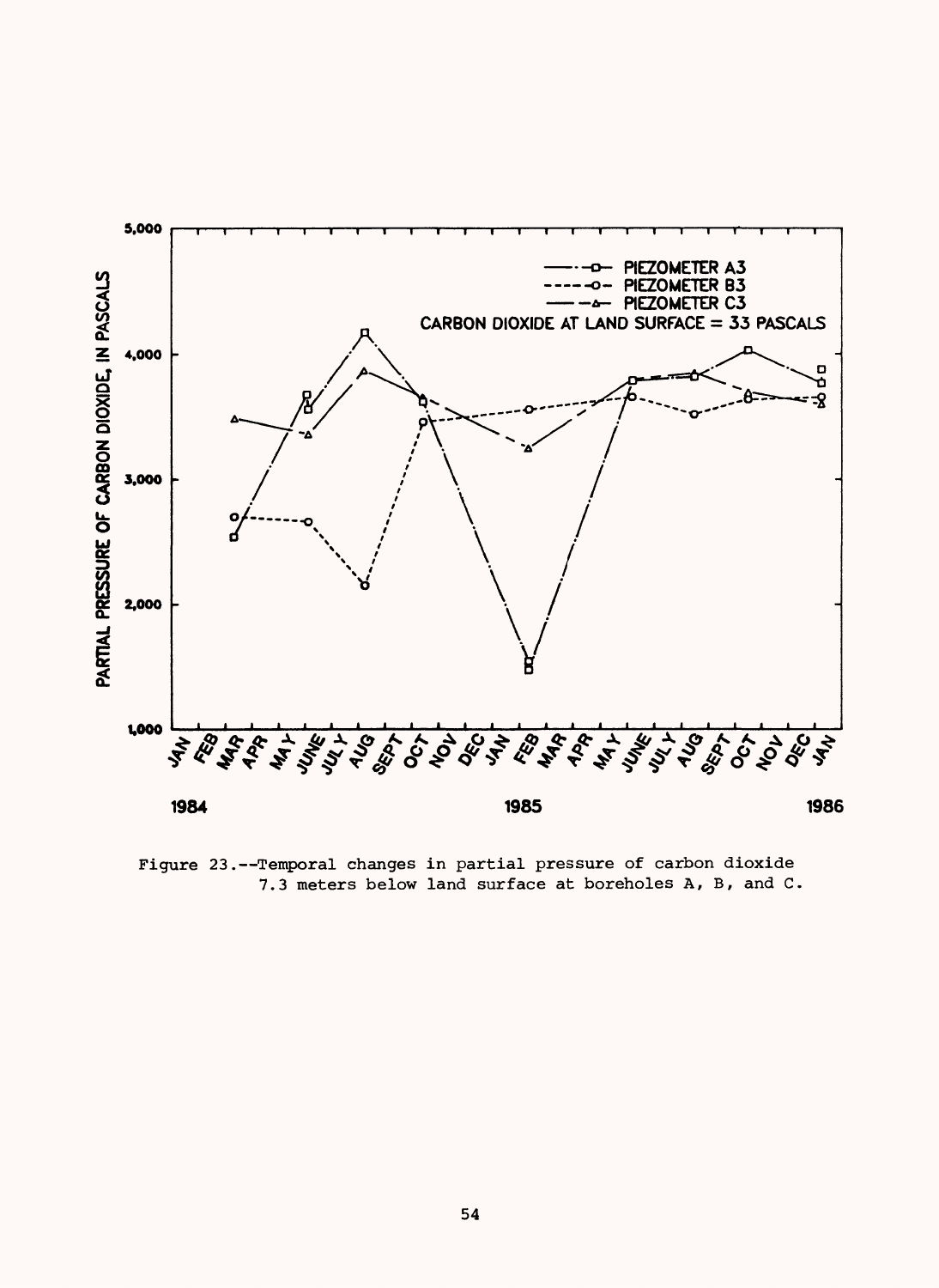

Figure 24.--Temporal changes in partial pressure of carbon dioxide 11.6 meters below land surface at boreholes A,B, and C.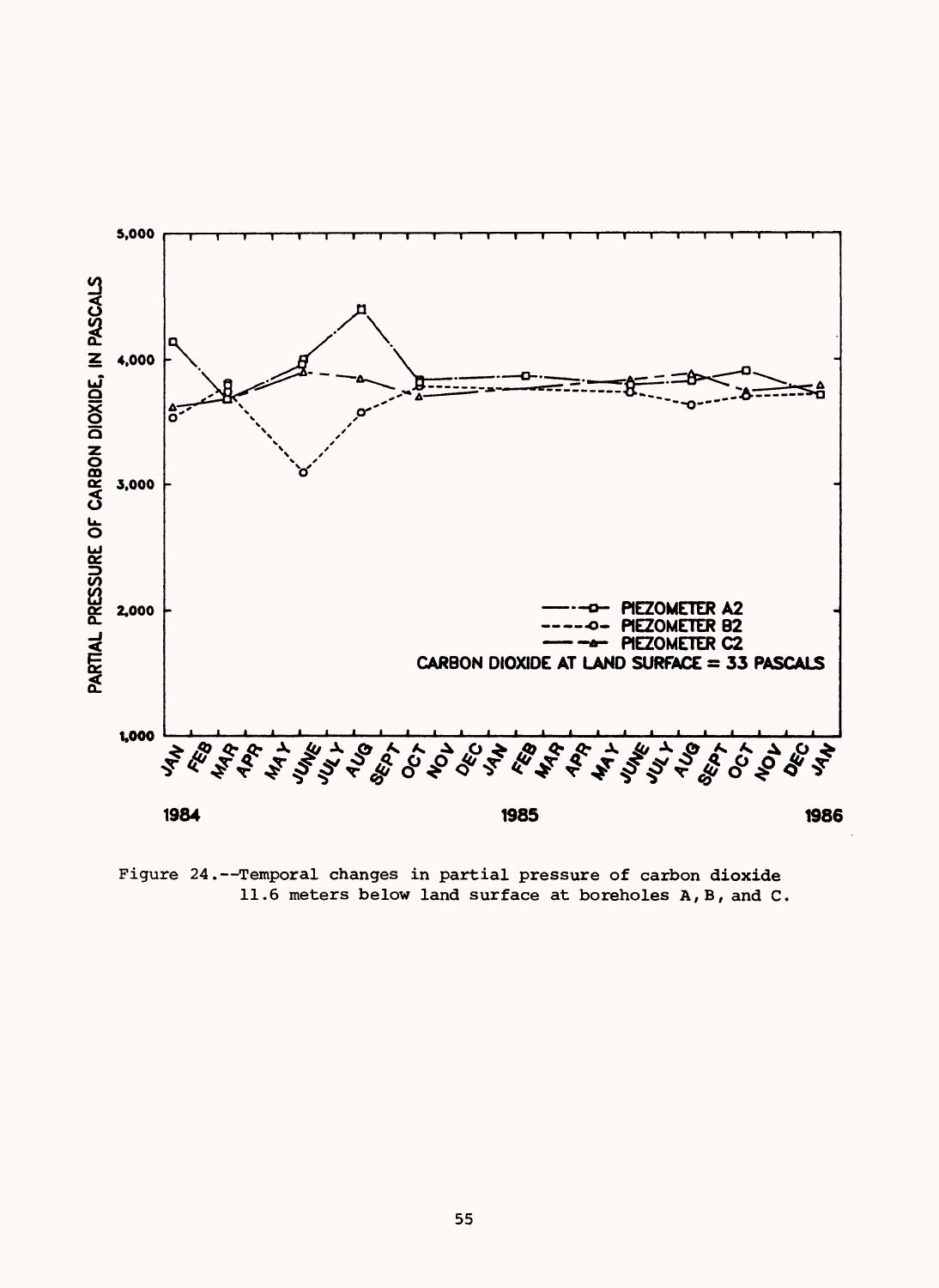

Figure 25.--Temporal changes in partial pressure of carbon dioxide 13.6 meters below land surface at borehole A.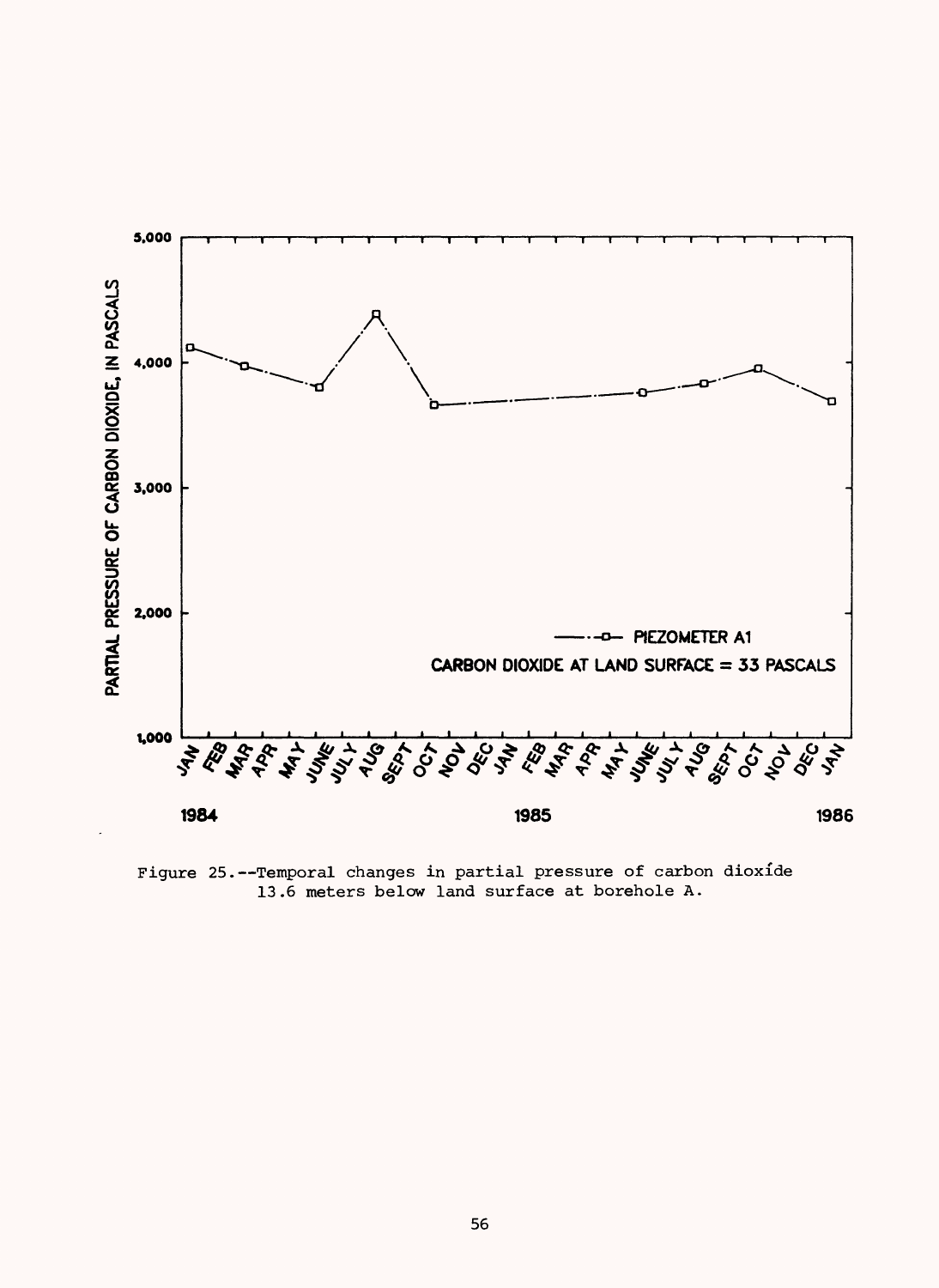

Figure 26.--Changes in the time-averaged mean partial pressure of carbon dioxide at boreholes A, B, and C as a function of depth.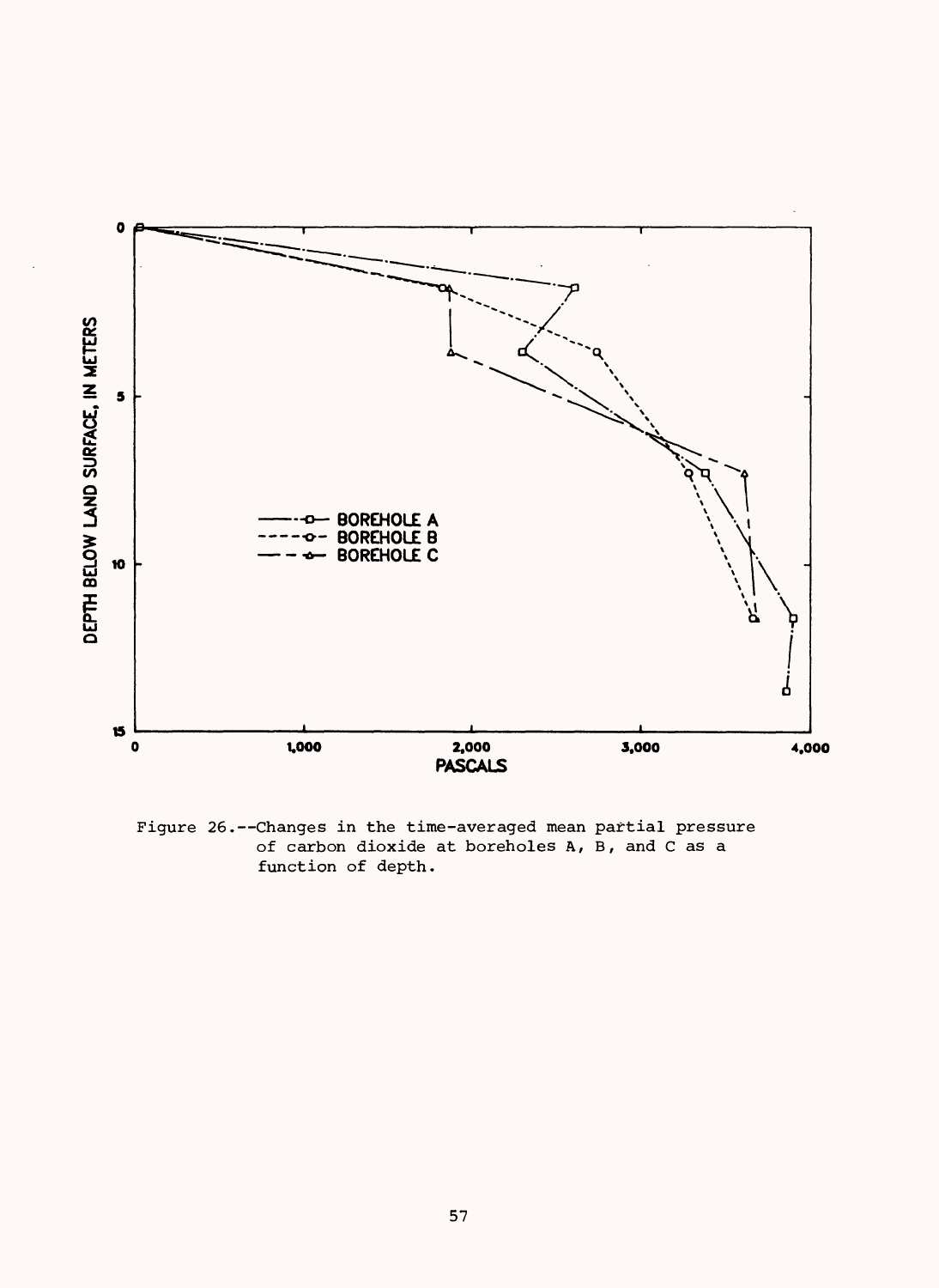

Figure 27.--Temporal changes in partial pressure of methane 1.8 meters below land surface at boreholes A,  $B$ , and  $C$ .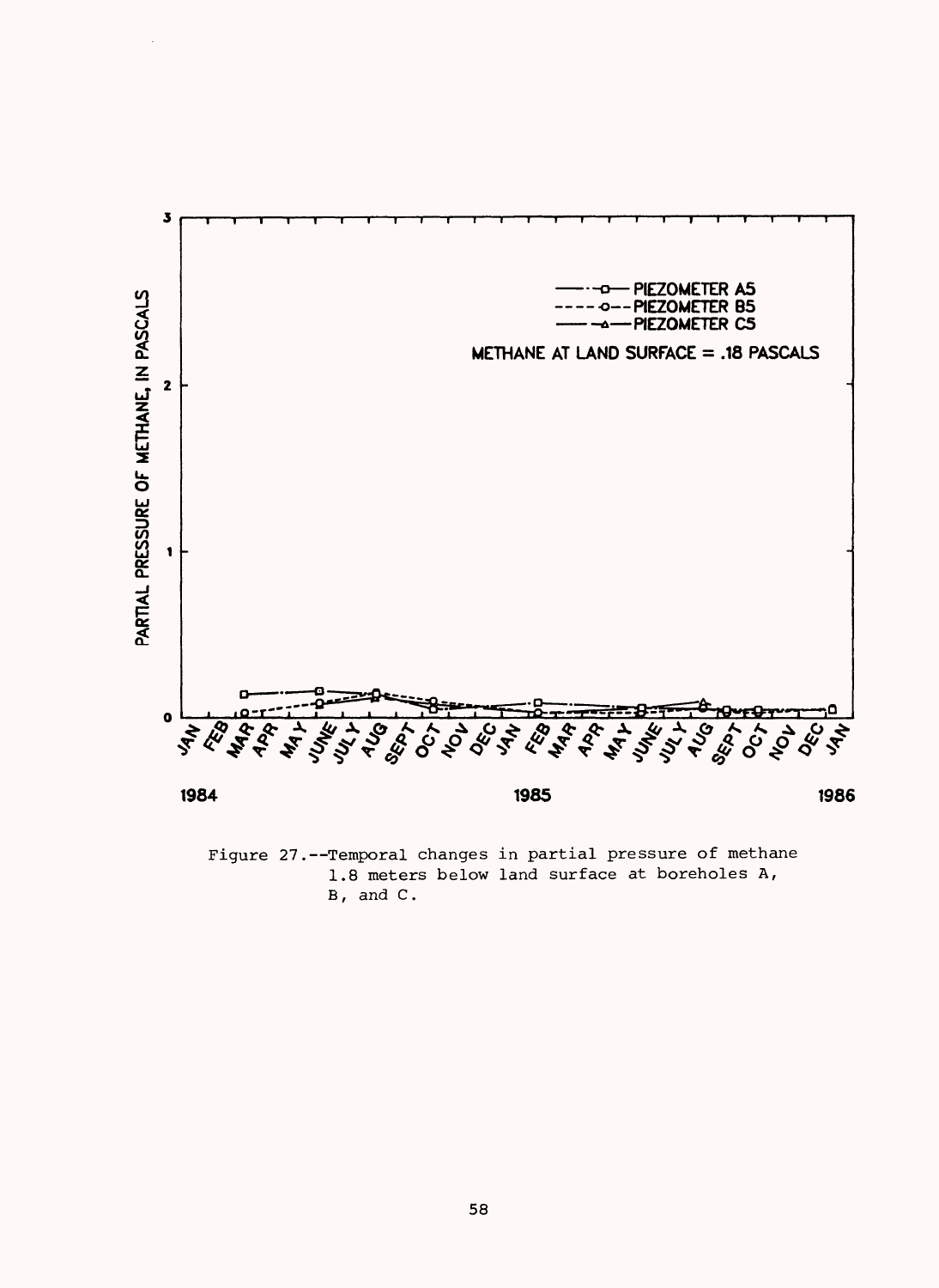

Figure 28.--Temporal changes in partial pressure of methane 3.7 meters below land surface at boreholes A,  $B$ , and  $C$ .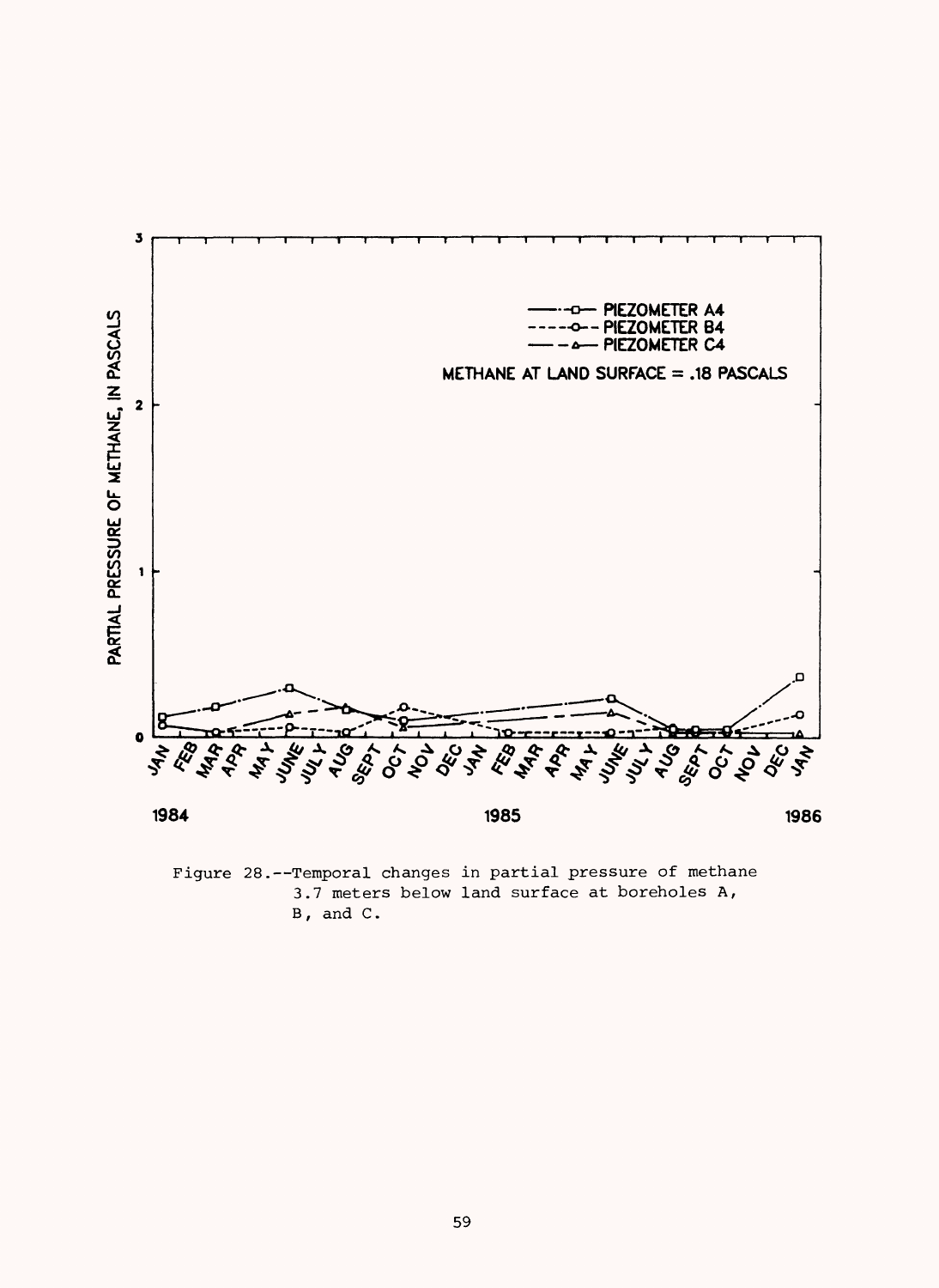

Figure 29.--Temporal changes in partial pressure of methane 7.3 meters below land surface at boreholes A, B, and C.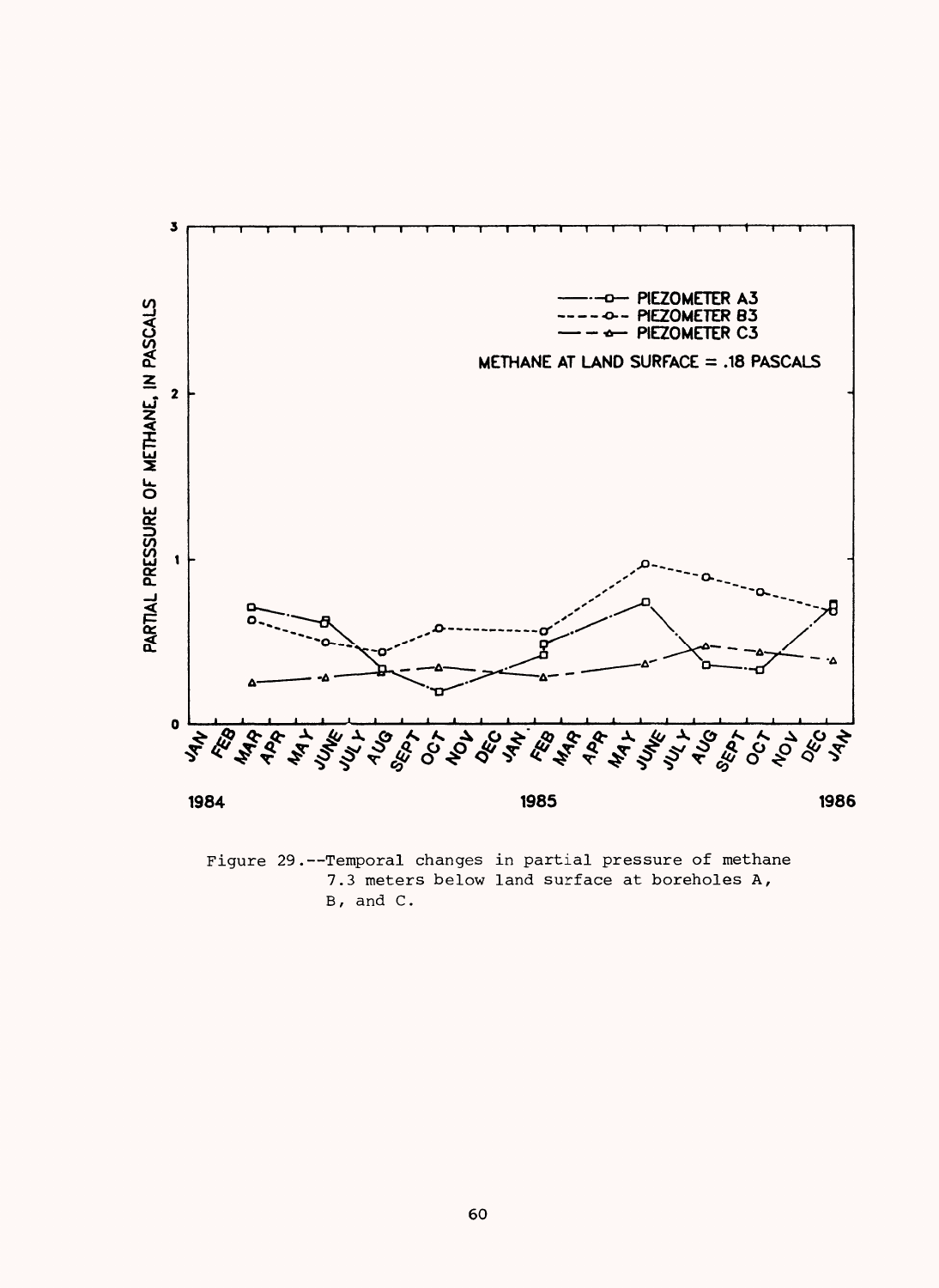

Figure 30.--Temporal changes in partial pressure of methane 11.6 meters below land surface at boreholes A, B, and C.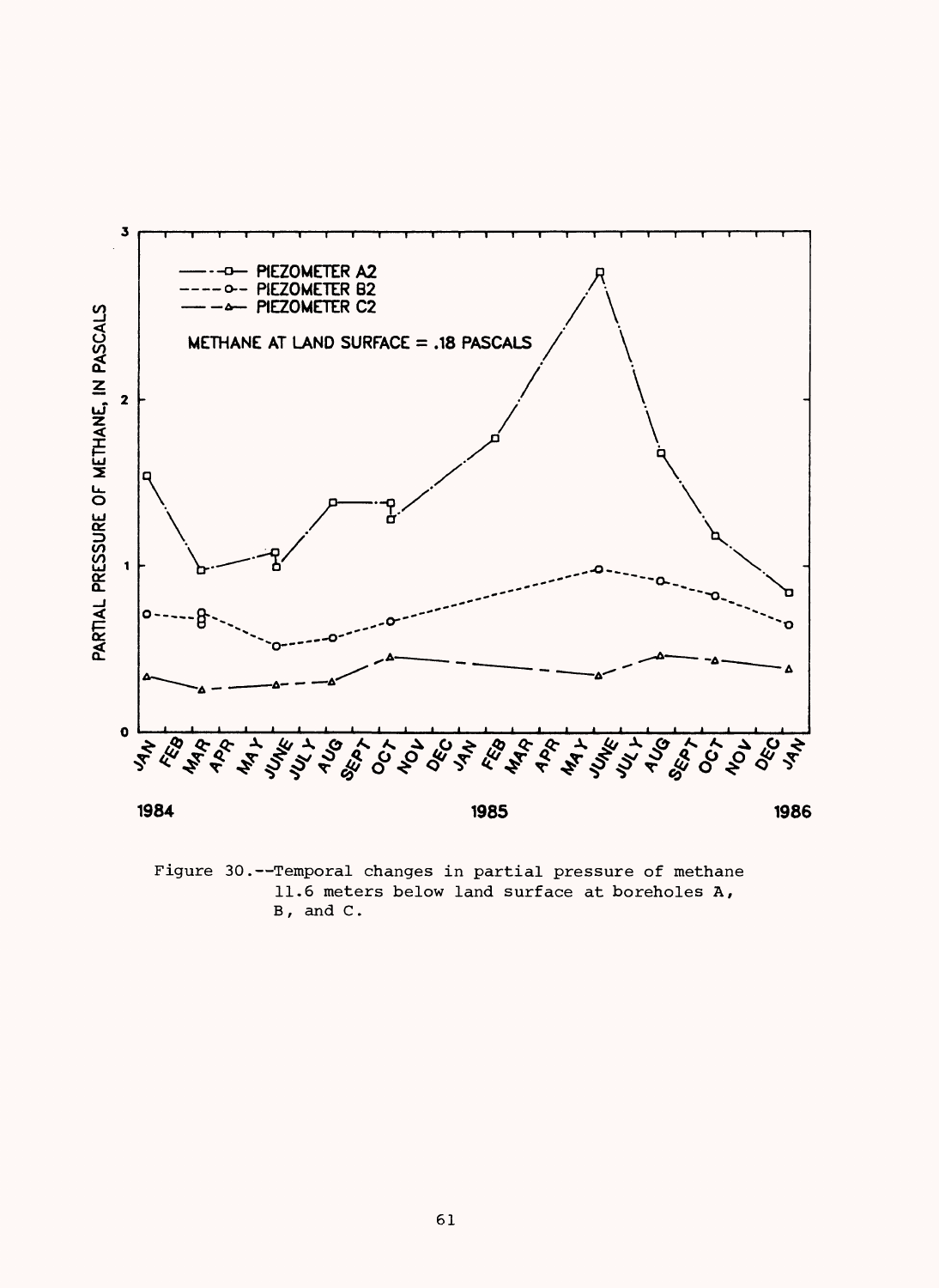

Figure 31.--Temporal changes in partial pressures of methane 13.6 meters below land surface at borehole A.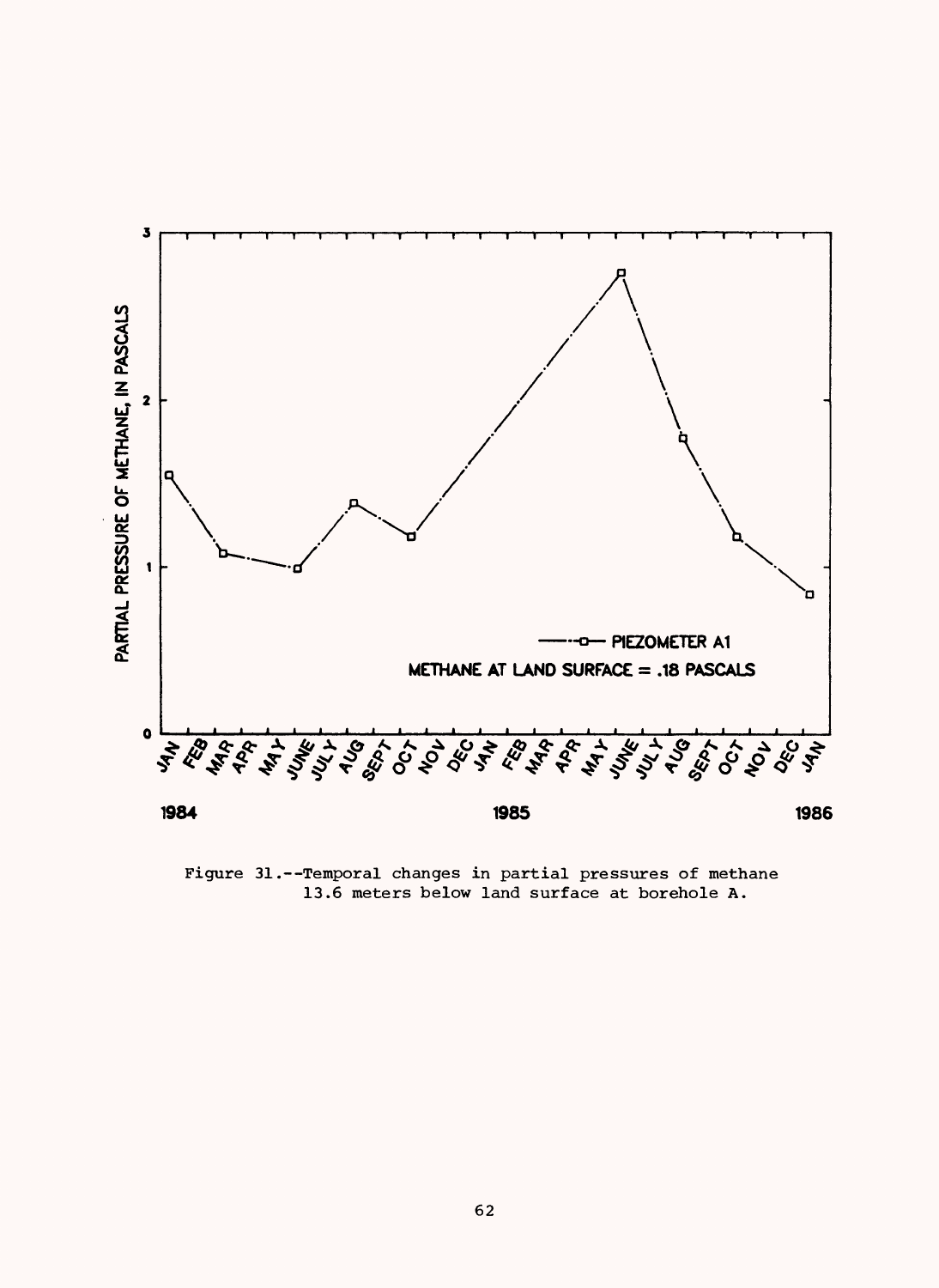

Figure 32. -- Changes in the time-averaged mean partial pressure of methane at boreholes A, B, and C as a function of depth.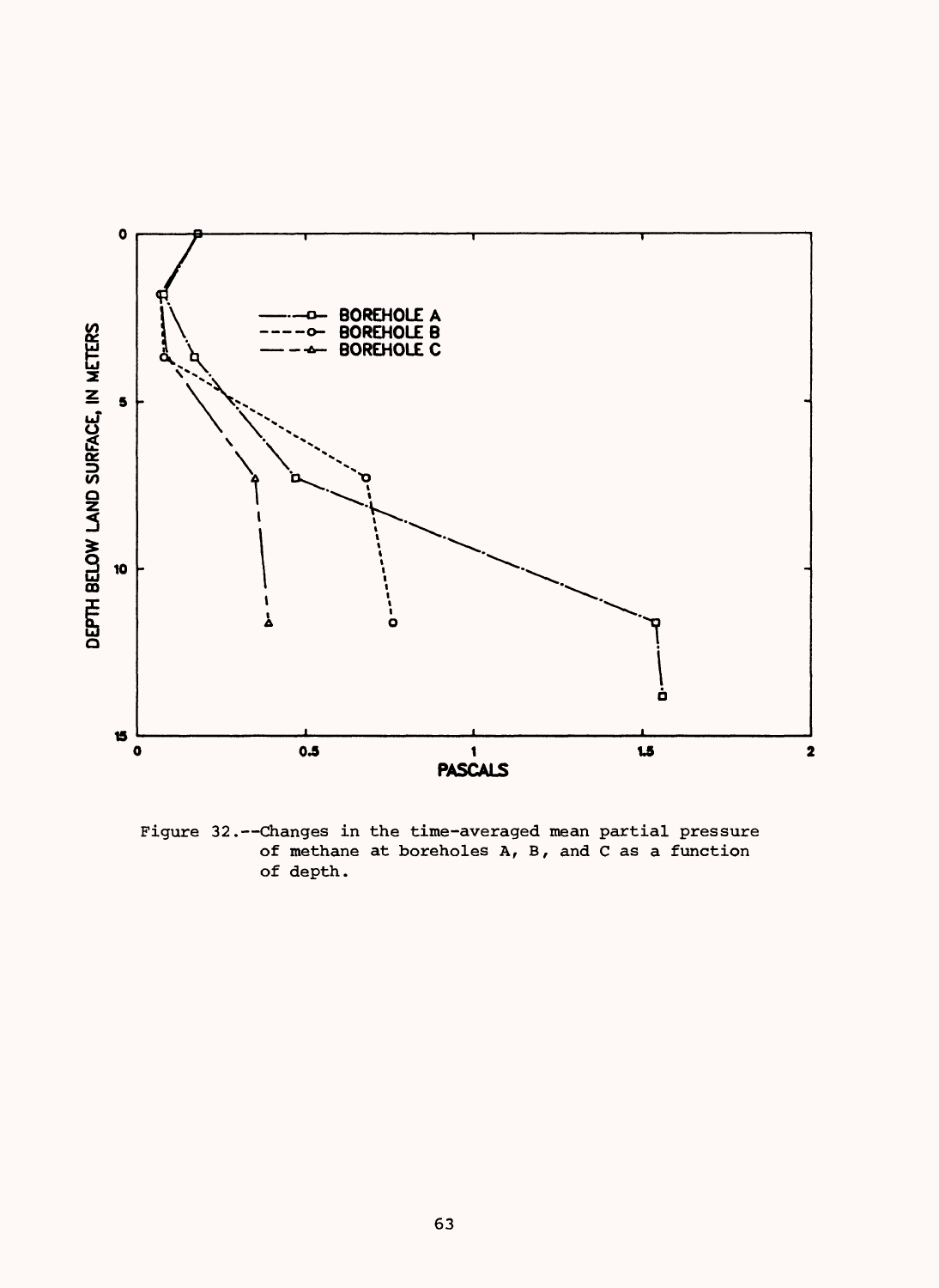

Figure 33. --Temporal changes in partial pressure of  $^{14}$ carbon dioxide 3.7 meters below land surface at boreholes A, B, and C.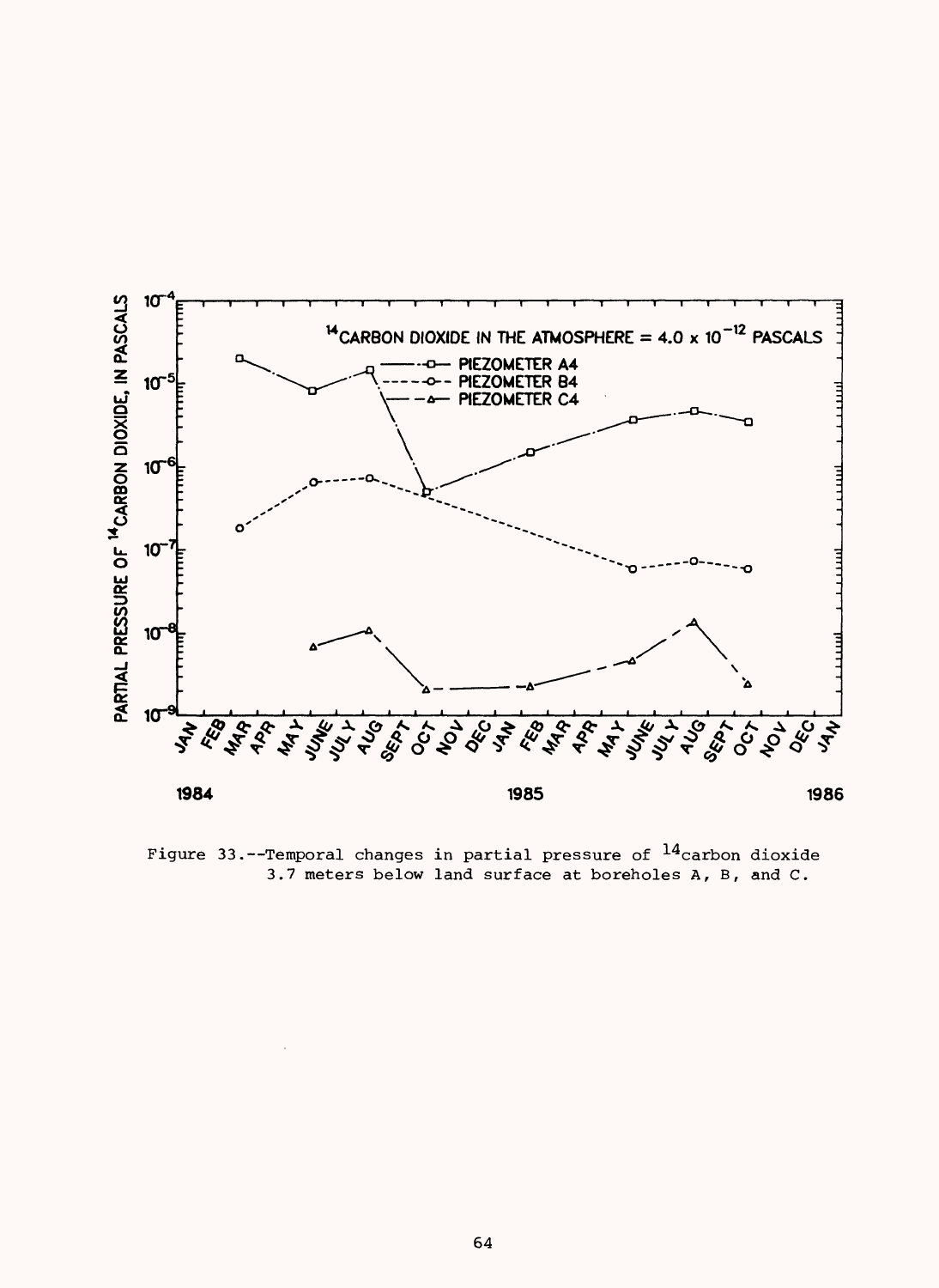

Figure 34.--Temporal changes in partial pressure of  $^{14}$ carbon dioxide 7.3 meters below land surface at boreholes A, B, and C.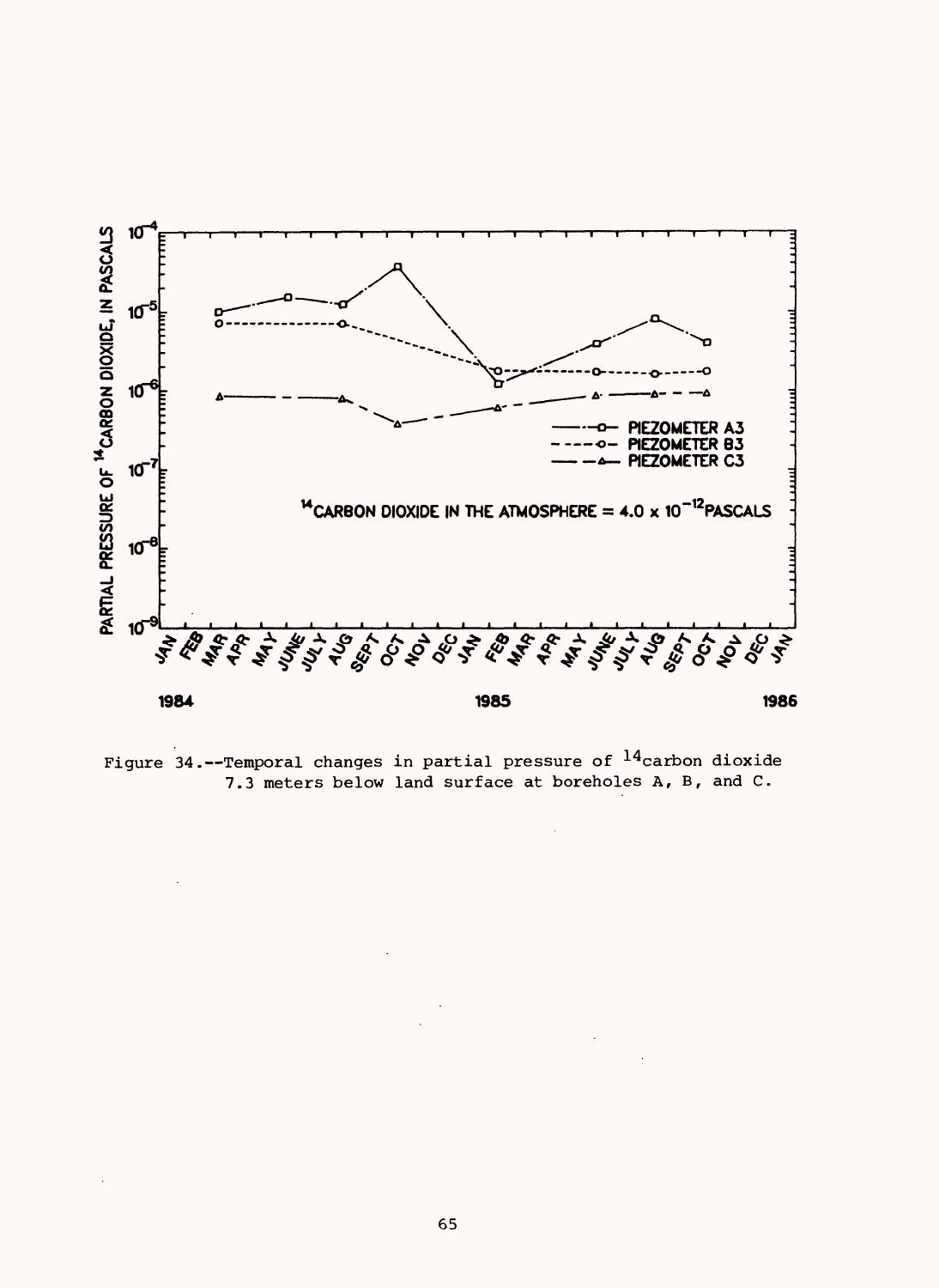

Figure 35.--Temporal changes in partial pressure of  $^{14}$ carbon dioxide 11.6 meters below land surface at boreholes A, B, and C.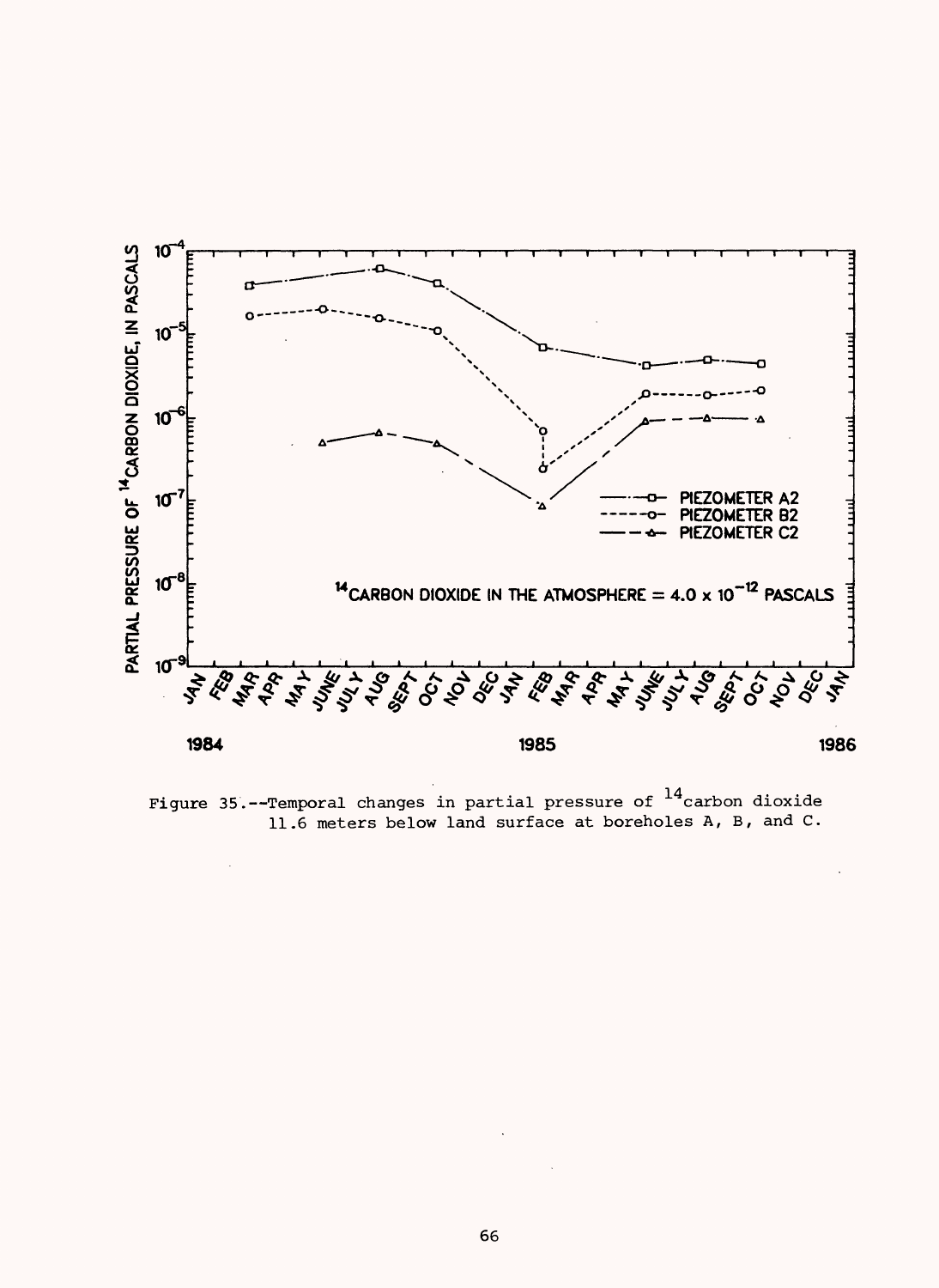

Figure 36.--Temporal changes in partial pressure of  $^{14}$ carbon dioxide 13.6 meters below land surface at borehole A.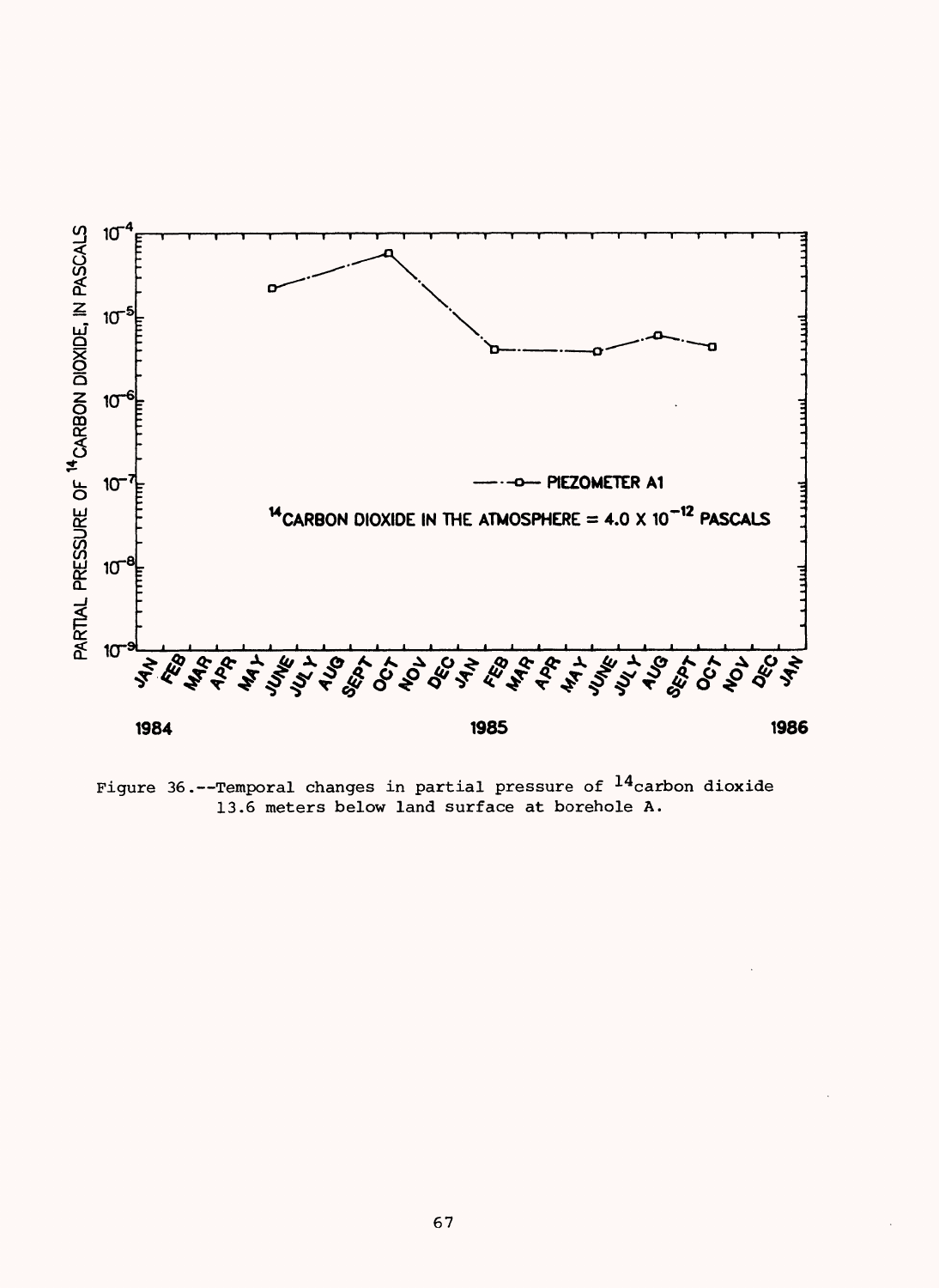

Figure 37.--Changes in the time-averaged mean partial pressure of 14carbon dioxide at boreholes A, B, and C as a function of depth.